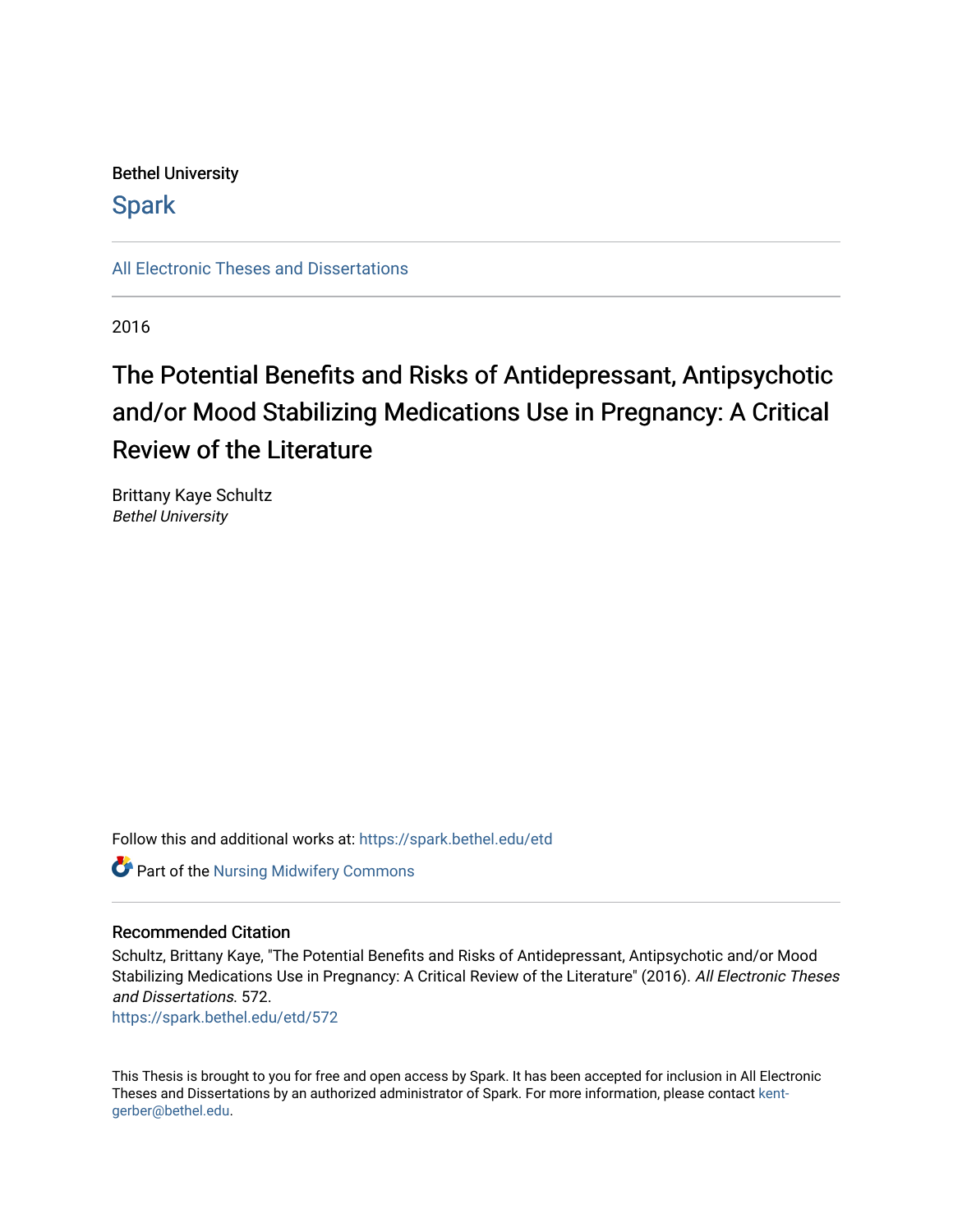# THE POTENTIAL BENEFITS AND RISKS OF ANTIDEPRESSANT, ANTIPSYCHOTIC, AND/OR MOOD STABLIZING MEDICATION USE IN PREGNANCY: A CRITICAL REVIEW OF THE LITERATURE.

# SUBMITTED TO THE GRADUATE FACULTY OF THE GRADUATE SCHOOL BETHEL UNIVERSITY

BY

# BRITTANY KAYE SCHULTZ

# IN PARTIAL FULFILMENT OF THE REQUIREMENTS FOR THE DEGREE OF MASTER OF SCIENCE IN NURSE MIDWIFERY

2016

BETHEL UNIVERSITY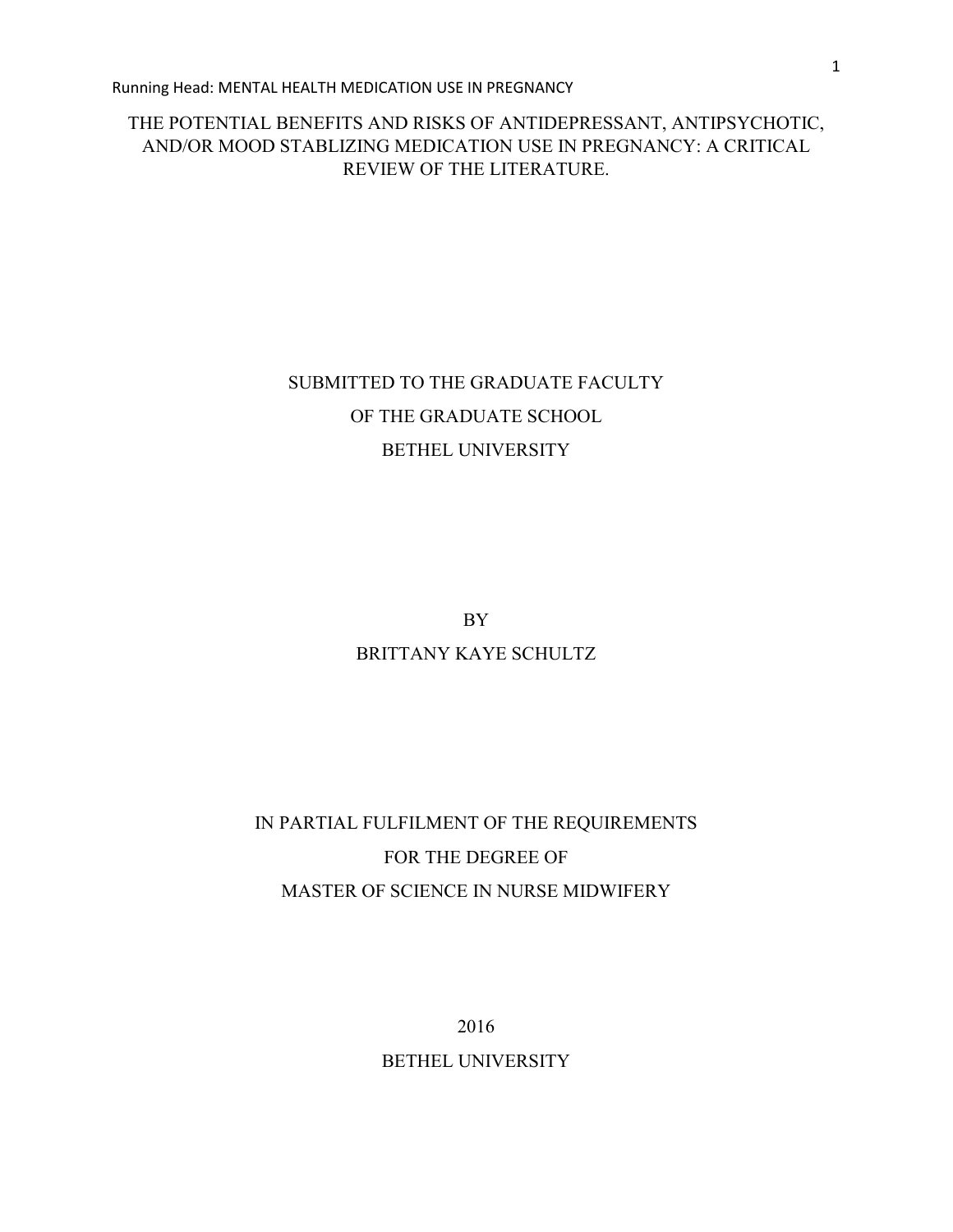BETHEL UNIVERSITY

The Potential Benefits and Risks of Antidepressant, Antipsychotic and/or Mood Stabilizing Medications Use in Pregnancy: A Critical Review of the Literature

Brittany Kaye Schultz

May 2016

Approvals:

Project Advisor Name: <br> Kimberly Meyers Project Advisor Signature: \_\_\_\_\_\_\_\_ \_\_\_\_\_ Second Reader Name: Julie Ann Vingers Second Reader Signature:  $\bigotimes$ Director of Graduate Nursing Program Name: \_\_\_\_\_ Dr. Jane Wrede APRN, CNM\_\_\_\_\_\_\_\_ Director of Graduate Nursing Program Signature: Aane Wester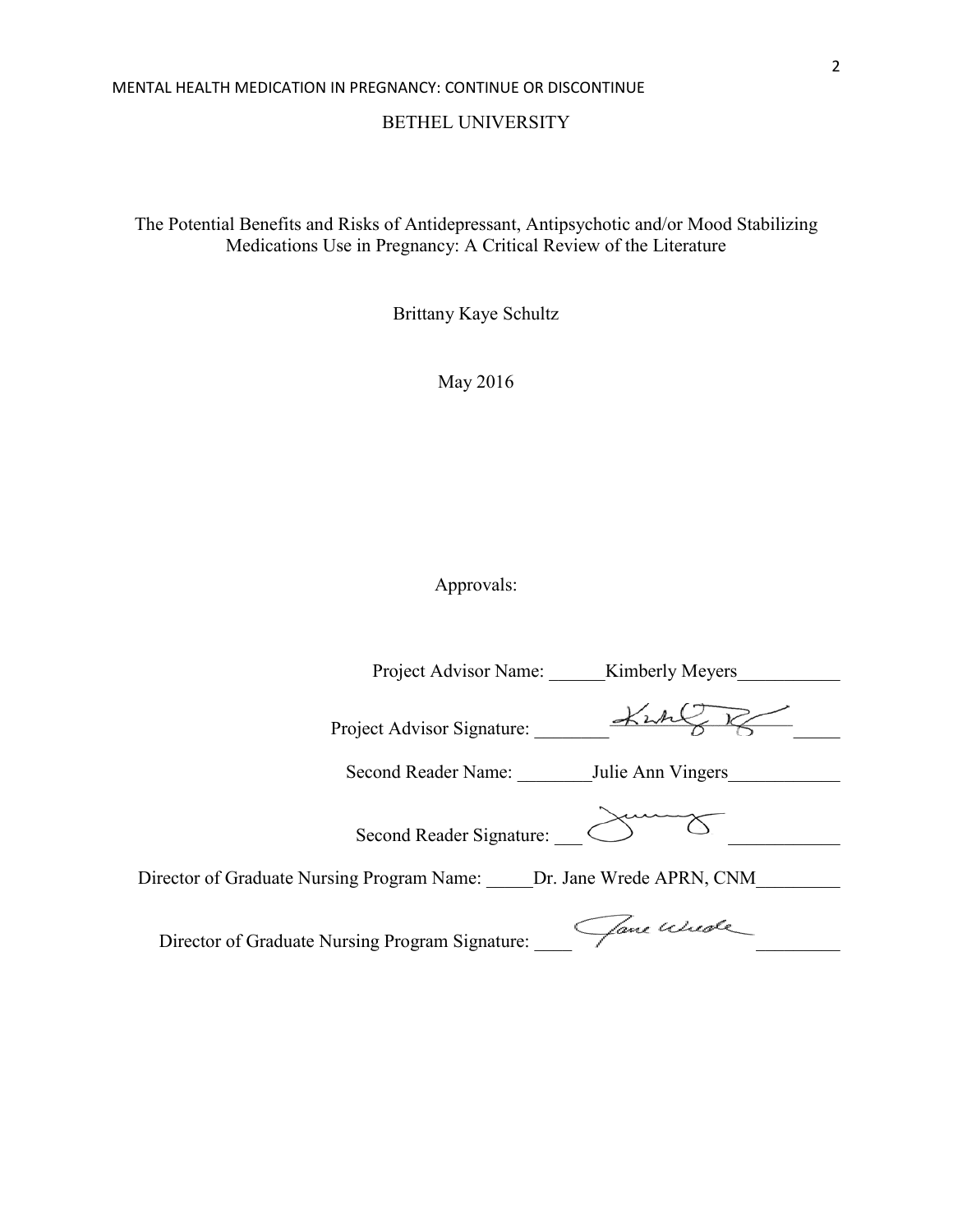#### **Abstract**

**Background:** Medication use in pregnancy walks a fine line between safety of the mother and adverse effects in the developing fetus. Medications are prescribed to either help the mother maintain mental stability or they are discontinued out of fear of fetal harm. Many providers hope that the shift in hormones during pregnancy will fulfill the medications requirement in the nonpregnant state but this is not always the case. Is a discontinuation in medications upon a positive pregnancy test warranted?

**Purpose:** To determine if antipsychotics, mood stabilizers, and antidepressants should be continued or discontinued during pregnancy or if they negatively impact the fetus/neonate development, maternal wellbeing, and/or maternal-fetal interactions.

**Results:** Continuation of medications has a high correlation with adverse fetal effects as well as adverse maternal metabolic syndromes. Discontinuation of medications has a high correlation with maternal relapse and adverse fetal effects due to maternal illness. More research is needed to be able to fully assess the safety of antidepressants, antipsychotics and mood stabilizers in pregnancy.

**Conclusion:** Midwifery care is helpful to patients in understanding all their options while taking medications in the antidepressant, antipsychotic, and mood stabilizing families during pregnancy. Each situation and patient need to be treated individually and care needs to be patient based. Midwives must educate patients and help them to make an informed choice as to continuing or discontinuing psychotropic medications during pregnancy.

**Implications for Research and Practice:** Careful consideration needs to be given based on each diagnosis and situation. Some situations may call for a discontinuation of medications while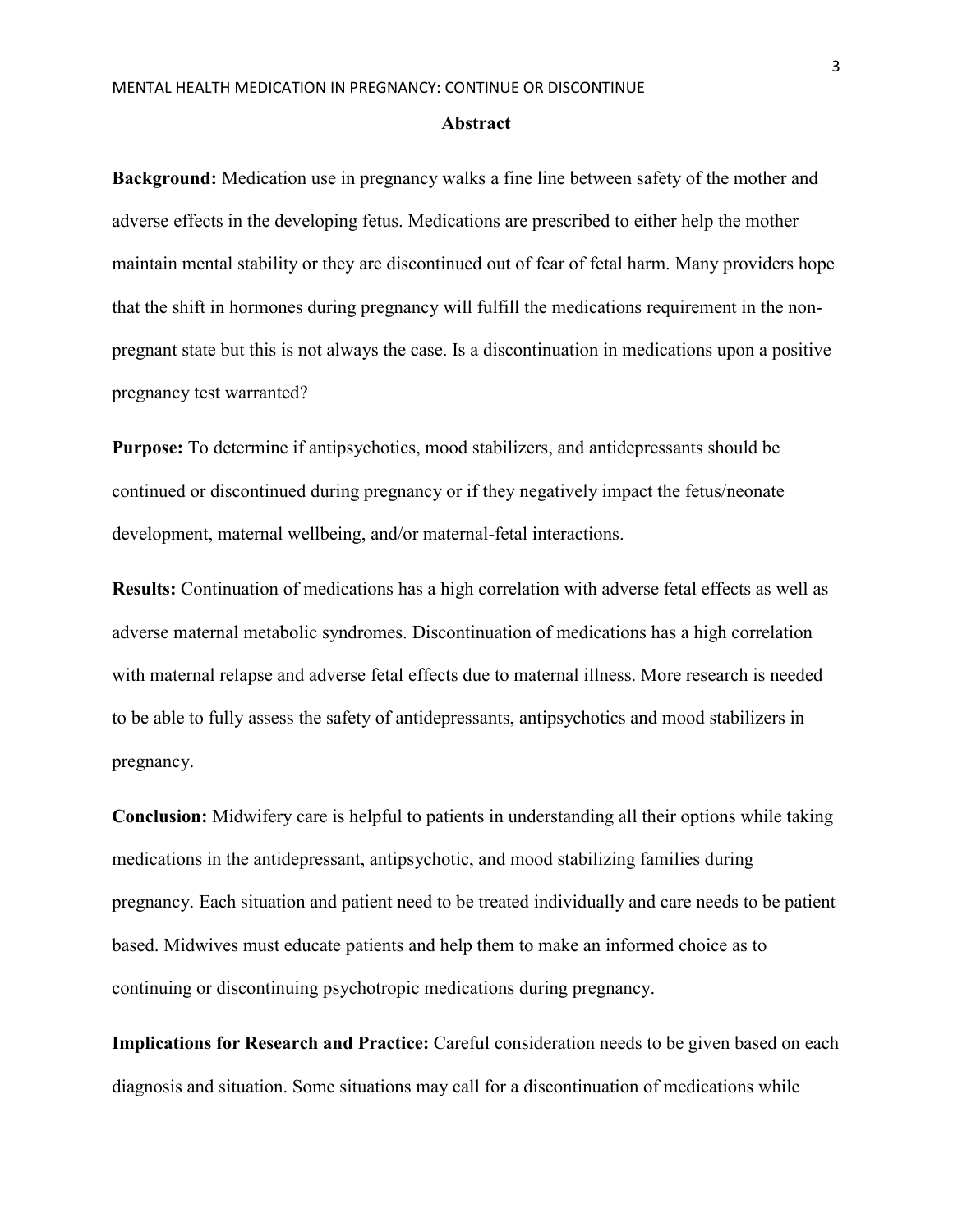others indicate continuation for best outcomes. Education and current research is more important than fear of liability and current trends.

**Keywords:** antipsychotics, antidepressants, mood stabilizers, pregnancy, maternal effects, fetal effects, neonatal effects, adverse effects, drug use, fetal outcomes, maternal outcomes, mental illness, medications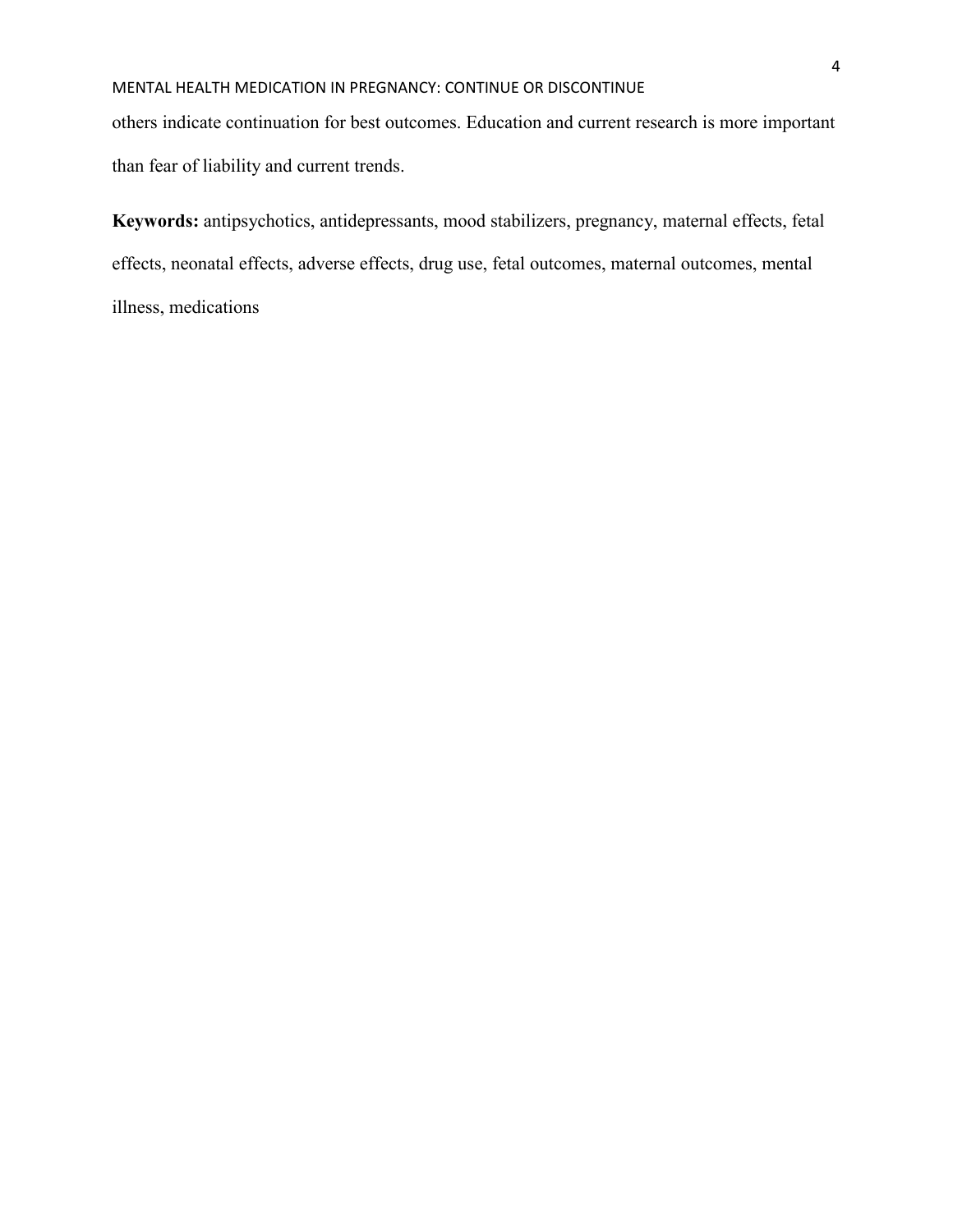# **Table of Contents**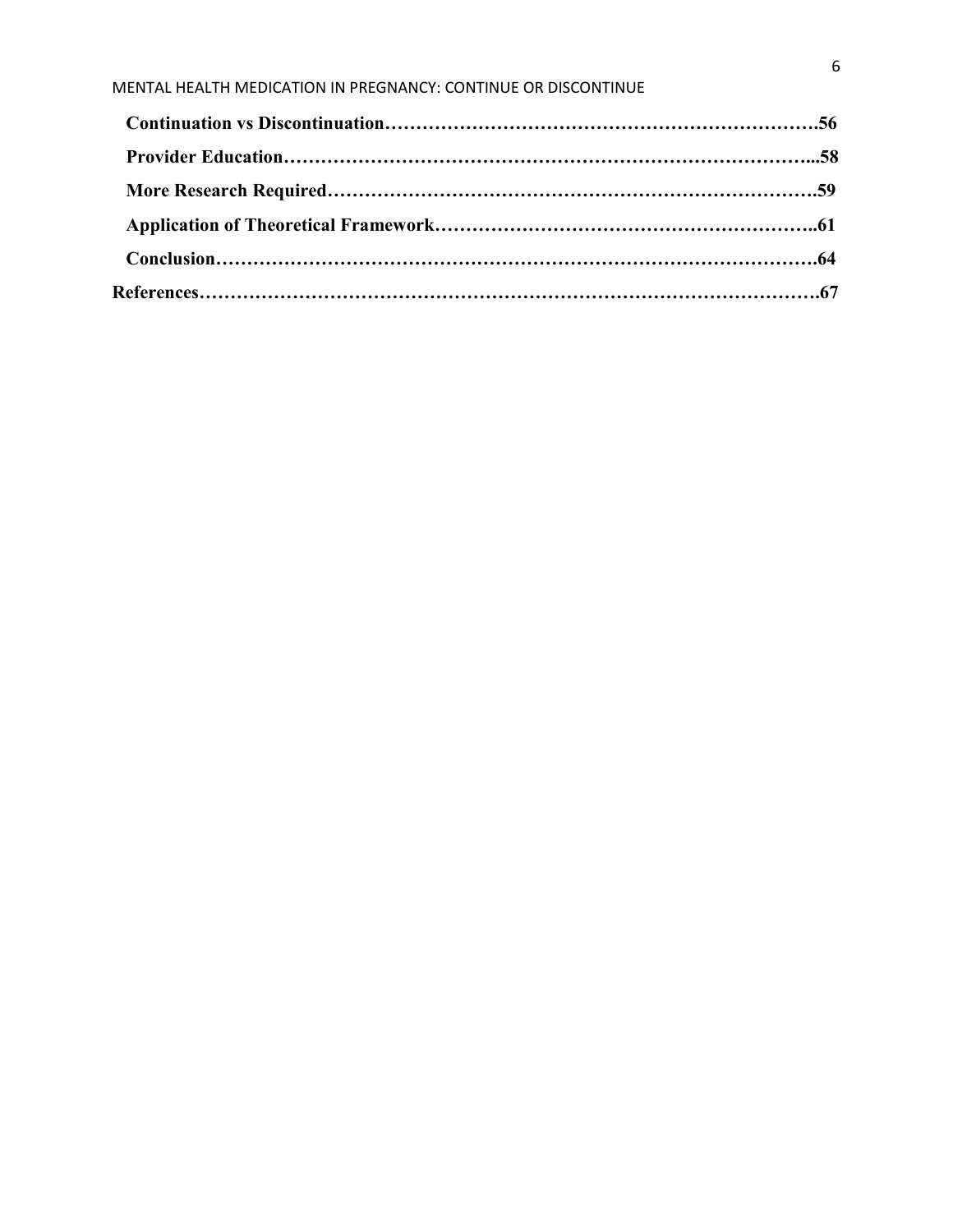#### **Chapter I: Introduction**

 Pregnancy can be one of the most meaningful and life fulfilling experiences for a woman and family when they are ready for a child and even sometimes when they are not. However, pregnancy and fetal development can also be an overwhelming experience even for a healthy, mentally stable woman. For a woman with mental illness, the experience can be much more complicated. Unfortunately the onset of mental illness most commonly occurs in women ages 20-30 (National Alliance of Mental Illness, 2015), which coincides with a woman's child bearing and child rearing years. With the added complication of mental illness and the high risk medications that women may be required to take daily, pregnancy can be an overwhelming, terrifying, and unpredictable experience.

Many women with mental illness do not understand the medications that they are required to take each day nor do they understand the possible effects that these medications could have on their developing fetus. Individuals with mental illness such as bipolar disorder, schizophrenia (paranoid and nonspecific), and personality disorders, are required to take medications daily to actively decrease their symptoms and reduce the risk of a threat of harm to themselves or others within the community. However the medications that are most commonly prescribed to effectively treat these disorders by keeping the patient symptoms under control have the ability to negatively affect the developing fetus while benefitting the mother's mental health status. In past decades physicians have routinely taken pregnant women off of antipsychotics, mood stabilizers, and even some antidepressant medications at the woman's first perinatal visit hoping that pregnancy hormones would take over and stabilize the woman during pregnancy, thereby protecting the fetus from adverse medications side effects (Galbally, Snellen, Walker, & Permezel, 2010). Unfortunately, relying on pregnancy hormones alone does not

7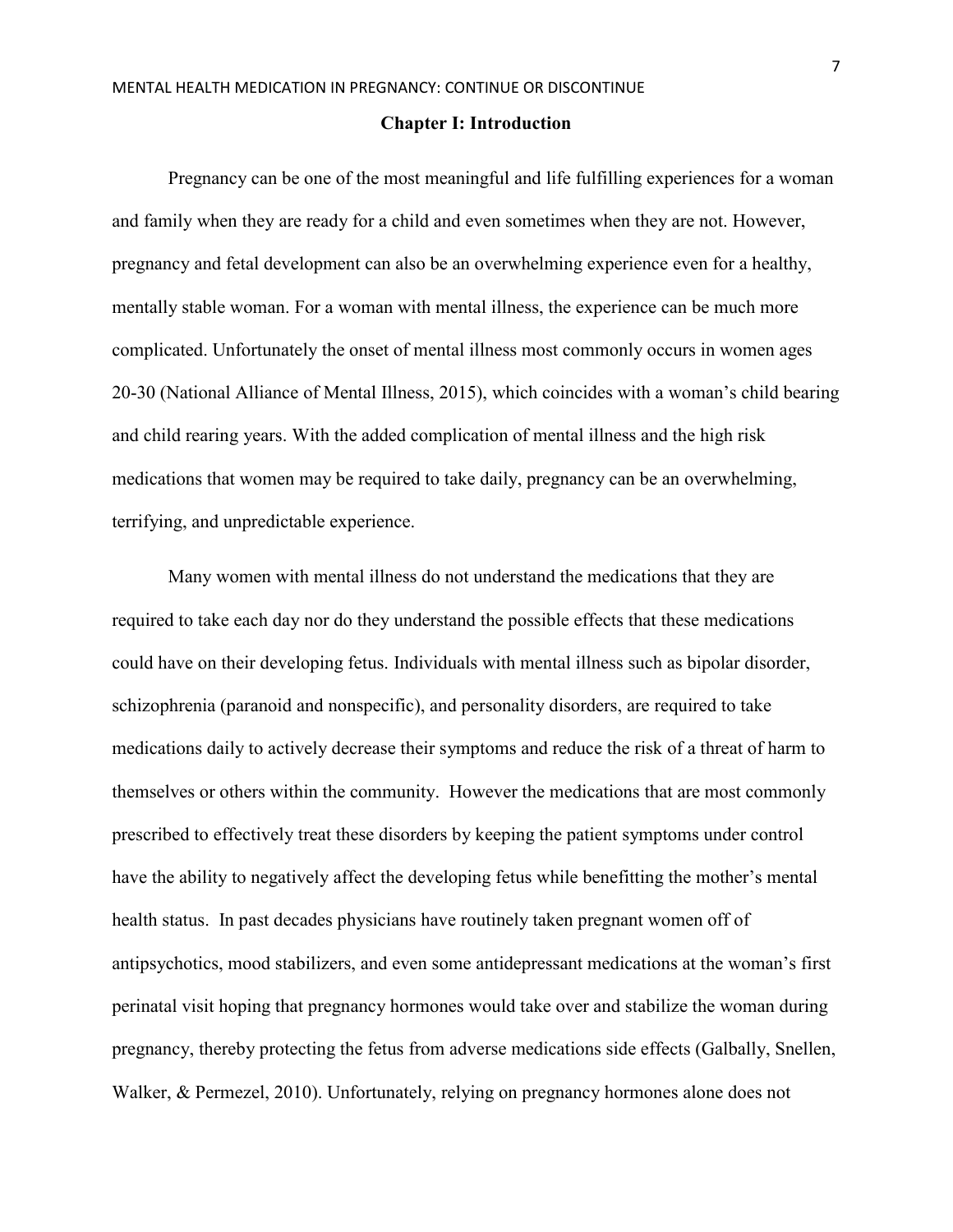always keep the mother's symptoms at bay, leading some women to find themselves in a destructive, decompensating spiral and the medical community wondering: how can we treat mental illness during pregnancy? And most importantly how do we do this safely? Perinatal care is primarily focused on keeping mother and baby happy, healthy, and safe. For patients suffering from mental illness, how can we ensure a continued focus on happiness, health, and safety?

### **Statement of Purpose**

Although the popular assumption by many physicians and midwives is to discontinue antipsychotics, mood stabilizers, and some forms of antidepressants to prevent fetal harm, there are no definitive sources to support this approach. On the other hand there are also no definitive sources to show that it is better to allow women to decompensate causing many more complications. The purpose of this critical review of the literature is to determine if antipsychotics, mood stabilizers, and antidepressants should be continued or discontinued during pregnancy or if they negatively impact the fetus/neonate development, maternal wellbeing, and/or maternal-fetal interactions.

# **Need for the Critical Review of the Literature**

Use of antipsychotic medication prescriptions are on the rise within the pregnant population (Vigod, Gomes, Wilton, Taylor, & Ray, 2015). This increase is most notably due to an increased "use of atypical antipsychotics in the treatment of bipolar and major depressive disorder" (Vigod et al, 2015, p 1). With this increase that has effects on both mother and the developing fetus, there is a need to review and understand the evidence surrounding the use of these medications in pregnancy. Most studies have spent the majority of their focus on older generation antipsychotic medications, however, many psychologists are now prescribing atypical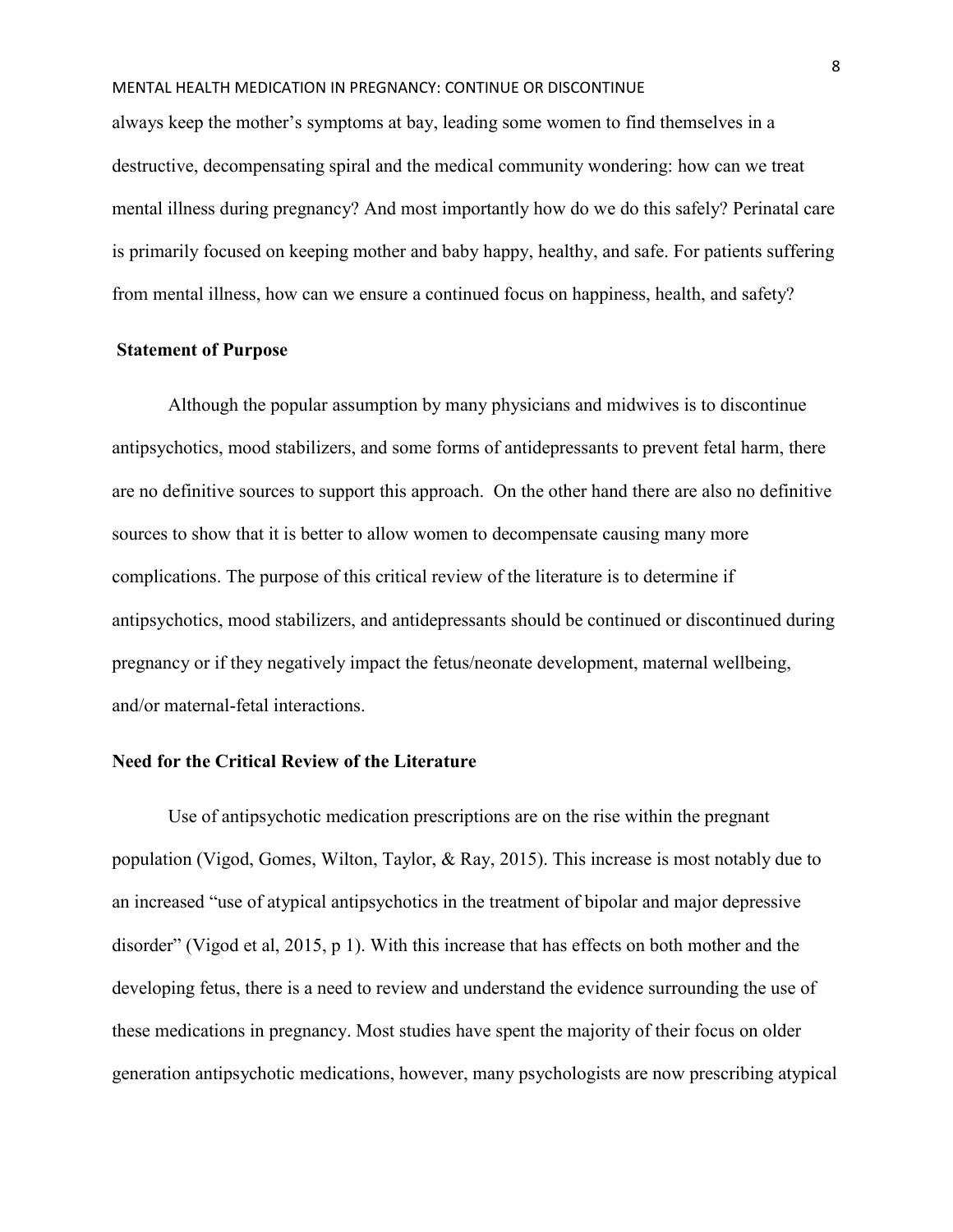antipsychotics. This change has made previous research less applicable as providers are not reviewing the risks and teratogenic effects these medications have on a developing fetus and maternal complications in pregnancy (Petersen, McCrea, Osborn, Evans, Pinfold, Cowen, Gilbert & Nazareth, 2014). This lack of guidance and education for women of child bearing age is concerning as many individuals with mental health disorders tend to participate in high risk behaviors. Such behaviors could include sexual promiscuity, prostitution, or even illegal drug use making sexuality and contraceptive education a priority. The lack of education by the psychiatric providers to their patients may be the first gap in care, leaving the bulk of education to the midwife after pregnancy has occurred. The decision then needs to be that of a mutual one between the patient and the midwife. Finding the best balance between keeping the mother from relapse and keeping the fetus healthy is key to overall care when looking at antepartum women with mental health disorders using antipsychotics, mood stabilizers, and antidepressant medications.

The midwife's overall goal is to help healthy low risk women to maintain their health and mental wellbeing in order to have a healthy pregnancy and raise a healthy baby. Medications need to be evaluated but not necessarily discontinued or changed. Evaluating the woman for mental stability and insight into her mental health disorder is an important factor in determining what steps need to be taken to maintain the patient's physical and mental wellbeing and ensure healthy fetal growth and development. Midwives need to be knowledgeable about what adverse effects antipsychotics, mood stabilizers, and antidepressants can have on fetal growth and development, but also what negative impacts the discontinuation of these medications could have on the mother during both antepartum and postpartum period.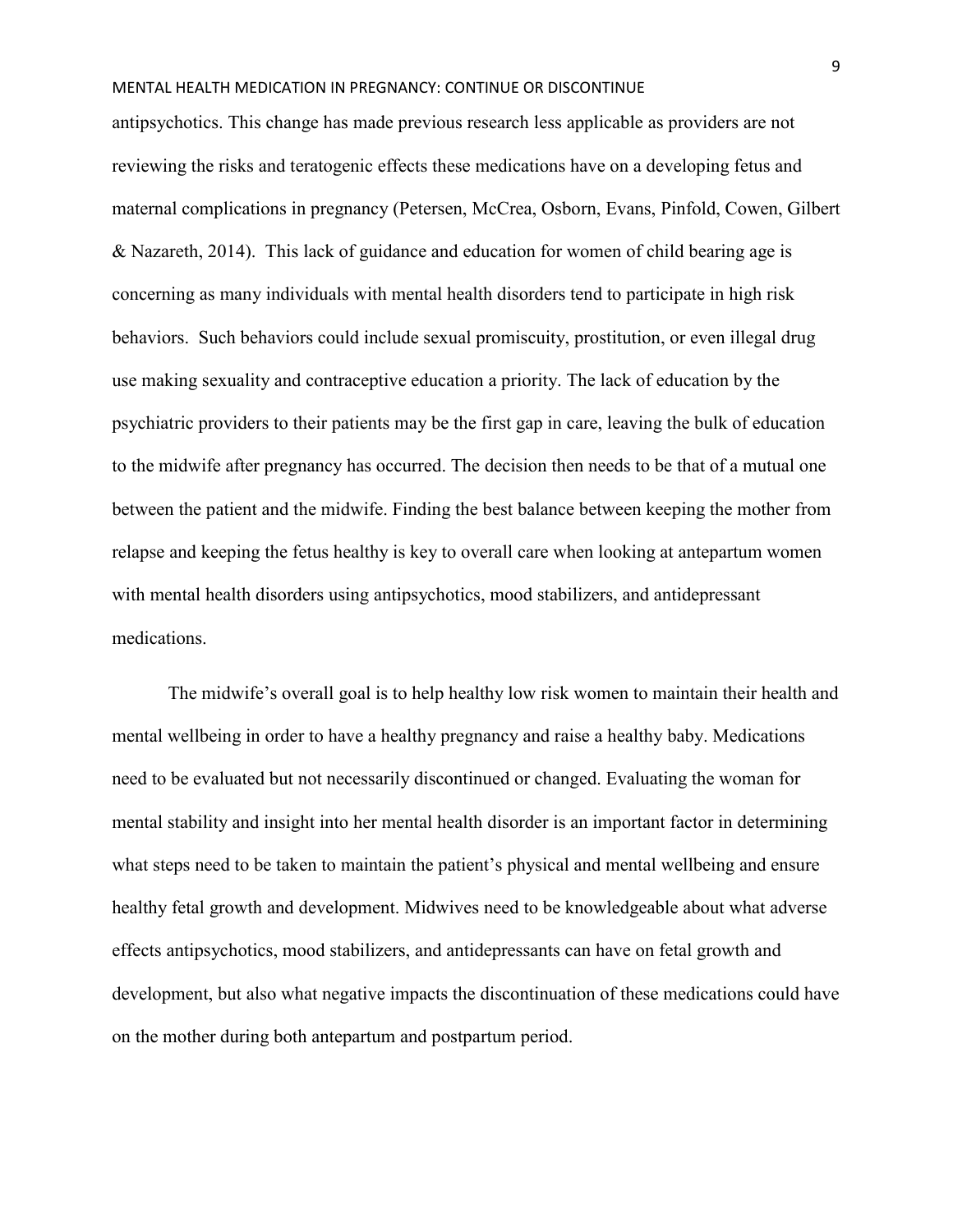In addition to the knowledge of the midwife and collaboration with the patient, more research on how antipsychotics, mood stabilizers, and antidepressants impact fetal wellbeing in humans is needed to be able to accurately determine if and how these medications are negatively impacting fetal development and maternal-fetal interactions. Or, is mental illness itself a main contributing factor to pregnancy and fetal complications and development?

#### **Significance to Nurse-Midwifery**

Nurse midwives are at the forefront in obstetric and gynecological care of low risk healthy women; "midwives can offer a cost-effective way of providing safe and excellent maternity care" (Budin, 2015, p.76). This population includes women with mental illness and other disorders. Unfortunately, for women many mental illnesses and their symptoms occur in the mid-to-late 20's. At this point in a woman's life they may not fully understand their mental illness, lacking insight to the situation that presents itself, thus making pregnancy and treatment of symptoms difficult and trying. Women are going to continue to get pregnant while on medications to treat schizophrenia, bipolar disorder, and depression. Women are going to continue to present in clinic with a viable pregnancy and an active prescription of antipsychotics, mood stabilizers, and antidepressants. It is ultimately up to the midwife to refer to the psychiatrist, reevaluate medications, or adjust antepartum cares accordingly.

An example includes the medication, lithium which is used to treat mania and bipolar disorder. According to James et al. (2009), lithium "increases the risk of the cardiac defect Ebstein's anomaly; approximately one in 500 births are affected, a 40-fold increase over the background rate" (p. 137). Midwives should be just as knowledgeable about medications for mental health as physicians because mental health patients are not classified as high risk and fall into the population of clients that midwives treat. Midwives are fully capable of caring for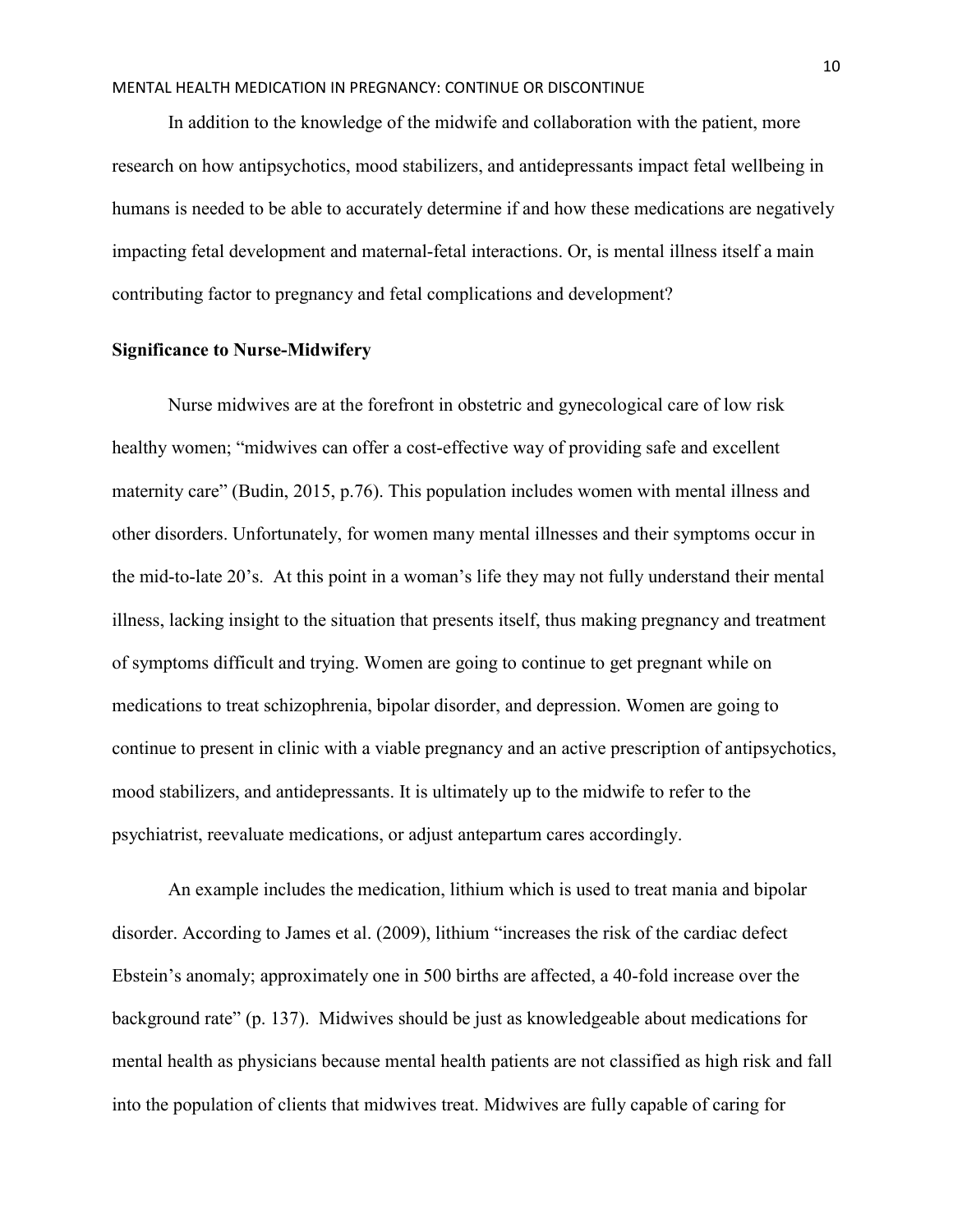pregnant women with a mental health diagnosis. Furthermore, midwives caring for women before pregnancy should be "taking steps to warn patients of the teratogenic risks, prescribing folate when appropriate, and discussing contraception" (James et al., 2009, p. 138) to ensure awareness in this patient population. Mental illness is and will continue to be a complication of pregnancy. Understanding when it is best to discontinue medications or continue medication in pregnant women is key to maintaining effective patient care. Midwives must weigh the benefits and risks for both mother and child when looking at negative fetal effects, negative maternal effects, and negative effects after birth.

# **Theoretical Framework**

The theoretical framework that was chosen for this critical review of the literature is the Theory of Human Caring/Caring Science by Jean Watson. This theory looks at how effective antepartum care medically, psychologically, and fetal surveillance can prevent complications in the fetus and developing child after birth in regards to physical and mental development. Jean Watson's Theory of Human Caring/Caring Science shows how adequate care of patients can help both the patient and unborn child prosper in growth and development.

Jean Watson's Theory of Human Caring/Caring Science is based on the love and moral values of the healthcare professional showing that one must go past themselves – giving above and beyond to ensure the best possible outcome for their patient (Wagner, 2010). This applies mainly to the prescriber. When a prescriber is recommending antipsychotics/mood stabilizers/antidepressants to women of child bearing age they need to ensure that adverse effects to fetal development are reviewed as well as a full understanding of pregnancy prevention and contraceptive use. The Theory of Human Caring/Caring Science has seven main components that make up the theory overall, including 1: moral commitment to protect and enhance human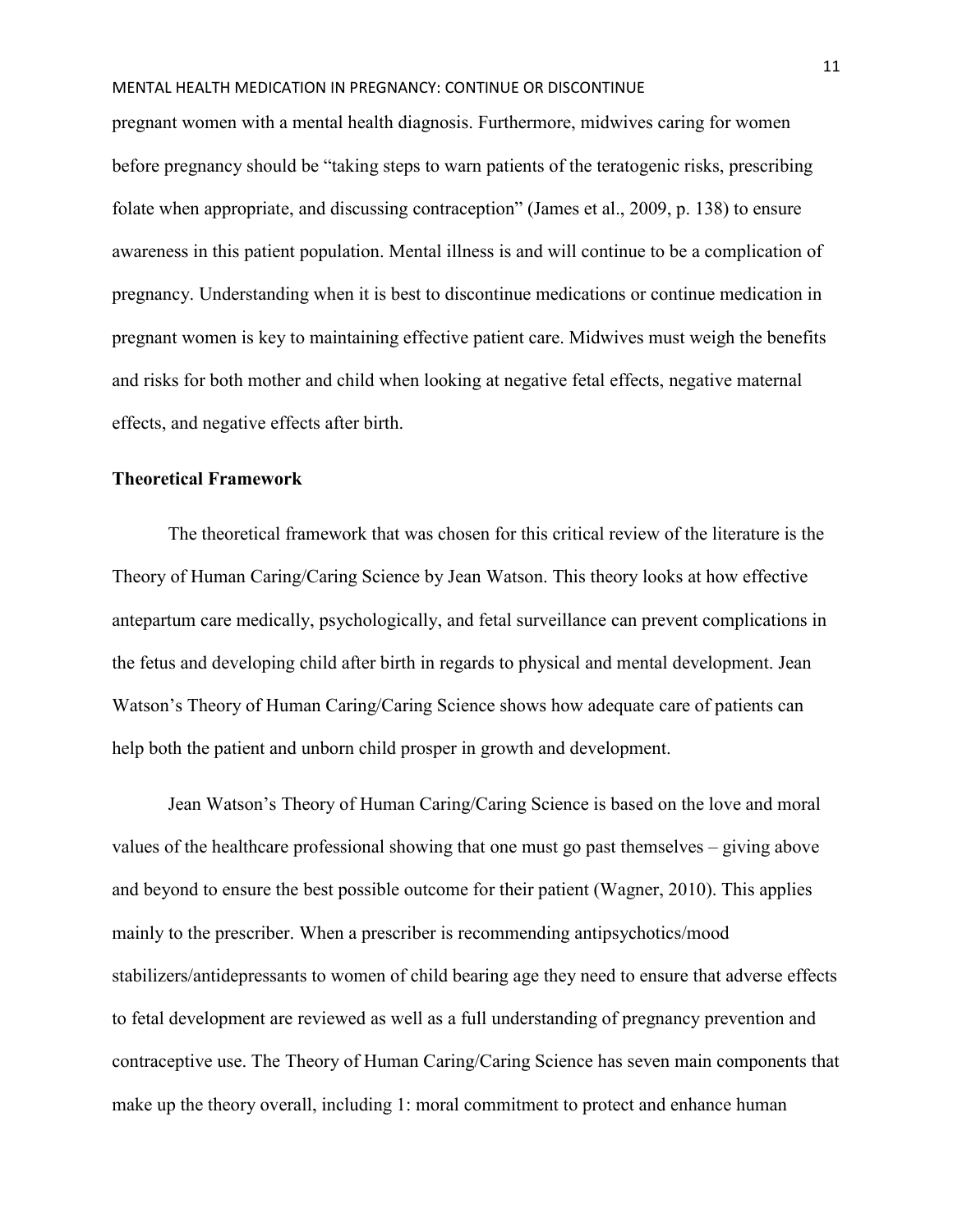dignity, 2: respect/love for the person, 3: caring consciousness of the situation, 4: heart centered care of mind body and spirit, 5: inner harmony, 6: caring conscious intention, and 7: authentic presence (Wagner, 2010, p. 1). Once pregnancy has occurred the mother needs to be adequately informed of all her options and she needs to understand the situation in full (component one). Once all decisions have been made, the nurse midwife is to continue to support and encourage the mother to her full potential (component two and four). Many mental health patients lack the insight into their illness and may not understand what is required for child bearing and rearing. Ensuring the mental health diagnosis is in the forefront of a patient's antepartum care is important when making decisions to continue or discontinue medications that could negatively impact the developing fetus (component three, four, and five). Decisions such as these need to be made with the patient's input and understanding of both the benefits and risks of discontinuing or continuing a medication regime that includes antipsychotics, mood stabilizers and or antidepressants (components five, six and seven).

# **Summary**

As the use of atypical antipsychotics, mood stabilizing, and antidepressant medication increases, further investigation is required to ensure the best possible outcome for the mother and developing fetus. Preventing maternal decompensation and ensuring proper fetal development is the ultimate objective of both the midwife and all other professionals involved. Midwives must be knowledgeable regarding risks and benefits to both the mother's metal health and fetal wellbeing when faced with the decision to either discontinue or continue high risk medications such as antipsychotics, mood stabilizers, and antidepressants.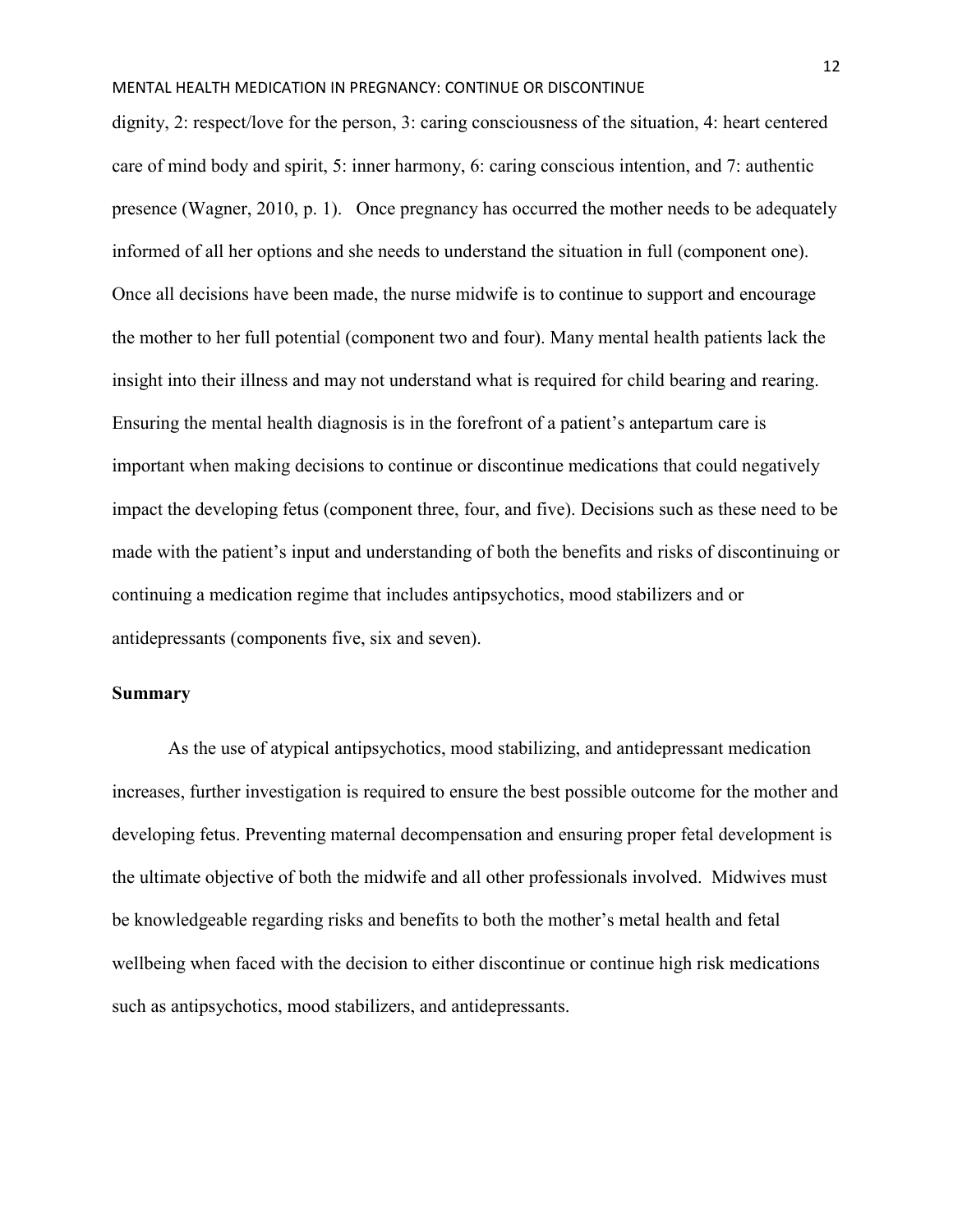#### **Chapter II: Methods**

This chapter will address the critical review of the literature and the methods used in the review process. Literature includes studies related to antipsychotics, mood stabilizers, and antidepressant use in pregnancy, adverse effects on birth outcomes with medication use, and relapse in pregnancy after discontinuation of medications during pregnancy were all included. Criteria for exclusion or inclusion of research will be considered. The studies that were used will be reviewed and lastly, the evaluation process will be explained.

#### **Search Strategies**

The purpose of this critical review of the literature was to understand the maternal and neonatal complications in relation to the continuation or discontinuation of maternal antipsychotic, mood stabilizer, and or antidepressant use during pregnancy. Research was found for this topic using search engine databases including the Cumulative Index to Nursing and Allied Health Literature (CINAHL), Elton B Stephens Company (EBSCO) and The National Center for Biotechnology Information (NCBI) that led to PubMed.

The initial search through CINAHL used key words such as "antipsychotics" and "pregnancy" and "antipsychotics" and "fetal development." The results showed 52 items published between the years of 2000 and 2015. The second search through CINAHL used keys words such as "mood stabilizers" and "pregnancy." This search showed 23 items published between the years of 2000 and 2013. The final search on CINAHL used key terms such as "antidepressants" and "pregnancy" along with "antidepressants" and "fetal development." This search showed 270 items between the years of 1995 and 2015. The next search engine database that was used was EBSCO. Key terms used to limit the number of information sources were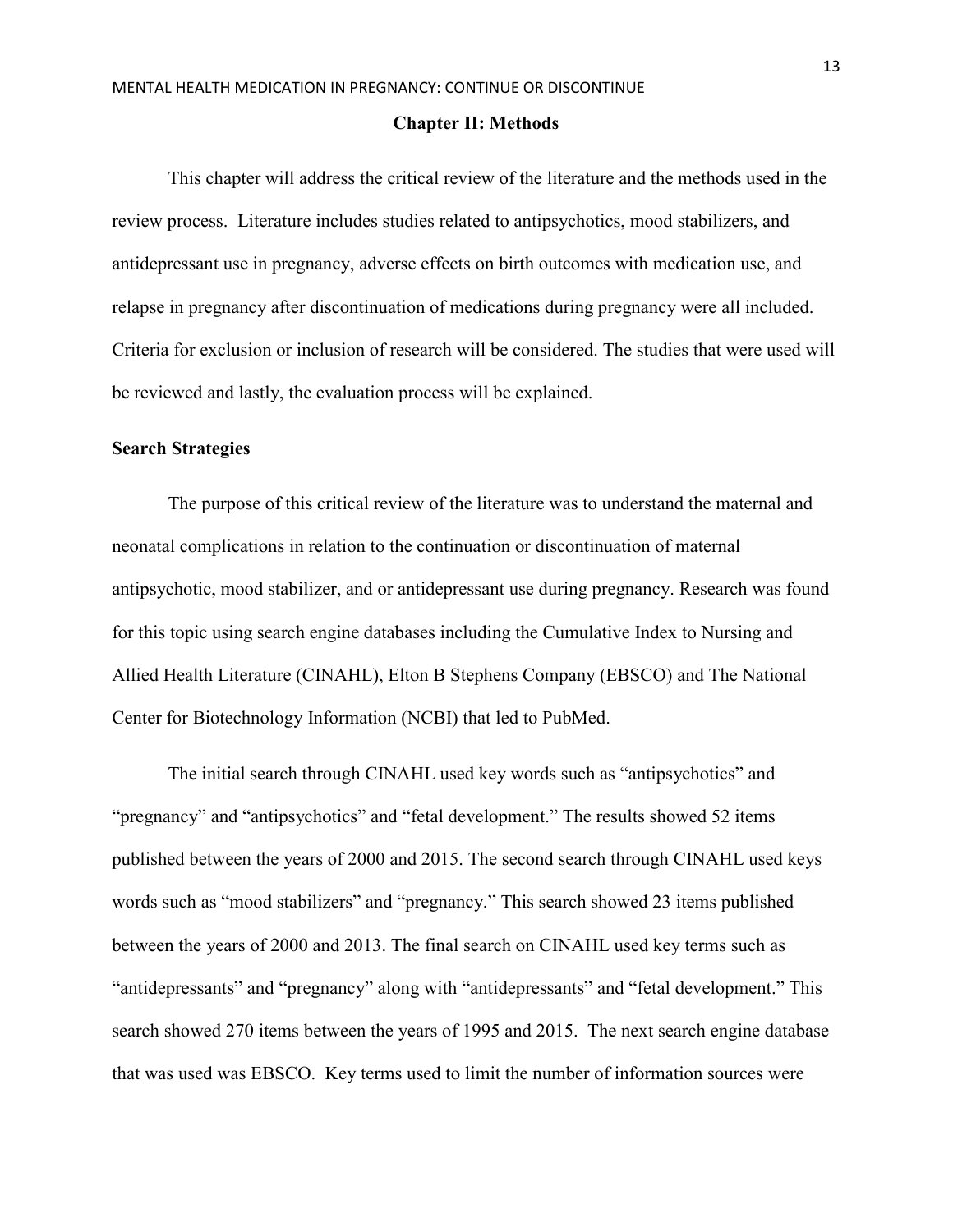terms such as "Maternal Antipsychotic Use" and "Pregnancy"; "Maternal Antipsychotic Use" and "Fetal Development"; "Maternal Mental Illness" and "Fetal Development"; "Maternal Mental Illness" and "Pregnancy". These searches revealed a total of 513 items between the years of 1975 and 2015. The final search engine database that was used was NCBI which led to PubMed database. Key words such as "Mental Health" and "Pregnancy"; "Antidepressants" and "Pregnancy"; "Mood Stabilizers" and "Pregnancy"; "Schizophrenia" and "Pregnancy"; and "Schizophrenia" and "Fetal Development." These searches revealed a total of 9,609 items between the years of 1959 and 2015 overall. This time frame was then limited to more current research for years 2000-2015.

After reviewing and searching the literature found on CINAHL, EBSCO, and PubMed subject terms such as "Maternal Mental Health", "Fetal Development", "Pregnancy", "Antipsychotic Use", "Mood Stabilizers", "Antidepressants", and "Schizophrenia Drug Therapy", were the main subject terms used to reduce the amount of items by almost half on all search databases. The search year was also limited to the year 2000 to 2015, greatly reducing items to a total of 348 items on CINAHL, 349 items in EBSCO and 5,403 items in PubMed. In addition to the research search engine databases that were used, the reference lists within the research items analyzed generated additional items for review. Research was then limited to research that focused on maternal and fetal outcomes after exposure or continuation of medications such as antidepressants, antipsychotics and mood stabilizers. Research that focused on maternal conditions treated with these medication for other reasons besides mental health complications were excluded thus limiting the research found. This criteria limited search within the databases to 98 items on CINAHL, 116 items in EBSCO and 124 items in PubMed.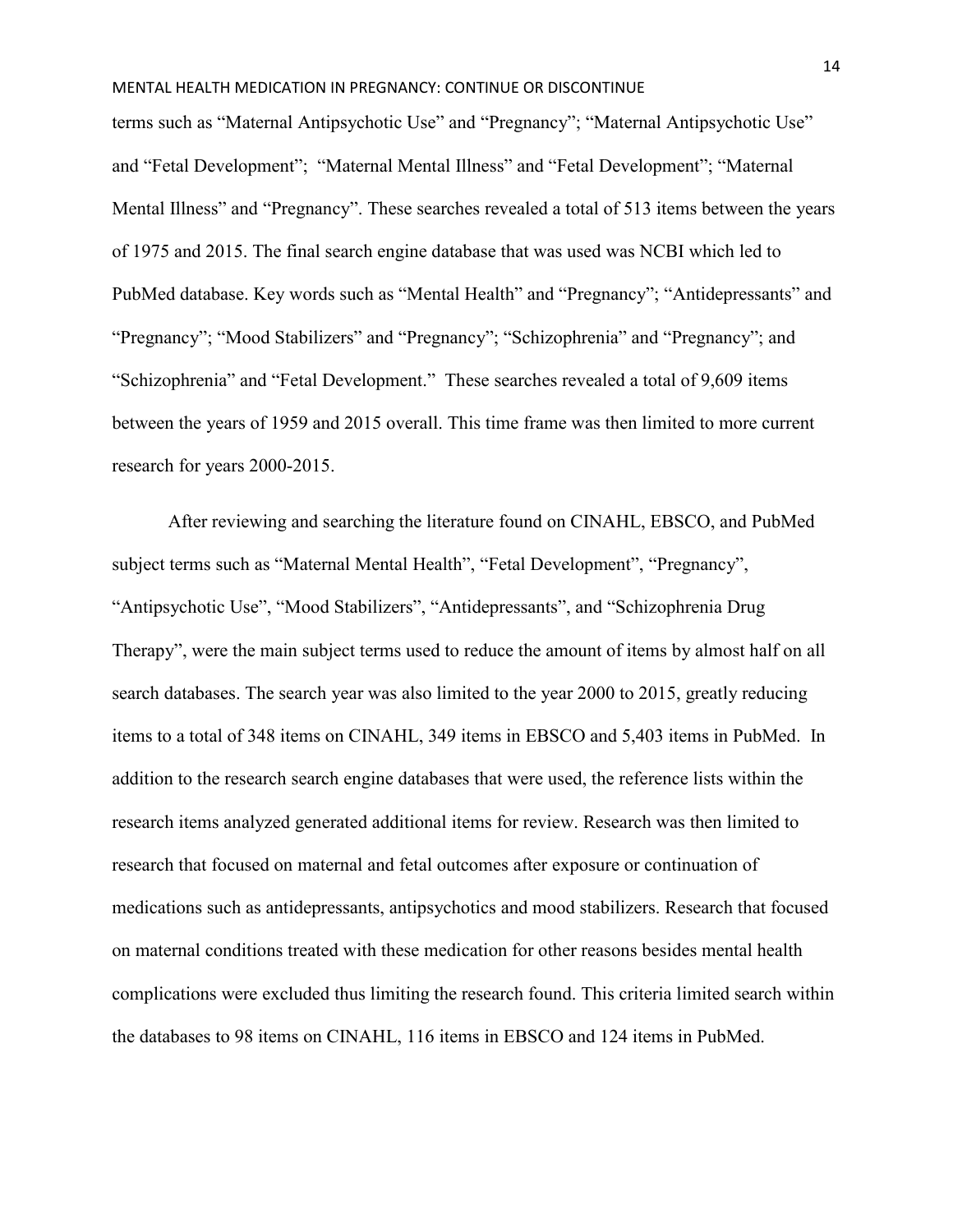#### **Exclusion or Inclusion of Research**

When reviewing the literature, many articles did not pertain to the purpose of this critical review nor to the critical review question. Articles that referred to epileptic medications and fetal complications were excluded as this did not pertain to the review question. Other items that were excluded were items that referred to only maternal complications as they did not answer the review question such as comorbidities that need additional medical treatments. Lastly, research that was not of relevant timing was excluded in the matrices as it is no longer applicable to the integrity of this critical review. Items that were included in the matrices for this critical review of the literature are non-experimental, meta-analysis, non-randomized controlled, quantitative, and qualitative research studies that were categorized in the high or good quality of research according to the *John Hopkins Level and Quality* review (Dearholt, & Dang, 2009). Studies that considered maternal and perinatal outcomes with maternal antipsychotic use, antipsychotic use in pregnancy and safety, SSRI antidepressant use and fetal effects, mood stabilizers and the teratogenic effects on fetal development and maternal wellbeing, antenatal monitoring for bipolar and schizophrenic women and relapse in mothers with antidepressant or antipsychotic discontinuation during pregnancy were included in the final matrix as seen in chapter 3.

#### **Studies Selected**

The initial search yielded 6,100 studies and the final search after the exclusion criteria was implemented yielded 388 studies that related to maternal antipsychotic or mood stabilizer or antidepressant use in pregnancy, maternal antipsychotic or mood stabilizer or antidepressant use and fetal development, mental illness and pregnancy or fetal development, and discontinuation of schizophrenia medications during pregnancy. These studies were reviewed and sorted by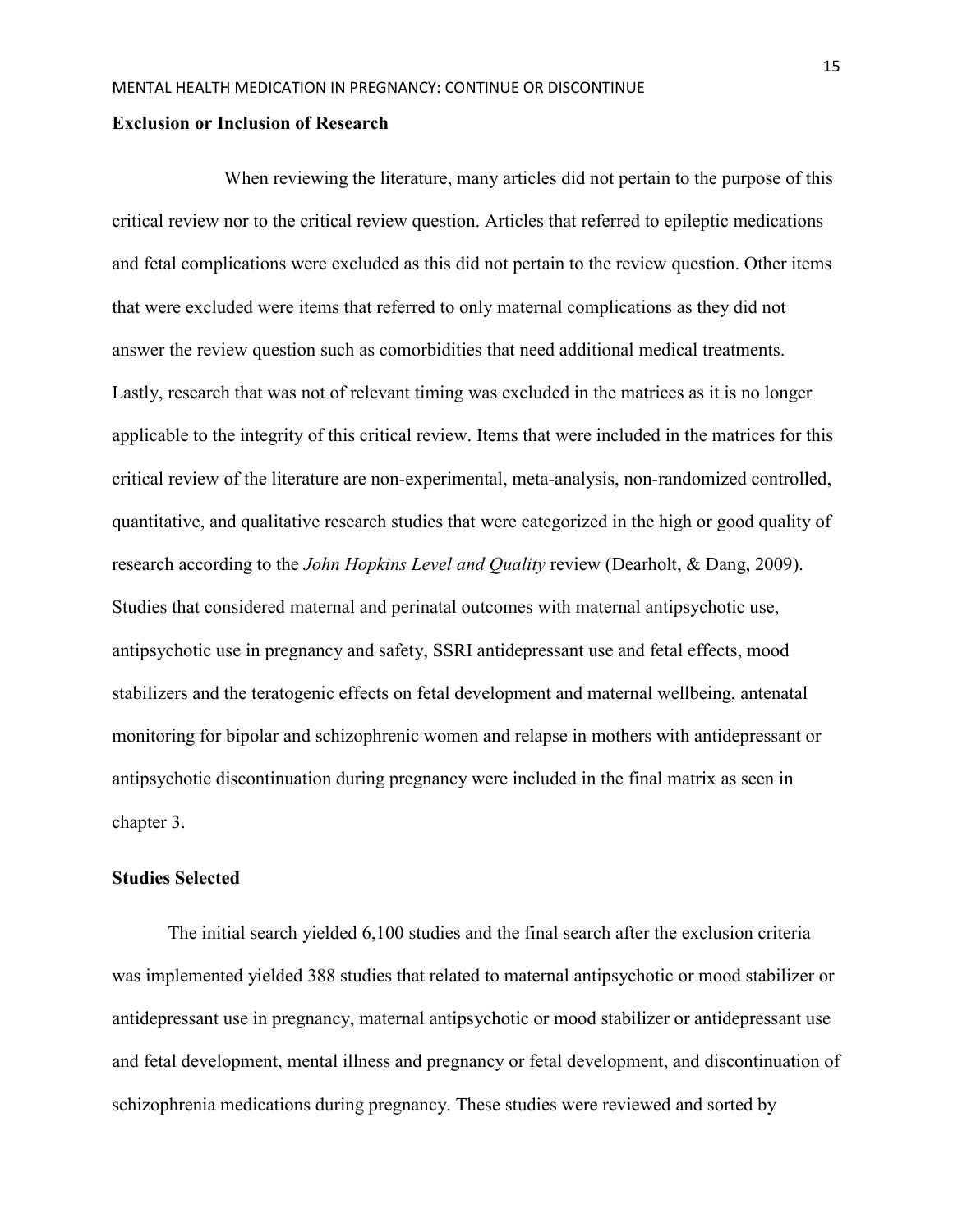relevance and current data. Studies were sorted in reference to the type of research, quality and expert opinion, the John Hopkins level of research and lastly how the study pertained to the review subject question thus obtaining the final 25 studies used in this capstone. Each study was assessed for its relevance to the review question: to determine maternal and neonatal complications in relation to the continuation or discontinuation of maternal antipsychotic, mood stabilizer, and/or antidepressant medication use during pregnancy. Of the 25 items that were included for the final review of the literature, fifteen were non-experimental, four were experimental, and six were grounded theory.

The 25 final items that were chosen for this critical review of the literature are organized by matrix in chapter three. The matrices are organized by headings which include: citation, sample, purpose, design, measurement, result/conclusion, recommendations and John Hopkins level and quality. Each item was carefully chosen and appropriately organized to ensure the critical literature review could be effectively obtained.

# **Evaluating the Research**

In order to accurately evaluate the research used in this critical review of the literature, the *Johns Hopkins Nursing Evidence-Based Practice: Model and Guidelines* (2012) were used. With this model, research evidence was graded by both quality and level. According to the *Johns Hopkins Nursing Evidence-Based Practice* quality and levels, quality is categorized by high, good and low/poor.

High quality is defined as research that has "consistent results, sufficient sample size, adequate control, and definitive conclusions; consistent recommendations based on extensive literature review that includes thoughtful reference to scientific evidence" (Dearholt & Dang,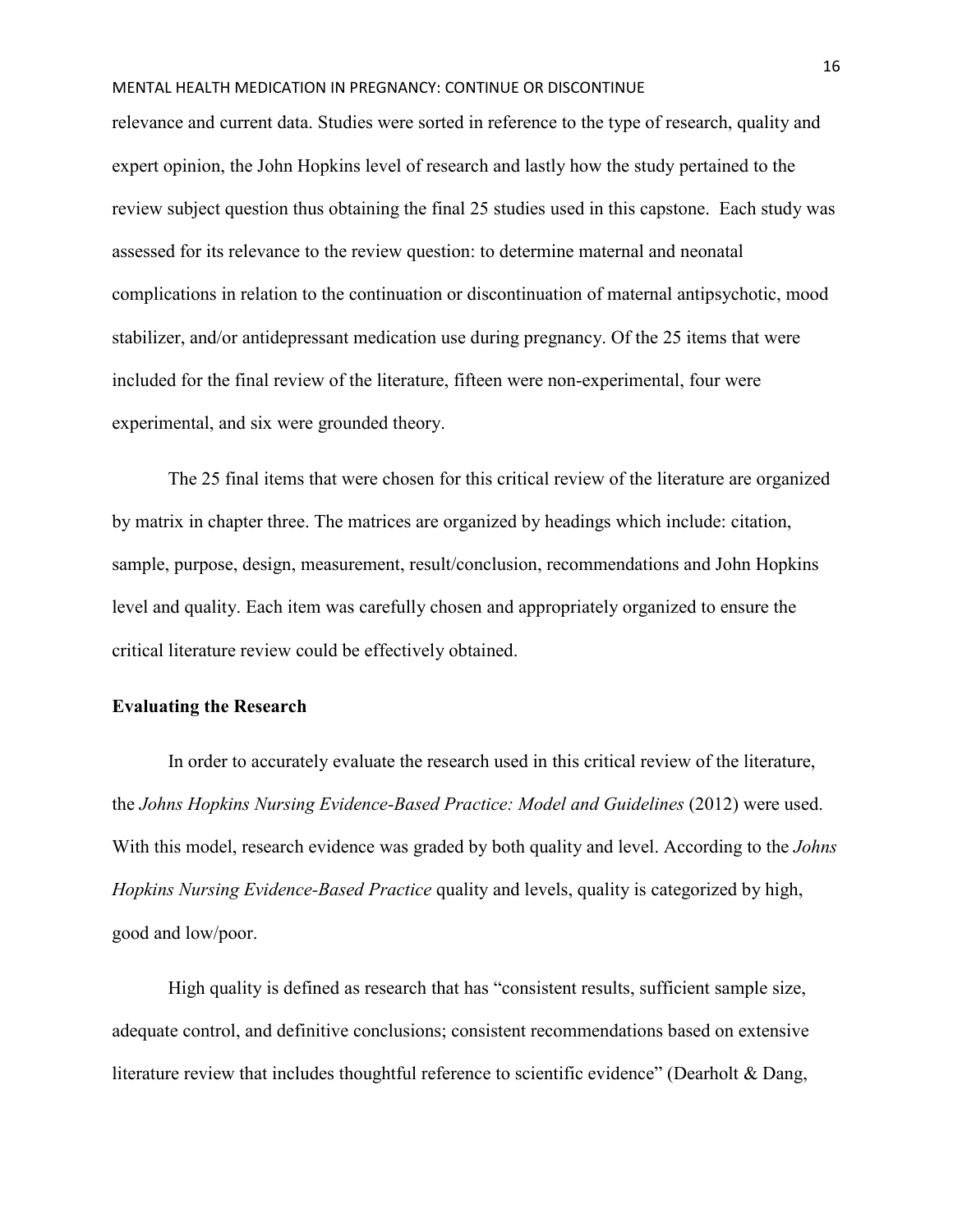2012, p. 108). Good quality is defined as "reasonably consistent results, sufficient sample size, some control, and fairly definitive conclusions; reasonably consistent recommendations based on fairly comprehensive literature review that includes some reference to scientific evidence" (Dearholt & Dang, 2012, p. 108). Low or poor quality is defined as "little evidence with inconsistent results, insufficient sample size, and conclusions cannot be drawn" (Dearholt & Dang, 2012, p. 108). According to *Johns Hopkins Nursing Evidence-Based Practice* the strength is given a rating determined by levels.

The level of research evidence is broken down into three levels (I, II, III). Level I is "Evidence obtained from an experimental study, randomized controlled trial (RCT), or systematic review of RCTs, with or without meta-analysis" (Dearholt & Dang, 2012, p. 108). Level II is "evidence obtained from a quasi-experimental study or systematic reviews of a combination of RCTs and quasi-experimental studies, or quasi-experimental studies only, with or without meta-analysis" (Deerholt & Dang, 2012, p. 108). And lastly Level III is defined as "evidence obtained from a quantitative non-experimental study; systematic review of a combination of RCTs, quasi-experimental, and non-experimental studies, or non-experimental studies only with or without meta-analysis; or qualitative study or systematic review of qualitative studies, with or without a meta-synthesis" (Deerholt & Dang, 2012, p. 108).

The evidence that was used for this critical review of the literature was based upon the purpose of the evidence, the data collection method, the evidence sample size, the design of the study, and the quality of evidence based on the *John Hopkins Nursing Evidence-Based Practice* quality and level. They evidence in the matrices hold 14 items of good quality and 11 items of high quality. Evidence of low or poor quality was excluded from the critical review of the literature.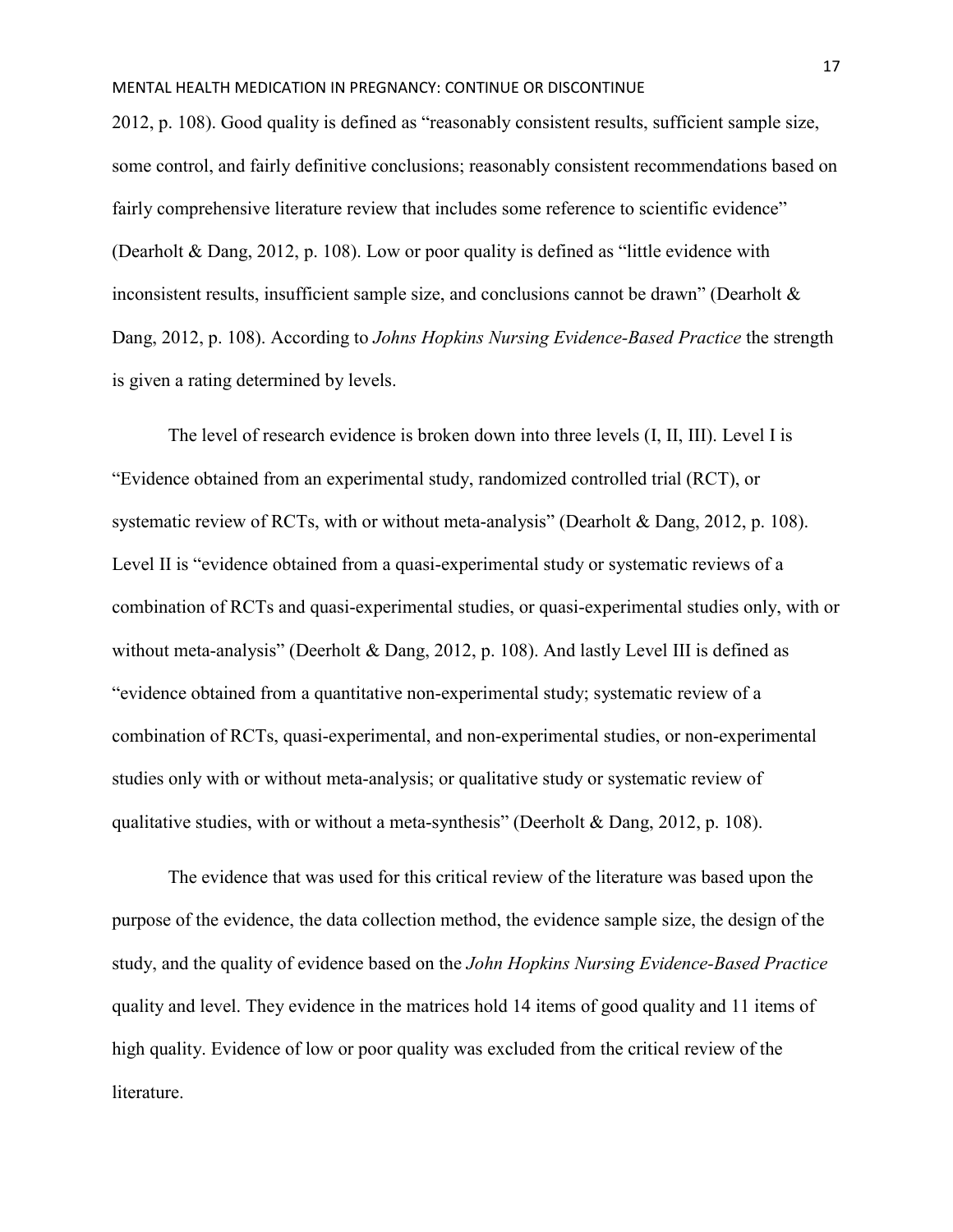### **Summary**

 The effects of antipsychotics, mood stabilizers, and antidepressants on fetal development and maternal wellbeing are not fully understood. It is difficult to understand the effects of medication use in pregnant women as many times this can be unethical and complicated research to complete. The 25 studies used for this critical review of the literature in the final matrix focus on understanding and determining the best recommendations from both obstetrician/gynecological, midwifery and psychiatrists' point of view. This chapter reviewed evaluation and search strategies that were used to determine the most accurate and up to date information for this critical review of the literature.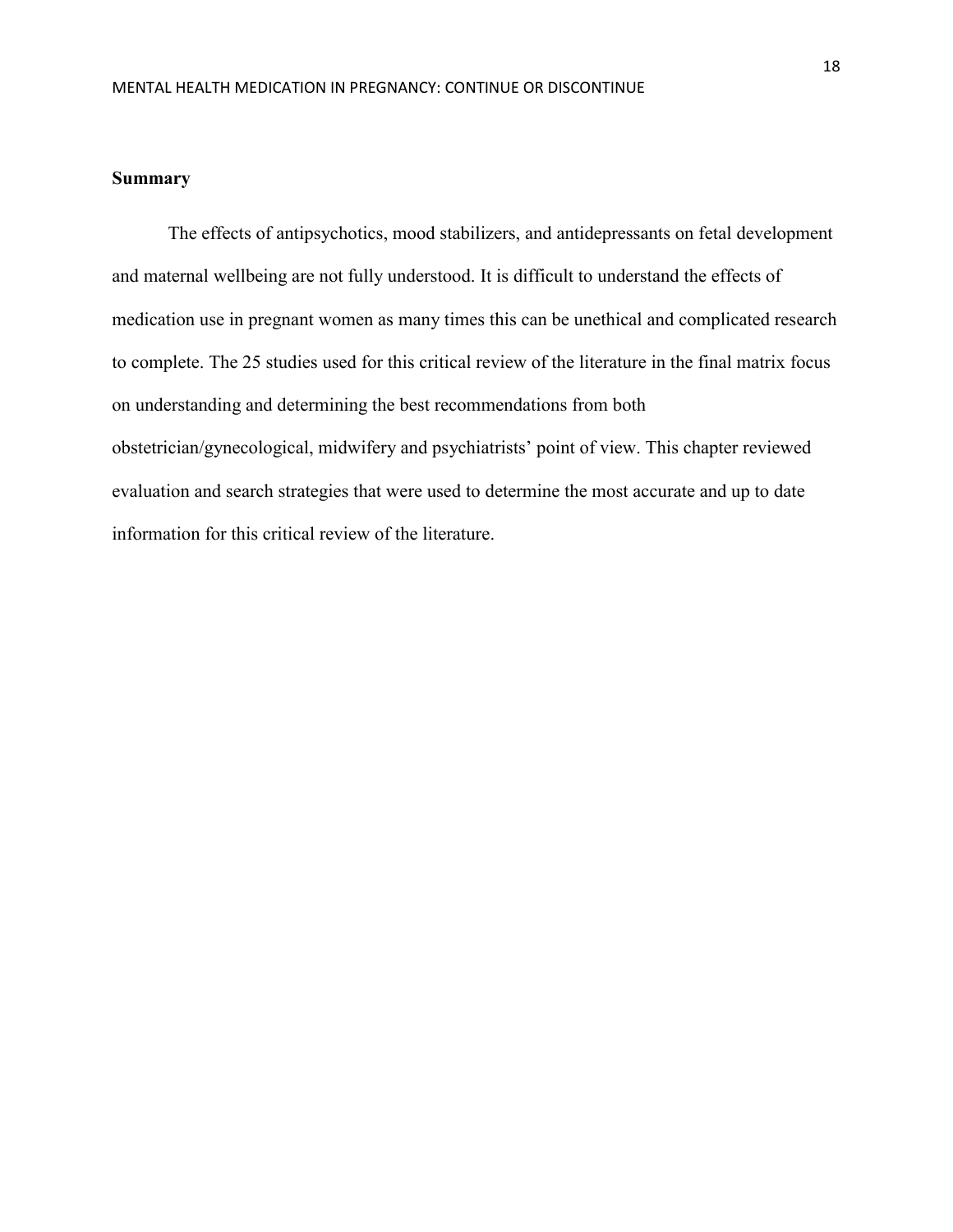#### **Chapter III: Literature Review and Analysis**

This chapter illustrates a review and analysis of the literature related to determining maternal and neonatal complications in relation to the continuation or discontinuation of maternal antipsychotic, mood stabilizer, and or antidepressant medication use during pregnancy. Mental illness in child bearing age is very common and an ongoing concern with psychiatrists, obstetricians, and gynecological professions. Determining the best treatment for the most optimal outcome for the mother and fetus and /or infant is the ultimate goal in mental illness and pregnancy.

## **Matrix Results**

For this critical review of the literature, 25 pieces of evidence in the form of research were used. The evidence was organized via matrix. The form of maternal and/or neonatal complications in relation to the continuation or discontinuation of maternal antipsychotic, mood stabilizer, and/or antidepressant medication use during pregnancy and its evidence were included in this review. The Matrix shows information that was deemed beneficial to answer the research question. The research purpose is: to determine if antipsychotics, mood stabilizers, and antidepressants should be continued or discontinued during pregnancy or if they negatively impact the fetus/neonate development, maternal wellbeing, and/or maternal-fetal interactions. Below the information is summarized based on maternal and fetal effects with maternal continuation or discontinuation of the medications chosen.

# **Maternal Effects**

 The research found that with continuation of antipsychotic medications during any stage of pregnancy it put mothers at an increased risk of roughly 50% to obtain gestational diabetes

19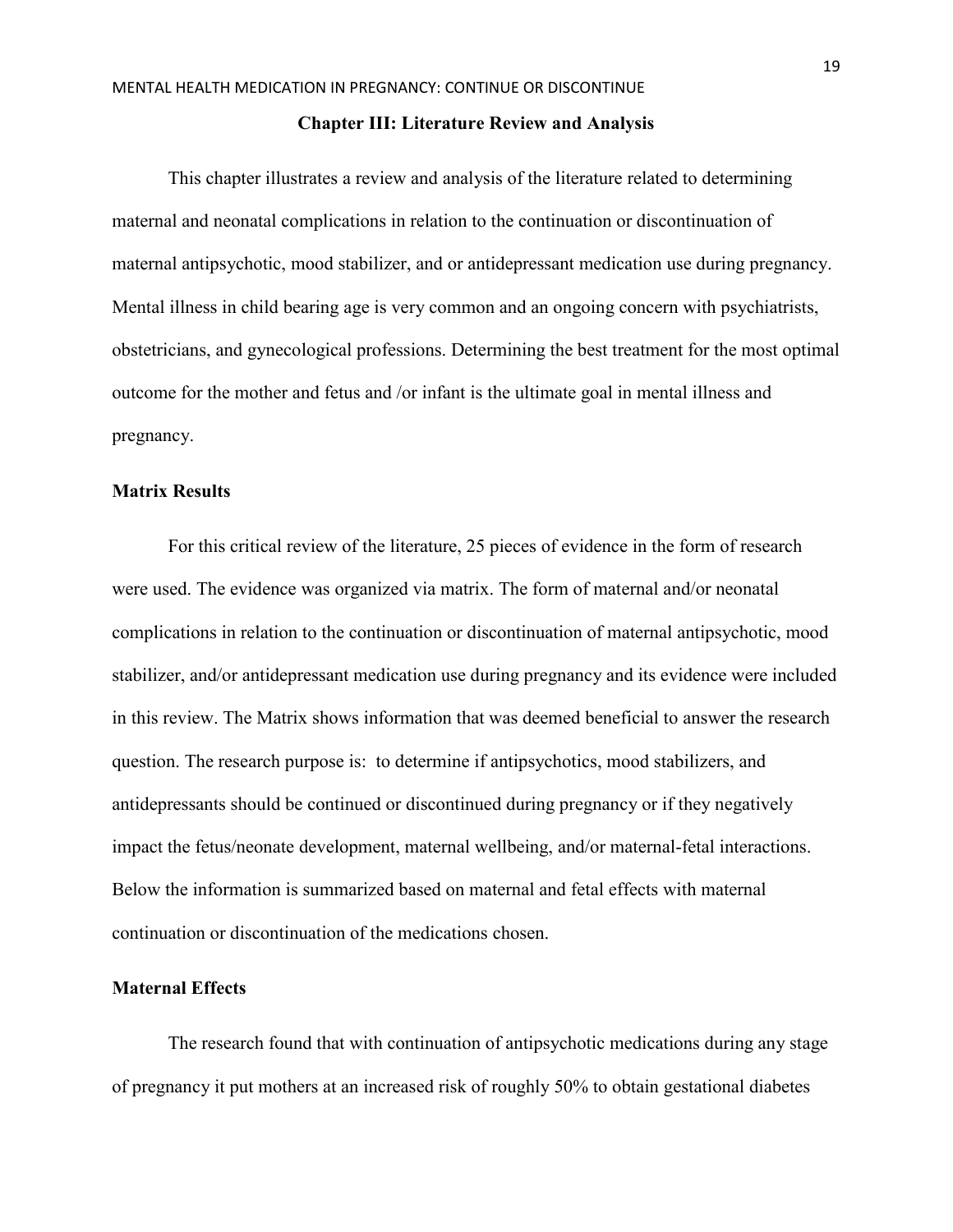(Boden & et al., 2012). It was also shown that continuation of antipsychotics put mothers at a significantly higher increase for instrument vaginal delivery and cesarean sections (Sadowski & et al., 2013). Antipsychotic use in pregnancy was also greatly linked to higher incidence of maternal hypertensive disorders, preterm deliveries, placental abruption, induction of labor, and readmission to the hospital for medical purposes after delivery (Vigod  $\&$  et al., 2015). The only benefit to discontinuing medications during pregnancy is that the teratogenic risk to the fetus is avoided. There were no other benefits for the mother if medications were discontinued during pregnancy. Multiple studies (Hanley & et al., 2014, Kulkarni & et al., 2008 and Galbally & et al., 2010) showed that maternal discontinuation of antipsychotics was not proven to be safe as mothers were at higher risk for decompensation of mental health and a relapse of symptoms would occur. Mothers had a very significant incidence of readmission to the hospital for psychiatric decompensation in about 12 months after delivery; it is unclear when mental health symptoms began to reappear in these cases (Kulkarni  $\&$  et al., 2014).

 Mothers that continued to use mood stabilizers had no significant complications in pregnancy in the evidence for this critical review. Mothers with bipolar disorder, regardless of medication continuation or discontinuation showed higher rates of preterm delivery, cesarean section instrumental vaginal delivery and induction (Boden & Et al., 2012). However mothers that discontinued medication for mood stabilization had a very high risk of maternal decompensation or deterioration in mental stability resulting in the lack of ability to care for child after birth (Galbally, Roberts, & Buist, 2010).

 When looking at antidepressant use during pregnancy at any stage the evidence revealed no significant maternal complications if the medications were continued. However when looking at discontinuation of medications mother were found to be five times more likely to experience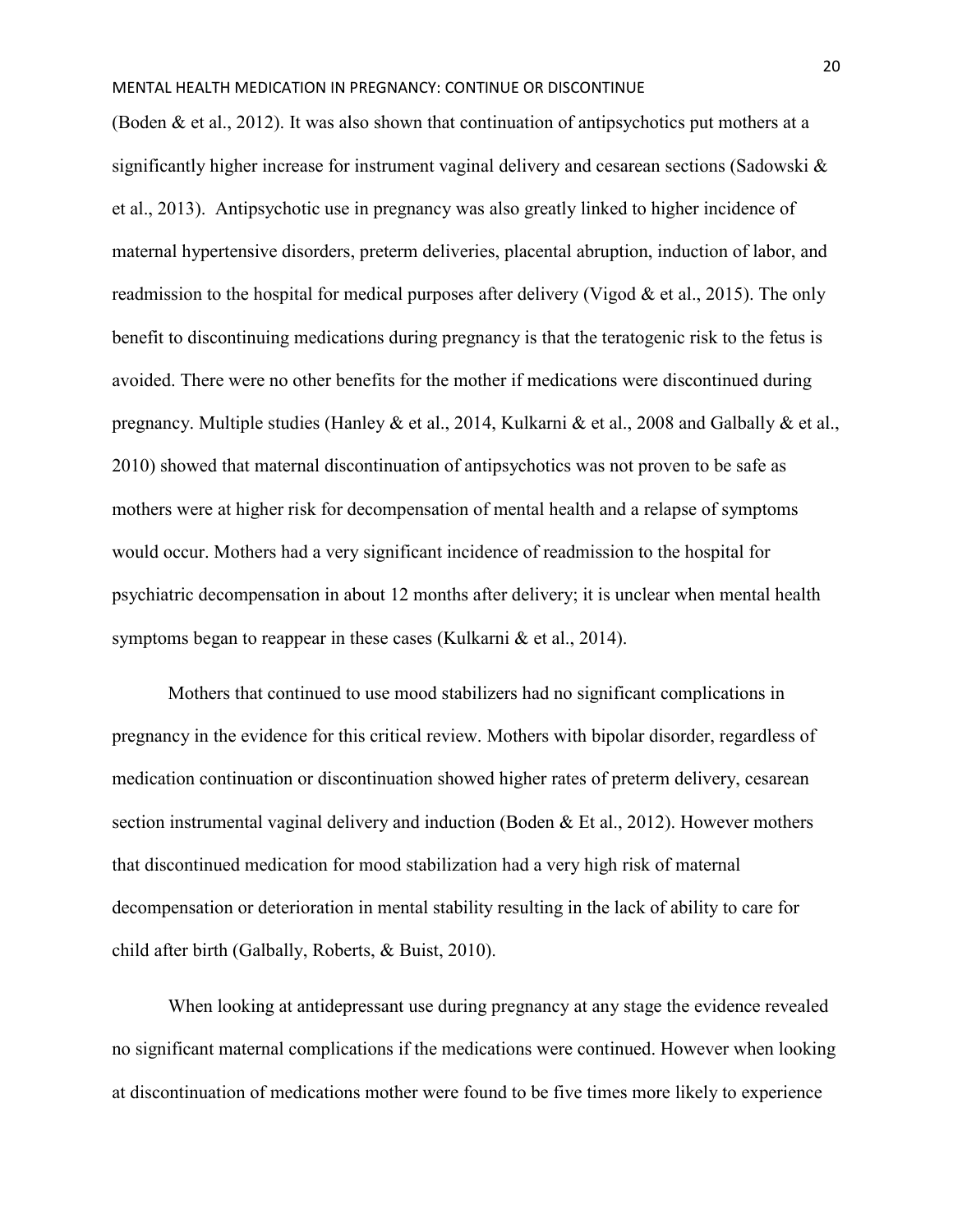mental health decompensation that required hospital admission (Cohen & et al., 2006). Over all the evidence suggest that with mothers using antipsychotics, mood stabilizers, or antidepressants the provider should examine each benefit and risk to either continuing or discontinuing the medications.

# **Fetal Effects**

 When examining fetal health and risks, the evidence is much more concerning. When looking specifically at maternal antipsychotic use during any stage of pregnancy the evidence shows there is a great increase in risk of fetal harm. Lithium, carbamazepine, and lamotrigine were shown to cause major structural abnormalities in the fetus such as neural tube, cardiac, facial, and urogenital defect (Galbally & et al., 2010). Other complications with higher rates of incidence with fetal exposure to antipsychotics of any classification are floppy infant syndrome, severe neonatal hypoxemic encephalopathy, neural tube defects, fetal malformation typology and limb malformation (Gentile, 2010). Neonates had higher rates of admission to the NICU for respiratory complications and or failure to thrive after exposure in pregnancy (Kulkarni & et al., 2014). Exposure in pregnancy also showed an increase rate of infants that were large for gestational age, had withdrawal symptoms such as seizures and even higher rates of intraventricular hemorrhage (Vigod & et al., 2015). Infants that were followed after birth showed developmental delay in the social, cognitive, and emotional regard (Wichman, 2009). If mothers discontinued medications there were no adverse fetal effects.

 Mood stabilizing medication showed a significant increased risk for congenital malformations, infants that are large for gestational age, microcephaly, withdrawal symptoms such as seizures, hypertonic, hypoglycemia, and an increased risk for Ebstrin anomaly (Galbally, Roberts & Buist, 2010). Infants also showed increased risk for cardiac defects and severe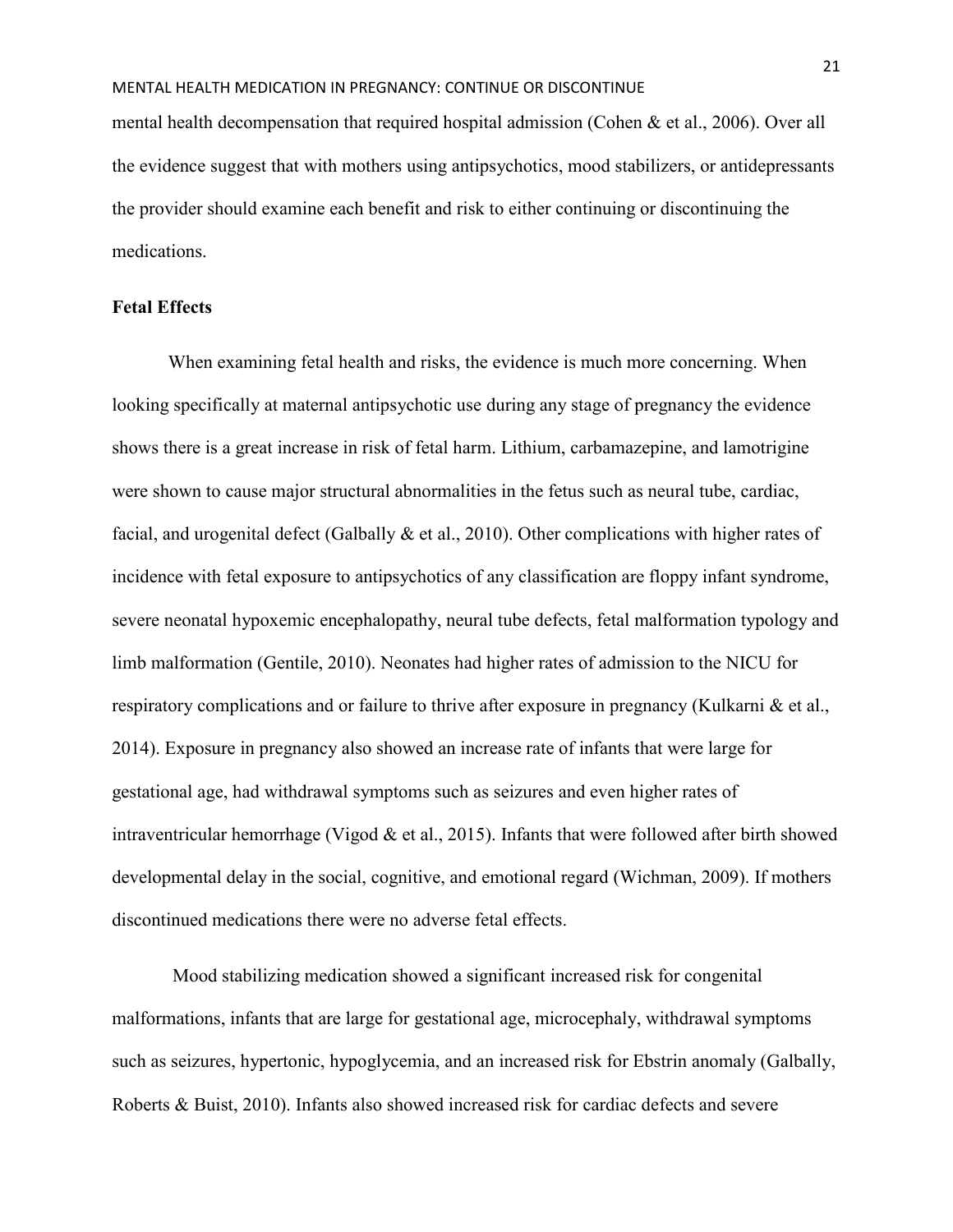weakness and developmental delays (Kallen & et al., 2013). The evidence showed that with discontinuation of mood stabilizing medication before pregnancy or after pregnancy has been confirmed, there was an increased risk of low APGARS, increased fetal hypoglycemia and infants found to be small for gestational age (Boden & et al., 2012).

For antidepressant use in pregnancy and fetal complications the evidence was conflicting. Discontinuation of antidepressants during pregnancy was not found in the research. One piece of evidence discussed continuation and discontinuation of antidepressants in the first trimester of pregnancy and showed no difference in the major congenital anomalies found in infants born to women with major depressive disorders or severe anxiety (Ban & et al., 2014). SSRI's or selective serotonin reuptake inhibitors (SSRIs) are commonly used in pregnancy; however this medication family is shown to have adverse fetal effects. SSRIs used in the first trimester of pregnancy has been linked to a small increased risk for omphalcele, craniosynotosis, congenital heart defects, conotruncal defects (Louik & et al., 2007). SSRIs have also been linked more significantly to congenital malformations and cardio vascular defects (Reis & Källén, 2013). There is no increase in the risk of spontaneous abortion but there is a significant risk in preterm deliveries, infants that are small for gestation age, intrauterine growth restriction and low APGAR scores (Ross & et al., 2013). These risks need to be known and risk needs to be assessed when decisions regarding medication regimen during pregnancy are assessed.

# **Matrix Synthesis**

The 25 research articles used as evidence for this critical review of the literature are found in the matrix below and are categorized with the following headings: citation, purpose, sample, design, measurement, results/conclusions, recommendations, Johns Hopkins quality and level. The research evidence was evaluated by purpose and major findings as well as its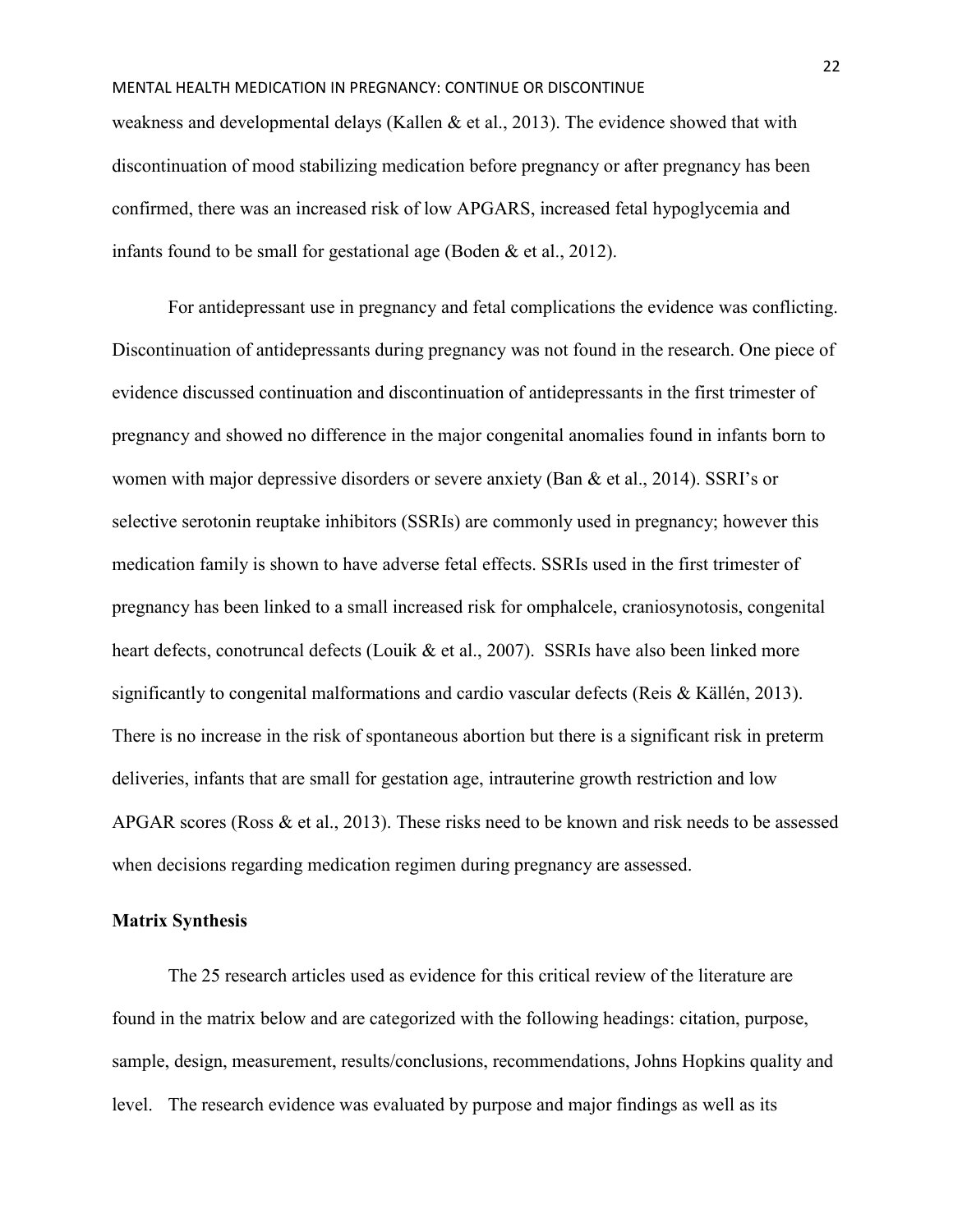relevance to the review questions: to determine if antipsychotics, mood stabilizers, and antidepressants should be continued or discontinued during pregnancy or if they negatively impact the fetus/neonate development, maternal wellbeing, and/or maternal-fetal interactions. Research evidence was not included if it was determined to be non-peer reviewed, had a small sample size, and/or had low or poor quality rating.

## **Critique of Strengths & Weaknesses**

While performing a critical review, strengths and weaknesses of the literature become apparent. One of the strengths noted in this critical review were large sample sizes. Many research studies were guided by chart review of mass data bases putting sample size in the one to ten thousands making the study more reliable and of better quality. Other strengths included surveying psychiatrists and patients, obtaining personal information from the source such as doctors and patients in order to better determine factors such as cognitive effects and patient understanding. Multiple levels of research were used such as qualitative and quantitative, nonexperimental, meta-analysis, randomized, non-randomized, and cohort studies. All research evidence was of high or good quality based on the *Johns Hopkins Nursing Research Evidence* quality guide (2012). Most research evidence was published within the past five years with the exception of 7 out of 25 studies, however, all research evidence was published within the last ten years. The determination for inclusion of the research evidence was that of clarity, knowledge, effectiveness, and accuracy of the information each study provided.

Weaknesses of the studied literature lay mainly in the results and recommendations of much of the research evidence. Many studies ended with inconclusive results. It is accurate to state that more research is needed to determine if an antipsychotic, mood stabilizing, or antidepressant medication is safe during pregnancy or if it will have adverse effects on the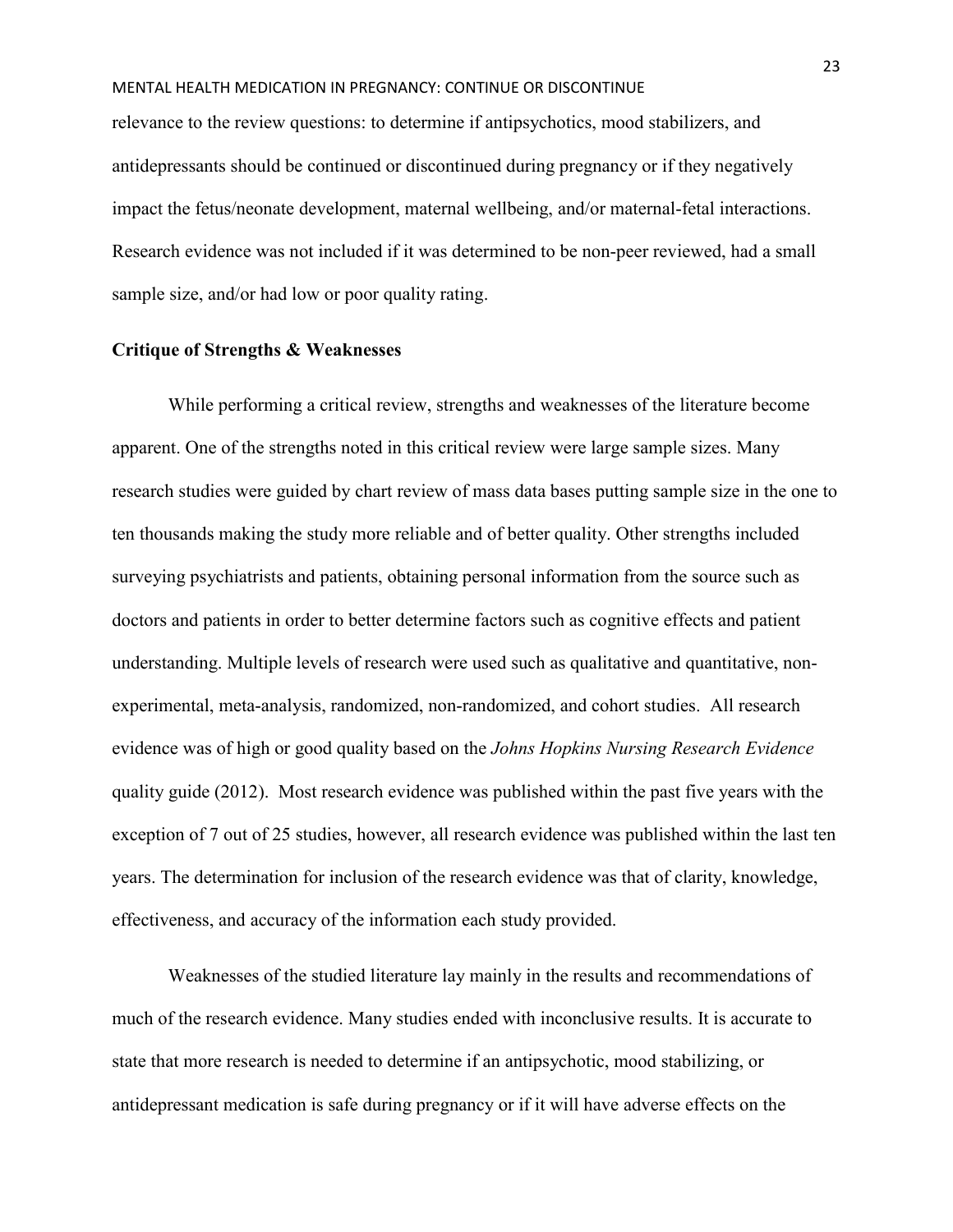mother or fetus. Many showed adverse effects on the mother if medications were discontinued or adverse effects in the fetus if medications were continued. However, many individuals with mental health disorders also have co-occurring disorders such as health and hygiene neglect, drug abuse, use of tobacco and/or alcohol, promiscuous behaviors, history of or current sexually transmitted infections/diseases which could be the cause of poor outcomes and or adverse fetal effects. These stipulations and co-occurring illnesses were not always covered or addressed in the research evidence. When medications were discontinued, many women stopped receiving prenatal care making them hard to follow for this particular research. Also many women stopped refilling their prescriptions on their own without informing their physician in fear of fetal harm. This lack of self-care made it hard to continue to follow women making gaps in a starting and finishing sample sizes when research was completed.

# **Matrix**

Below is the research evidence used for this critical review of the literature to answer the topic question of determining if antipsychotics, mood stabilizers, and antidepressants should be continued or discontinued during pregnancy or if they negatively impact the fetus/neonate development, maternal wellbeing, and/or maternal-fetal interactions as discussed above in the form of a matrix with 25 articles included.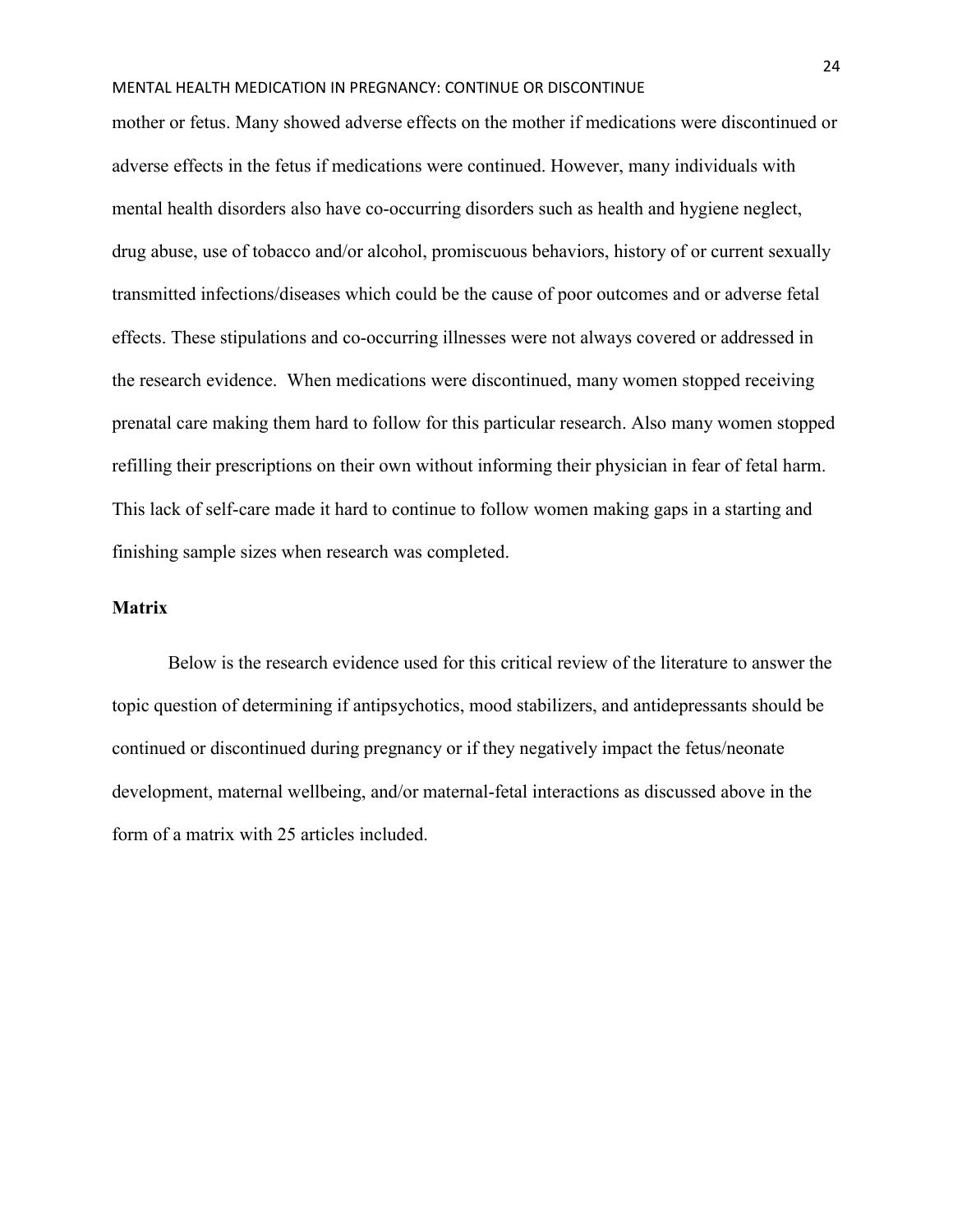# Running Head: MENTAL HEALTH MEDICATION USE IN PREGNANCY

| Citation           | Purpose           | Sample            | Design        | Measurement         | Results/conclusions    | Recommendations       | Johns Hopkins |
|--------------------|-------------------|-------------------|---------------|---------------------|------------------------|-----------------------|---------------|
|                    |                   |                   |               |                     |                        |                       | Level &       |
|                    |                   |                   |               |                     |                        |                       | Quality       |
| Ban L., West J.,   | To determine if   | Singleton live    | Cohort-study  | Data retrieved      | Of the total 374,196   | With no evidence of   | Quality: good |
| Gibson J. E.,      | anxiolytic and    | births from       | Meta-analysis | from The Health     | live singleton births  | increased risk of     |               |
| Fiaschi L., Sokal  | hypnotic drugs    | women ages 15-    | Non-          | Improvement         | 2.7% had major         | MCA after exposure    | Level: 2      |
| R., Doyle, P.,     | during the first  | 45 y/o between    | experimental  | Network (THIN)      | congenital anomalies   | to diazepam,          |               |
| Hubbard, R.,       | trimester of      | 1999-2010.        |               | (mother and         | 19,193 children born   | temazepam,            |               |
| Smeeth, L., &      | pregnancy         |                   |               | children's' medical | to mothers with        | zopidone or other     |               |
| Tata, L. J. (2014) | increase the risk | 495 general       |               | records including,  | anxiety or depression  | anxiolytic or         |               |
| First trimester    | of major          | practices were    |               | health, pregnancy,  | but not medicated      | hypnotic drugs it     |               |
| exposure to        | congenital        | used from THIN    |               | pharmacology etc.)  | and 3,128 children     | would be suggested    |               |
| anxiolytic and     | anomalies         | database to find  |               |                     | with first trimester   | that these            |               |
| hypnotic drugs     | (MCA).            | the sample        |               | Over all looking at | exposure to            | medications are       |               |
| and the risks of   |                   | population.       |               | benzodiazepine      | anxiolytic or hypnotic | safe during the first |               |
| major congenital   |                   |                   |               | and non $-$         | drugs.                 | trimester of          |               |
| anomalies: a       |                   | All patients were |               | benzodiazepine      |                        | pregnancy in          |               |
| United Kingdom     |                   | anonymizes and    |               | used during the     | Major congenital       | regards to MCA.       |               |
| population-        |                   | data was          |               | first trimester of  | anomalies (MCA) was    |                       |               |
| based cohort       |                   | retrieved from    |               | pregnancy (first 12 | consistent across the  |                       |               |
| study. PLOS ONE    |                   | retrieval sites.  |               | weeks of            | groups.                |                       |               |
| 9(6): e100996.     |                   | Ethical approval  |               | pregnancy)          | Mothers with           |                       |               |
| doi:10.1371/jour   |                   | from medical      |               |                     | anxiety/depression     |                       |               |
| nal.pone.010099    |                   | research ethics   |               |                     | that took              |                       |               |
| 6                  |                   | committee.        |               |                     | medications had        |                       |               |
|                    |                   |                   |               |                     | 2.7% MCA               |                       |               |
|                    |                   | This excluded     |               |                     | Mothers without        |                       |               |
|                    |                   | women with        |               |                     | medications with the   |                       |               |
|                    |                   | serious mental    |               |                     | same diagnosis had     |                       |               |
|                    |                   | illness and       |               |                     | 2.7% rate              |                       |               |
|                    |                   | women that        |               |                     |                        |                       |               |
|                    |                   | used              |               |                     | No finding suggest     |                       |               |
|                    |                   | antiepileptic     |               |                     | that early antenatal   |                       |               |
|                    |                   | drugs leaving     |               |                     | exposure to            |                       |               |
|                    |                   | total of 3,218    |               |                     | anxiolytic/hypnotic    |                       |               |
|                    |                   | children.         |               |                     | medication increase    |                       |               |
|                    |                   |                   |               |                     | MCA.                   |                       |               |
|                    |                   |                   |               |                     |                        |                       |               |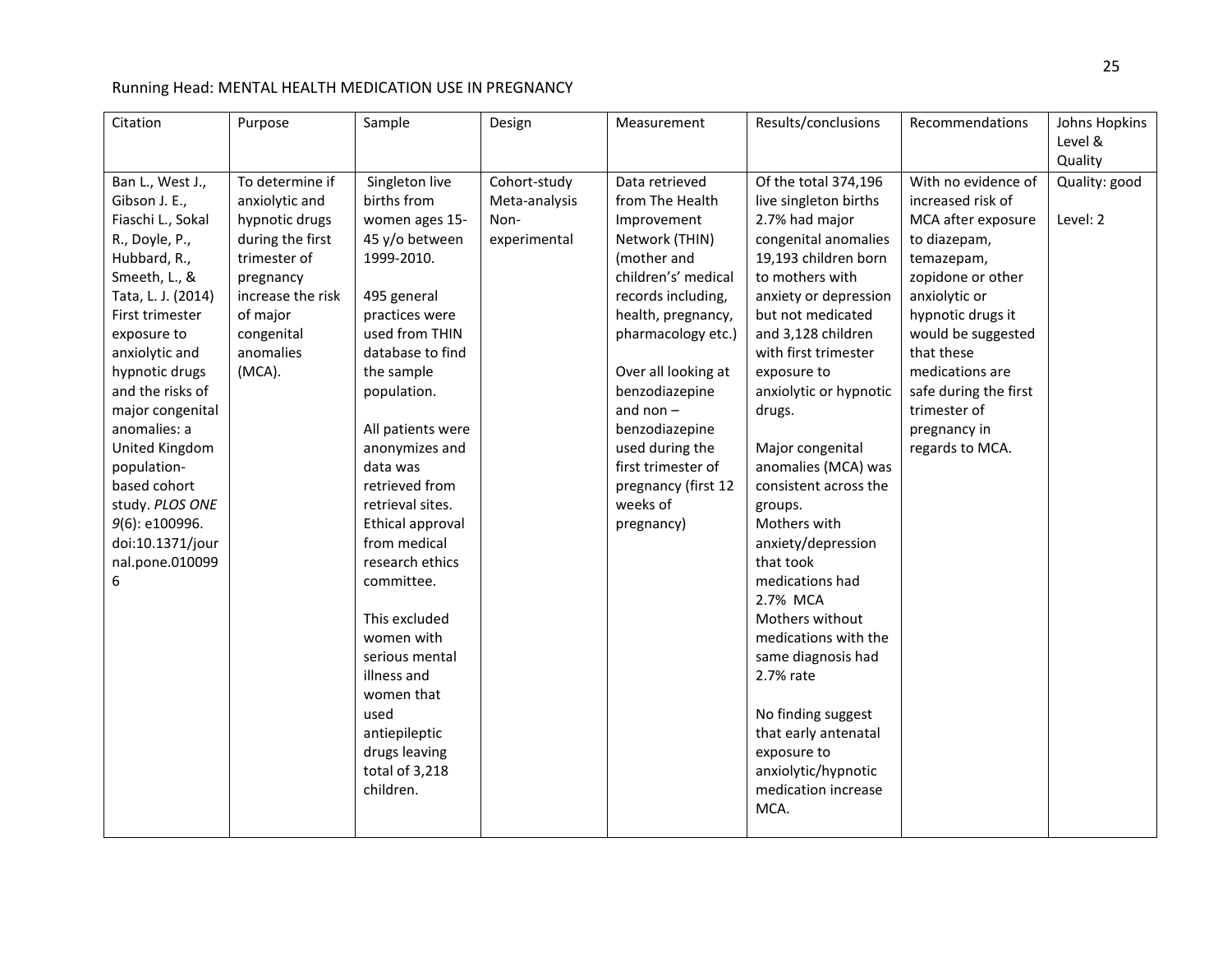| Citation               | Purpose           | $\overline{\text{Sample}}$ | Design       | Measurement        | Results/conclusions                       | Recommendations       | Johns         |
|------------------------|-------------------|----------------------------|--------------|--------------------|-------------------------------------------|-----------------------|---------------|
|                        |                   |                            |              |                    |                                           |                       | Hopkins       |
|                        |                   |                            |              |                    |                                           |                       | Level &       |
|                        |                   |                            |              |                    |                                           |                       | Quality       |
| Bodén, R.,             | Looking at the    | 332,137 women              | Random       | All data retrieved | Women with bipolar                        | Risks and benefits to | Quality: good |
| Lundgren, M.,          | outcome           | that gave birth            | Non-         | from three Swedish | disorder were more                        | both mother and       |               |
| Brandt, L.,            | between treating  | between July 1st           | Experimental | nationwide         | often smokers,                            | fetus must be         | Level: 2      |
| Reutfors, J.,          | bipolar women     | 2005 and                   |              | registers          | overweight, and more                      | weighed when          |               |
| Andersen, M., &        | with mood         | December 31 <sup>st</sup>  |              | maintained by the  | likely to have                            | deciding to treat     |               |
| Kieler, H.             | stabilizing       | 2009                       |              | National Board of  | substance abuse                           | women with mood       |               |
| $(2012)$ . Risks of    | medications vs    |                            |              | Health and         | issues over non                           | stabilizers.          |               |
| adverse                | non medicated     | 320 women had              |              | Welfare: Swedish   | bipolar women.                            |                       |               |
| pregnancy and          | bipolar women     | two bipolar                |              | prescribed drug    |                                           | Untreated women       |               |
| birth outcomes         | during            | diagnoses that             |              | register, medical  | Bipolar women                             | showed a variety of   |               |
| in women treated       | pregnancy.        | were actively              |              | birth register,    | (treated or untreated)                    | complications         |               |
| or not treated         |                   | being medically            |              | national patient   | had higher incidence                      | showing that          |               |
| with mood              | Also              | treated with               |              | register.          | of preterm delivery,                      | medications are not   |               |
| stabilisers for        | understanding     | mood stabilizers           |              |                    | C-section delivery,                       | the only cause of     |               |
| bipolar disorder:      | the difference    | (lithium,                  |              |                    | instrumental delivery,                    | adverse pregnancy,    |               |
| population based       | between           | antipsychotics,            |              |                    | non-spontaneous                           | birth and neonatal    |               |
| cohort                 | pregnancy, labor, | <sub>or</sub>              |              |                    | start.                                    | complications         |               |
| study. BMJ:            | and child         | anticonvulsants)           |              |                    |                                           |                       |               |
| <b>British Medical</b> | development       | during                     |              |                    | Untreated $=$ low                         |                       |               |
| Journal, 345,          | between           | pregnancy and              |              |                    | Apgar scores,                             |                       |               |
| e7085.                 | medicated         | 554 women who              |              |                    | increased fetal                           |                       |               |
| doi:10.1136/bmj.       | bipolar, non-     | were untreated.            |              |                    | hypoglycemia, small                       |                       |               |
| e7085                  | medicated         | Both bipolar               |              |                    | for gestational age,                      |                       |               |
|                        | bipolar and non-  | groups were                |              |                    |                                           |                       |               |
|                        | bipolar women.    | compared to all            |              |                    | $Treated = congenital$                    |                       |               |
|                        |                   | other women that           |              |                    | malformations risk                        |                       |               |
|                        |                   | gave birth.                |              |                    | was higher                                |                       |               |
|                        |                   |                            |              |                    |                                           |                       |               |
|                        |                   |                            |              |                    | Regardless of                             |                       |               |
|                        |                   |                            |              |                    | treatment women<br>with bipolar are at an |                       |               |
|                        |                   |                            |              |                    | increased risk for                        |                       |               |
|                        |                   |                            |              |                    | preterm, instrumental                     |                       |               |
|                        |                   |                            |              |                    |                                           |                       |               |
|                        |                   |                            |              |                    |                                           |                       |               |
|                        |                   |                            |              |                    | and/or C-section<br>deliveries.           |                       |               |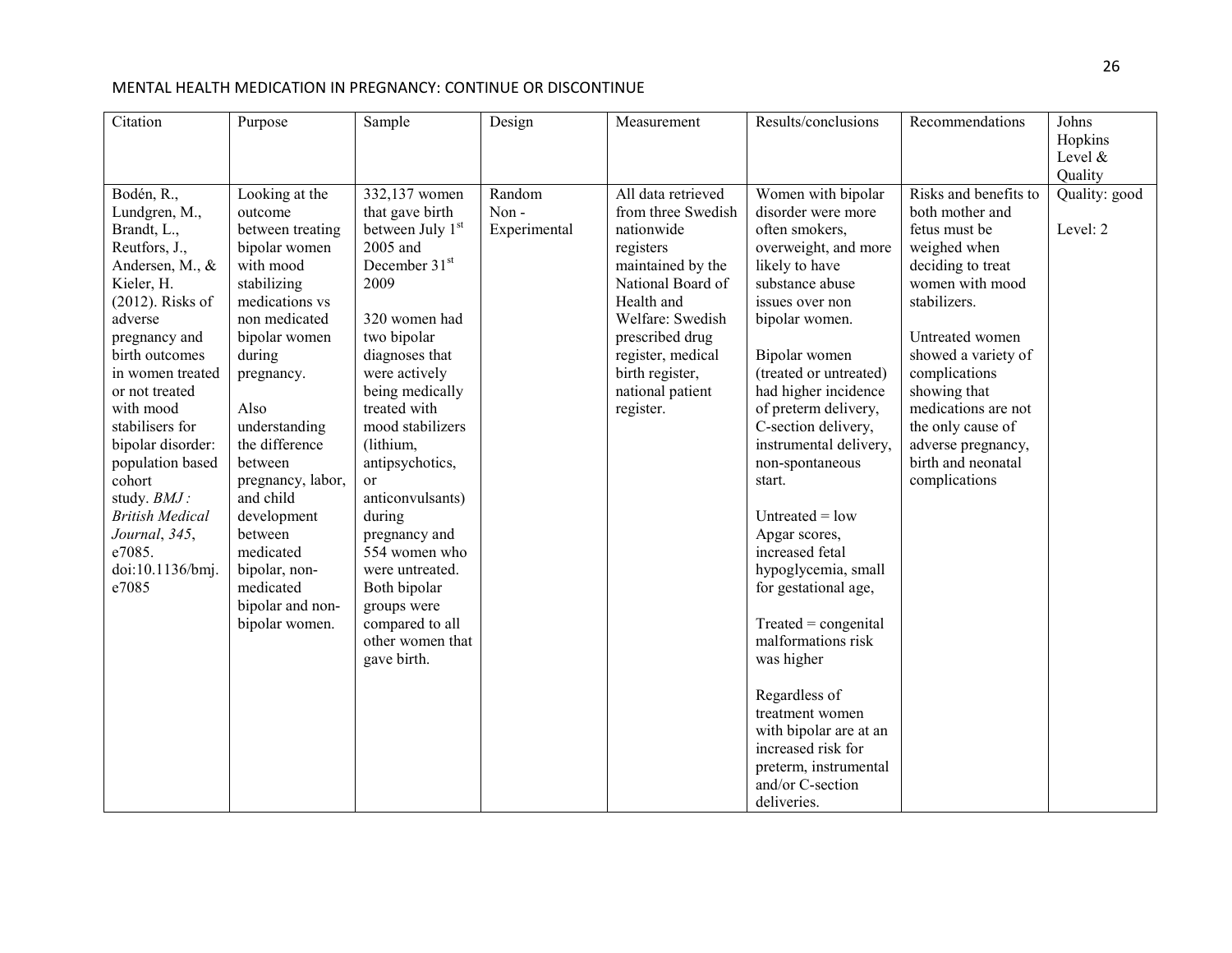| Citation                                                                                                                                                                                                                                                                                                  | Purpose                                                                                                                                                                                | Sample                                                                                                                                                                                                                                                                                                                                               | Design                                        | Measurement                                                                                                                                                                                                                                                                                                                                                                                      | Results/conclusions                                                                                                                                                                                                                                                                                                                                                                                                                                                | Recommendations                                                                                                                                                                                                                                                                                                                                                                                                                                         | Johns Hopkins<br>Level &<br>Quality |
|-----------------------------------------------------------------------------------------------------------------------------------------------------------------------------------------------------------------------------------------------------------------------------------------------------------|----------------------------------------------------------------------------------------------------------------------------------------------------------------------------------------|------------------------------------------------------------------------------------------------------------------------------------------------------------------------------------------------------------------------------------------------------------------------------------------------------------------------------------------------------|-----------------------------------------------|--------------------------------------------------------------------------------------------------------------------------------------------------------------------------------------------------------------------------------------------------------------------------------------------------------------------------------------------------------------------------------------------------|--------------------------------------------------------------------------------------------------------------------------------------------------------------------------------------------------------------------------------------------------------------------------------------------------------------------------------------------------------------------------------------------------------------------------------------------------------------------|---------------------------------------------------------------------------------------------------------------------------------------------------------------------------------------------------------------------------------------------------------------------------------------------------------------------------------------------------------------------------------------------------------------------------------------------------------|-------------------------------------|
| Boden, R.,<br>Lundgren, M.,<br>Brandt, L.,<br>Reutfore, J., &<br>Kieler, H. (2012).<br>Antipsychotics<br>during<br>pregnancy:<br>relation to fetal<br>and maternal<br>metabolic<br>effects. Archives<br>of General<br>Psychiatry, 69<br>$(7):715-721.$<br>doi:10.1001/arc<br>hgenpsychiatry.2<br>011.1870 | To understand<br>the effects of<br>maternal use of<br>antipsychotics<br>(olanzapine<br>and/or<br>clozapine) during<br>pregnancy on<br>both gestational<br>diabetes and<br>fetal growth | There was a total<br>of 358,203<br>singleton births<br>507 of the<br>mothers used a<br>form of<br>antipsychotics<br>during<br>pregnancy 169<br>used olanzapine<br>or clozapine<br>while 338 used a<br>different<br>antipsychotic<br>and they were<br>compared to the<br>357,696 mothers<br>that did not use<br>antipsychotics<br>during<br>pregnancy | Random<br>Non-<br>Experimental<br>Qualitative | The Swedish<br>Prescribed Drug<br>Register, the<br><b>Medical Birth</b><br>Register, and the<br><b>National Patient</b><br>Register is where<br>information was<br>obtained during<br>July 2005-<br>December 2009 to<br>obtain<br>medications,<br>medical history,<br>and fetal well-<br>being and physical<br>health.<br>Then groups of<br>exposed were<br>compared to the<br>non-exposed group | Both groups<br>(antipsychotic users<br>and non-users)<br>0.4% were stillborn<br>0.2% neonatal deaths<br><b>Gestational diabetes</b><br>twice as common in<br>antipsychotic users<br>Preterm rate of 5% in<br>non-users and 8% in<br>users<br>Large for gestational<br>age was greater in<br>olanzapine and<br>clozapine over any<br>other antipsychotic<br>users<br>Small for gestational<br>age greater in users<br>of other<br>antipsychotics over<br>non-users. | Antipsychotics such<br>as olanzapine<br>and/or clozapine<br>hold the highest risk<br>of gestational<br>diabetes regardless<br>of maternal<br>comorbidities.<br>Proposed to divide<br>antipsychotics<br>according to their<br>adverse effects,<br>such as the<br>propensity to cause<br>weight gain and<br>metabolic syndrome<br>when looking at<br>pregnancy<br>Further<br>investigation<br>needed when<br>determining drug<br>safety and<br>pregnancy. | Quality: good<br>Level: 1           |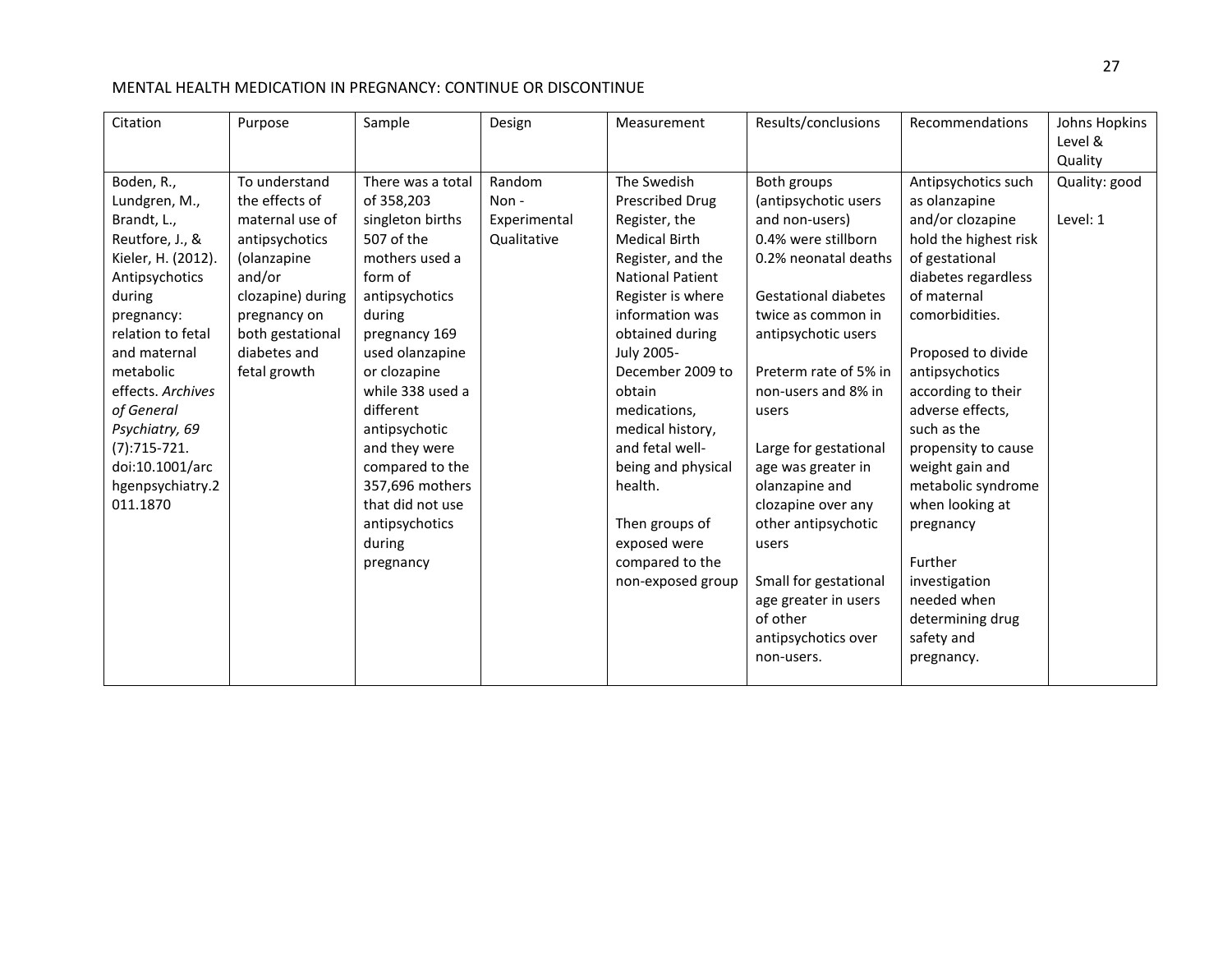| Citation           | Purpose           | Sample                   | Design         | Measurement         | Results/conclusions  | Recommendations      | Johns Hopkins |
|--------------------|-------------------|--------------------------|----------------|---------------------|----------------------|----------------------|---------------|
|                    |                   |                          |                |                     |                      |                      | Level &       |
|                    |                   |                          |                |                     |                      |                      | Quality       |
| Cohen, A. S.,      | To understand     | 201 pregnant             | Longitudinal   | Between 1999 -      | 13 women missed      | The common belief    | Quality: good |
| Altshuler, L. L.,  | the risk of       | women with a             | Non-           | 2003 assessments    | carried and 5        | that pregnancy is a  |               |
| Harlow, B. L.,     | relapse in        | diagnosis of             | experimental   | were used to        | terminated their     | protective hormonal  | Level: 2      |
| Nonacs, R.,        | pregnancy when    | major depressive         | Non-randomized | describe pregnant   | pregnancies. 12      | states is incorrect  |               |
| Newport, J.,       | women             | disorder.                |                | women who           | women were lost      | when deal with       |               |
| Viguera, A. C.,    | discontinue their | Women were               |                | elected to          | due to follow up     | underlying mental    |               |
| Suri, R., Burt, V. | antidepressant    | selected from            |                | discontinue or      | before completion of | illness.             |               |
| K., Hendrick, V.,  | medications       | Perinatal and            |                | maintained drug     | pregnancy and 8      |                      |               |
| Reminick, A. M.,   | compared to       | Reproductive             |                | use.                | choose to            | Weighing risks and   |               |
| Loughead, A.,      | women that        | Psychiatry               |                | All participants    | discontinue the      | benefits is key when |               |
| Vitonis, A. F., &  | continued to use  | <b>Clinical Research</b> |                | were informed and   | study.               | prescribing          |               |
| Stowe, Z. N.       | and follow        | Program,;                |                | given information   |                      | medications during   |               |
| (2006). Relapse    | treatment.        | Women's Mood             |                | regarding the       | SSRI's were the most | pregnancy, women     |               |
| of major           |                   | <b>Disorders</b>         |                | study patients gave | commonly used        | need to be           |               |
| depression         |                   | Research                 |                | consent and self-   | overall              | adequately           |               |
| during             |                   | Program, and             |                | identified race and |                      | informed of each     |               |
| pregnancy in       |                   | the Women's              |                | ethnicity.          | 26% of women that    | risk and benefit and |               |
| women who          |                   | <b>Mental Health</b>     |                | Women were          | maintained their     | relapse of           |               |
| maintain or        |                   | Program,                 |                | followed only and   | medication regimen   | depression is a risk |               |
| discontinue        |                   |                          |                | not encouraged      | relapsed compared    | just as fetal        |               |
| antidepressant     |                   |                          |                | either way by the   | to 86% that          | malformation.        |               |
| treatment.         |                   |                          |                | study to continue   | discontinued their   |                      |               |
| JAMA: Journal of   |                   |                          |                | or discontinue      | medications          |                      |               |
| the American       |                   |                          |                | medications.        | Women that           |                      |               |
| <b>Medical</b>     |                   |                          |                |                     | discontinued their   |                      |               |
| Association. 295   |                   |                          |                |                     | medications had a 5x |                      |               |
| $(5): 499-$        |                   |                          |                |                     | higher relapse rate  |                      |               |
| 507. doi: 10.100   |                   |                          |                |                     |                      |                      |               |
| 1/jama.295.5.49    |                   |                          |                |                     | 61% of women that    |                      |               |
| 9                  |                   |                          |                |                     | discontinued there   |                      |               |
|                    |                   |                          |                |                     | medications          |                      |               |
|                    |                   |                          |                |                     | restarted            |                      |               |
|                    |                   |                          |                |                     | medications after    |                      |               |
|                    |                   |                          |                |                     | relapse.             |                      |               |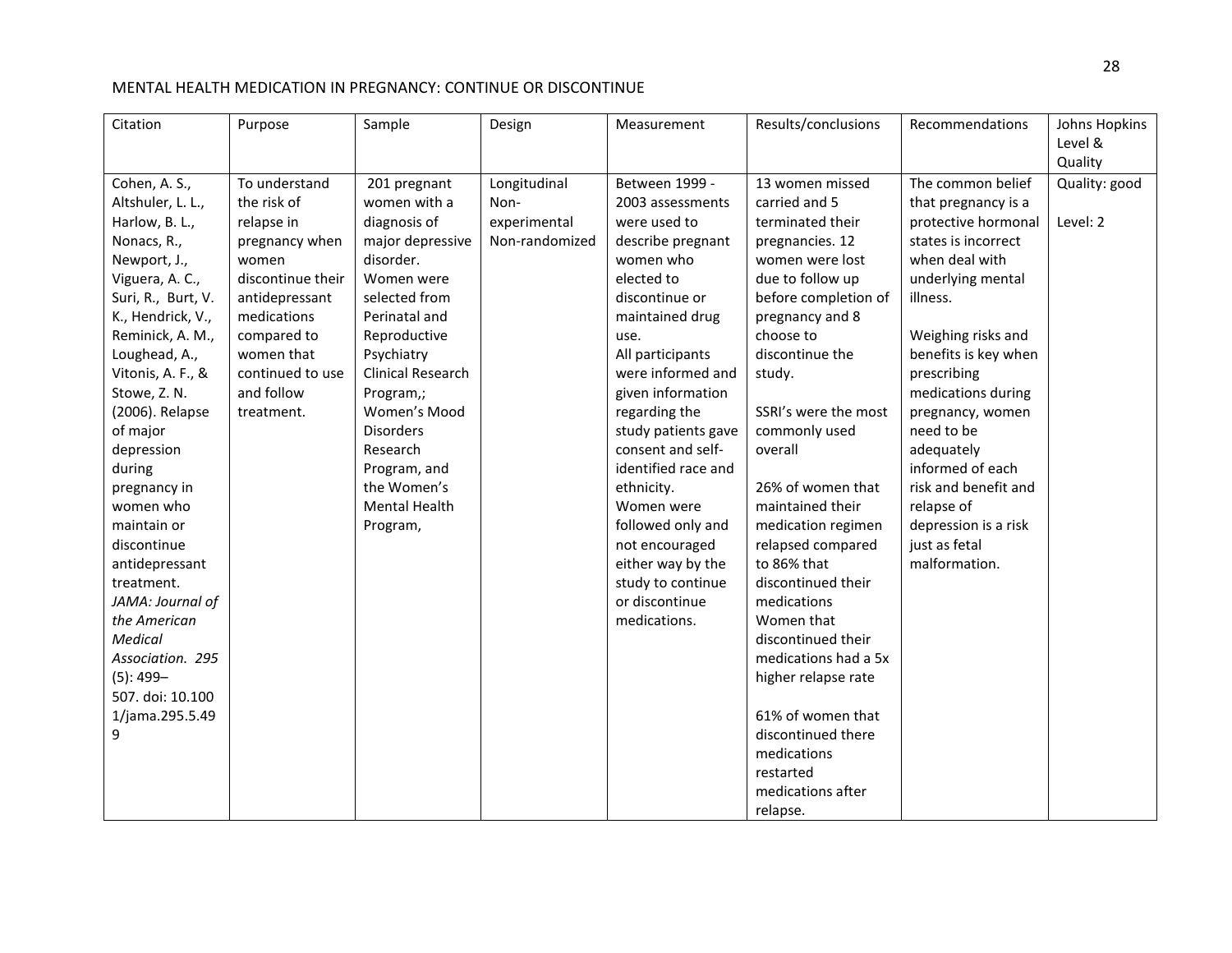| Citation                | Purpose           | Sample            | Design       | Measurement       | Results/conclusions    | Recommendations      | Johns Hopkins |
|-------------------------|-------------------|-------------------|--------------|-------------------|------------------------|----------------------|---------------|
|                         |                   |                   |              |                   |                        |                      | Level &       |
|                         |                   |                   |              |                   |                        |                      | Quality       |
| Evidence-based          | To determine if   | Data analysis     | Qualitative  | They monitored    | Some antipsychotics    | Antipsychotics may   | Quality: good |
| review assesses         | antipsychotic     | from 1966-2008    | Non          | the pregnancy to  | such as                | be prescribed        |               |
| safety of               | use during        | that report on    | experimental | term or if the    | chlorpromazine,        | during pregnancy     | Level 3       |
| antipsychotics          | pregnancy         | safety of         |              | pregnancy was     | loxapine,              | for various reasons  |               |
| during                  | increase the risk | antipsychotics in |              | terminated then   | promethazine = no      | discontinuing        |               |
| pregnancy.              | for birth defects | human             |              | determined if the | effects on the fetus   | current              |               |
| (Cover story).          | or other adverse  | pregnancy         |              | fetus had         | other antipsychotics   | antipsychotics can   |               |
| (2009). Brown           | events            | Antipsychotic     |              | deformation       | such as flupenthixol,  | seriously negatively |               |
| <b>University Child</b> |                   | use in 710        |              | psychical and or  | fluphenazine,          | affect the mother    |               |
| & Adolescent            |                   | pregnant women    |              | mental.           | haloperidol            | Much assessment of   |               |
| Psycho                  |                   | using             |              |                   | perphenazinem          | the risks of non-    |               |
| pharmacology            |                   | antipsychotics.   |              |                   | prochlorperazine,      | treatment of the     |               |
| Update, 11(8), 1-       |                   | Most women        |              |                   | thioridazine and       | mother and her       |               |
| 6.                      |                   | were 20-24 years  |              |                   | trifluoperazine =      | ability to interact  |               |
|                         |                   | of age.           |              |                   | negative effects on    | with her newborn,    |               |
|                         |                   |                   |              |                   | the fetus              | against a potential  |               |
|                         |                   |                   |              |                   |                        | risk to the fetus    |               |
|                         |                   |                   |              |                   | More research is       | much be              |               |
|                         |                   |                   |              |                   | warranted              | considered.          |               |
|                         |                   |                   |              |                   |                        |                      |               |
|                         |                   |                   |              |                   | Need to prioritize the |                      |               |
|                         |                   |                   |              |                   | maternal               |                      |               |
|                         |                   |                   |              |                   | antipsychotic use vs   |                      |               |
|                         |                   |                   |              |                   | potential risk to the  |                      |               |
|                         |                   |                   |              |                   | newborn.               |                      |               |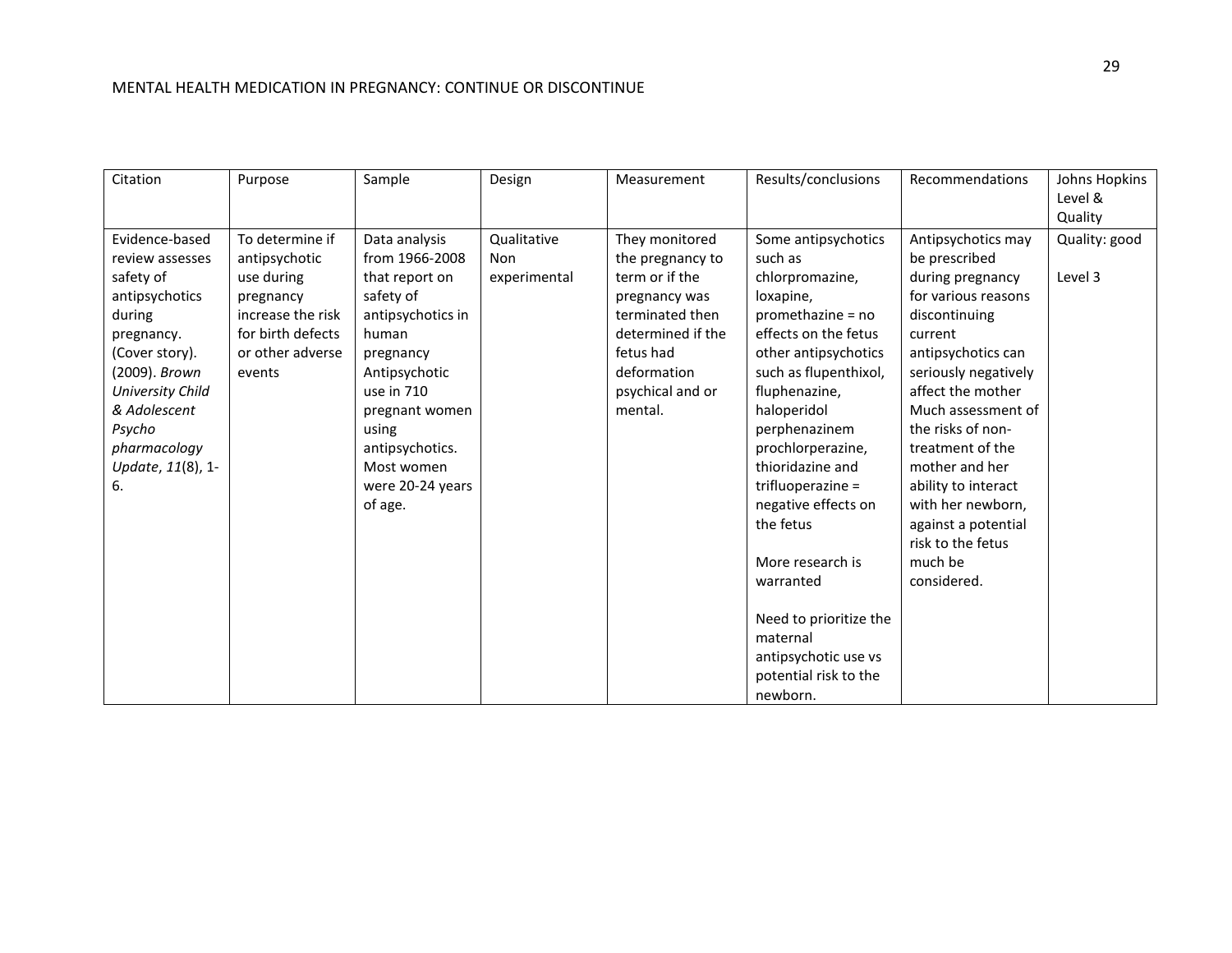| Citation                                                                                                                                                                                                                                                                                                                                | Purpose                                                                                                                                                                                                                                                   | Sample                                                                                                                                                                                                                                                                                                                                                                                                                                                                                                     | Design                            | Measurement                                                                                                                                | Results/conclusions                                                                                                                                                                                                                                                                                                                                                                                                                                                                                                           | Recommendations                                                                                                                                                                                                                                                                                                                                                                                                                                                                                                                                                                                                                                                                                               | Johns<br>Hopkins<br>Level &<br>Quality |
|-----------------------------------------------------------------------------------------------------------------------------------------------------------------------------------------------------------------------------------------------------------------------------------------------------------------------------------------|-----------------------------------------------------------------------------------------------------------------------------------------------------------------------------------------------------------------------------------------------------------|------------------------------------------------------------------------------------------------------------------------------------------------------------------------------------------------------------------------------------------------------------------------------------------------------------------------------------------------------------------------------------------------------------------------------------------------------------------------------------------------------------|-----------------------------------|--------------------------------------------------------------------------------------------------------------------------------------------|-------------------------------------------------------------------------------------------------------------------------------------------------------------------------------------------------------------------------------------------------------------------------------------------------------------------------------------------------------------------------------------------------------------------------------------------------------------------------------------------------------------------------------|---------------------------------------------------------------------------------------------------------------------------------------------------------------------------------------------------------------------------------------------------------------------------------------------------------------------------------------------------------------------------------------------------------------------------------------------------------------------------------------------------------------------------------------------------------------------------------------------------------------------------------------------------------------------------------------------------------------|----------------------------------------|
| Galbally, M.,<br>Snellen, M.,<br>Walker, S., &<br>Permezel, M.<br>(2010).<br>Management of<br>antipsychotic<br>and mood<br>stabilizer<br>medication in<br>pregnancy:<br>recommendatio<br>ns for antenatal<br>care. Australian<br>& New Zealand<br>Journal Of<br>Psychiatry, 44(2)<br>, 99-108.<br>doi:10.3109/<br>000486709<br>03487217 | To develop<br>recommendatio<br>ns for antenatal<br>care and<br>monitoring for<br>women with<br>bipolar disorder<br>and<br>schizophrenia<br>who are on<br>lithium<br>carbonate,<br>antipsychotic or<br>anti-epileptic<br>medication<br>during<br>pregnancy | A review of<br>published research<br>review articles and<br>guidelines for the<br>psychiatric and<br>pharmacological<br>management of<br>women with<br>bipolar disorder<br>and schizophrenia.<br>Including a<br>computerized<br>search of the<br>electronic<br>databases<br>Medline, EMBASE<br>and PsychInfo for<br>articles that were<br>relevant to clinical<br>assessment of risk<br>and care in<br>pregnancy for<br>schizophrenia,<br>bipolar, mood<br>stabilizers and<br>antipsychotic<br>medications | Qualitative<br>grounded<br>theory | Searches were<br>also<br>undertaken of<br>relevant<br>guidelines,<br>reference<br>books and<br>bibliographies<br>of identified<br>articles | Increase in teratogenic<br>risk associated with the<br>use of sodium valproate,<br>carbamazepine,<br>lamotrigine and lithium.<br>majority of the<br>structural abnormalities<br>are central nervous<br>system anomalies,<br>particularly neural tube<br>defects, as well as<br>cardiac, facial and<br>urogenital<br>malformations<br>postpartum period<br>comes with a high risk of<br>maternal relapse regular<br>assessments and<br>ongoing monitoring of<br>the woman's mental<br>state through this high-<br>risk period. | Therapeutic drug<br>monitoring is necessary<br>for medications such as<br>lithium,<br>Carbamazepine,<br>sodium valproate and<br>lamotrigine<br>Stop lithium 24-48 h<br>prior to delivery or at<br>delivery, a lithium level<br>when admitted for<br>delivery, ensuring<br>adequate hydration<br>during labor and<br>deliver is important<br>It is important for these<br>women to avoid sleep<br>deprivation during the<br>initial postpartum<br>period<br>Infant withdrawal<br>should be monitored<br>closely<br>Discharge planning<br>should also include the<br>mother-infant<br>relationship and,<br>ideally, support for the<br>partner or family<br>involved in supporting<br>the mother-infant<br>dyad | Quality:<br>good<br>Level: 1           |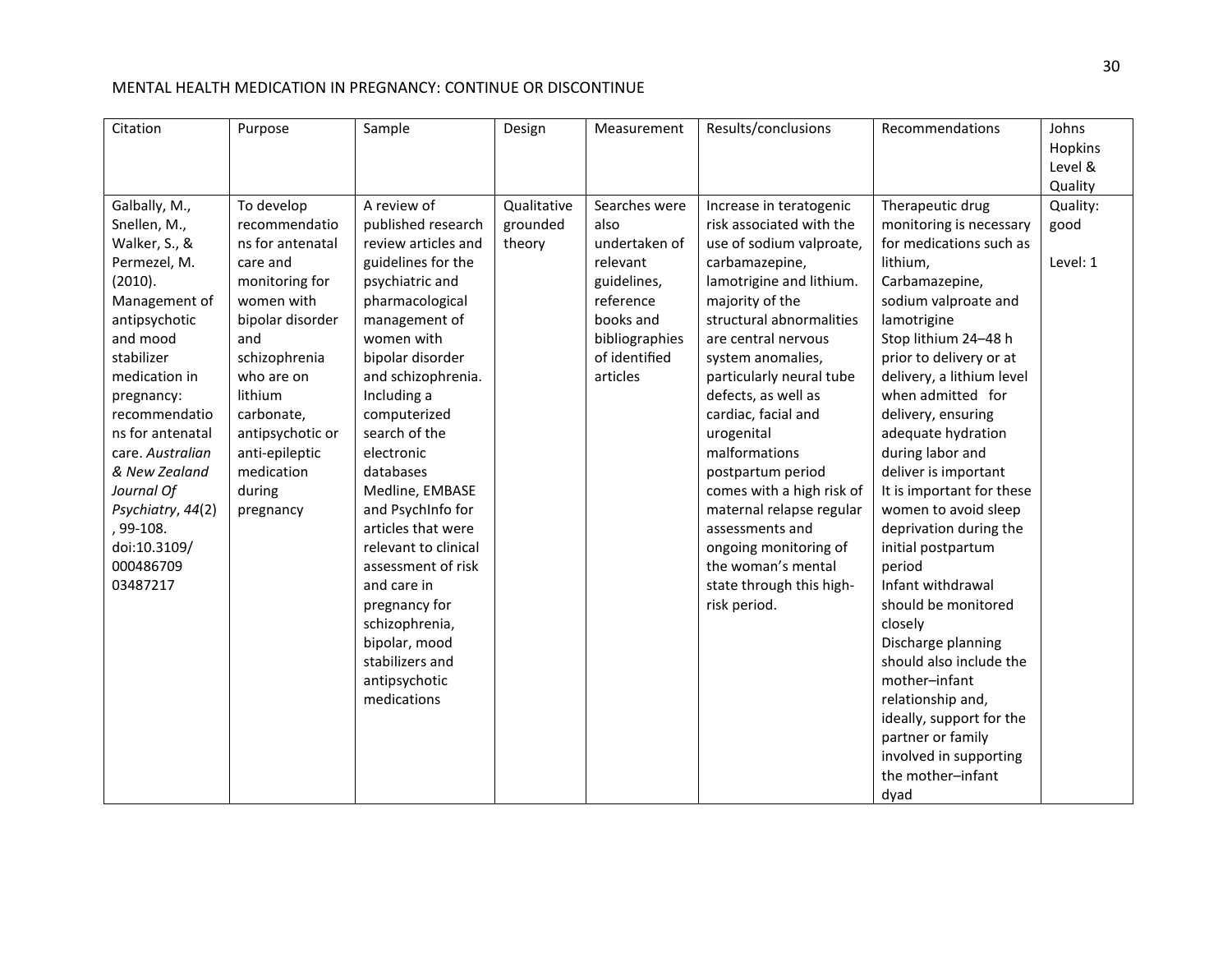| Citation            | Purpose         | Sample               | Design      | Measurement      | Results/conclusions    | Recommendations       | Johns         |
|---------------------|-----------------|----------------------|-------------|------------------|------------------------|-----------------------|---------------|
|                     |                 |                      |             |                  |                        |                       | Hopkins       |
|                     |                 |                      |             |                  |                        |                       | Level &       |
|                     |                 |                      |             |                  |                        |                       | Quality       |
| Galbally, M.,       | To undertake a  | A review of          | Qualitative | Multiple studies | All mood stabilizers   | More research         | Quality: good |
| Roberts, M., &      | systematic      | published            | grounded    | and case studies | were found to be       | needed as most        |               |
| Buist, A. (2010).   | review of the   | research review      | theory      | looked at the    | associated with a risk | research they found   | Level: 1      |
| Mood stabilizers in | effects of      | articles and         |             | medication       | of malformation and    | related more          |               |
| pregnancy: a        | exposure to     | guidelines for the   |             | duration and     | perinatal              | epilepsy              |               |
| systematic          | mood stabilizer | psychiatric and      |             | then type of     | complications.         | All four mood         |               |
| review. Australian  | medication in   | pharmacological      |             | outcome the      |                        | stabilizers reviewed  |               |
| & New Zealand       | pregnancy,      | management of        |             | infant had if    |                        | may affect fetal      |               |
| Journal Of          | evaluating      | women with           |             | living at birth. |                        | growth and length     |               |
| Psychiatry, 44(11), | teratogenicity  | bipolar disorder     |             | Children in he   |                        | of gestation. = fetal |               |
| 967-977.            | and other       | and                  |             | studies where    |                        | growth surveillance   |               |
| doi:10.3109/        | outcomes for    | schizophrenia.       |             | then followed    |                        | is recommended        |               |
| 00048674.           | mother and      | Including a          |             | up to 7 years.   |                        | all exposed infants   |               |
| 2010.506637         | child.          | computerized         |             |                  |                        | be observed for       |               |
|                     |                 | search of the        |             | (this looked at  |                        | sedation,             |               |
|                     |                 | electronic           |             | the studies      |                        | withdrawal and        |               |
|                     |                 | databases            |             | themselves they  |                        | toxicity              |               |
|                     |                 | Medline, EMBASE      |             | did not do the   |                        | Maternal drug levels  |               |
|                     |                 | and PsychInfo for    |             | actual study)    |                        | should be             |               |
|                     |                 | articles that were   |             |                  |                        | monitored in          |               |
|                     |                 | relevant to clinical |             |                  |                        | pregnancy and, in     |               |
|                     |                 | assessment of risk   |             |                  |                        | particular, in the    |               |
|                     |                 | and care in          |             |                  |                        | third trimester       |               |
|                     |                 | pregnancy for        |             |                  |                        | If possible the       |               |
|                     |                 | schizophrenia,       |             |                  |                        | patient should make   |               |
|                     |                 | bipolar, mood        |             |                  |                        | a conscious decision  |               |
|                     |                 | stabilizers and      |             |                  |                        | with their provider   |               |
|                     |                 | antipsychotic        |             |                  |                        | before actively       |               |
|                     |                 | medications          |             |                  |                        | trying to get         |               |
|                     |                 |                      |             |                  |                        | pregnant              |               |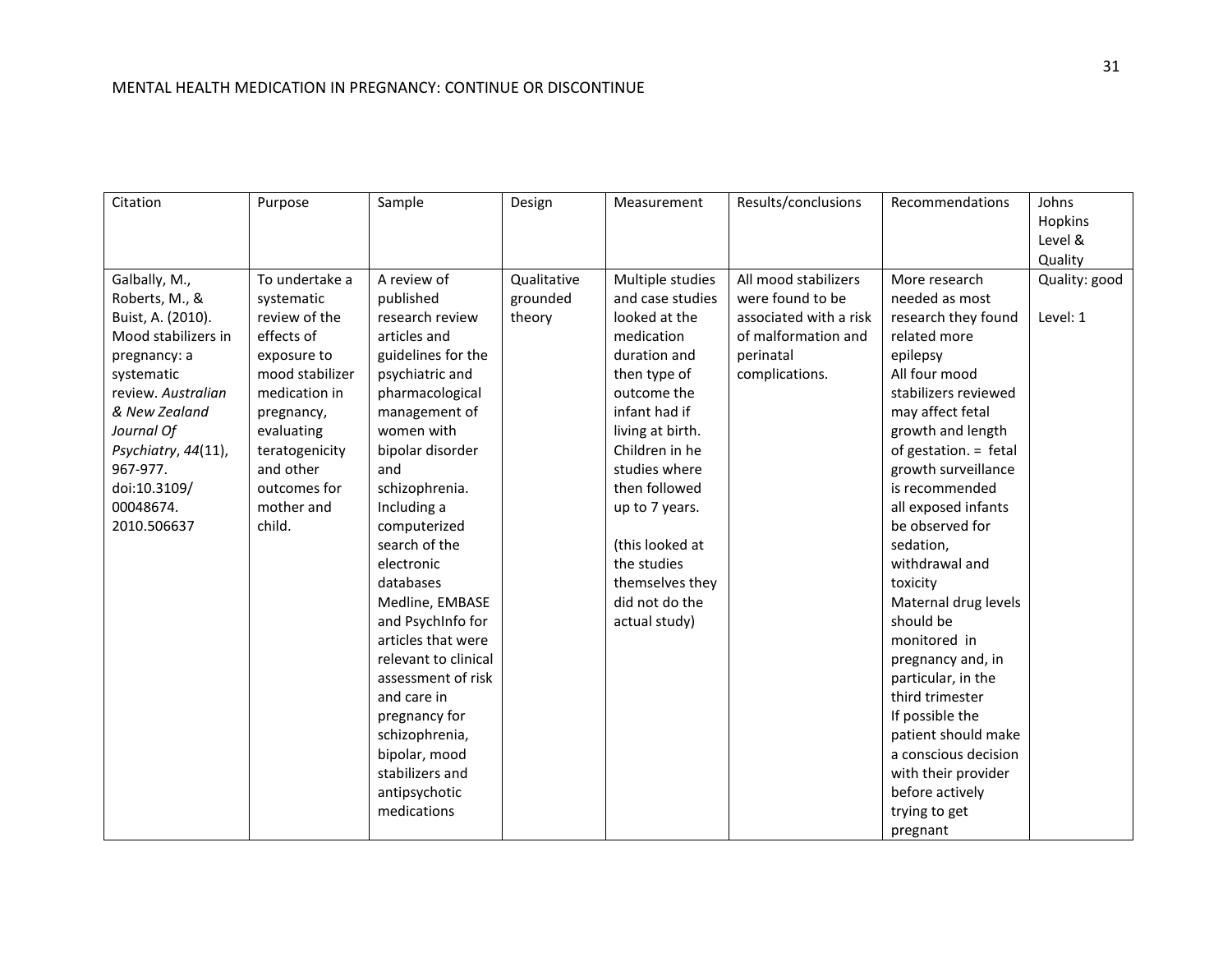| Citation<br>Purpose                                                                                                                                                                                                                                                                                                                                                                                                                     | Sample                                                                                                                                                                                                                                                                                                                                                                                                                                                     | Design                                               | Measurement                                                                                                                                                                                                                                                                                                                                                                                | Results/conclusions                                                                                                                                                                                                                                                                                                                                                                                                                                                                                                                                                                                                                                                                                         | Recommendations                                                                                                                                                                                                                                 | Johns<br>Hopkins<br>Level &<br>Quality |
|-----------------------------------------------------------------------------------------------------------------------------------------------------------------------------------------------------------------------------------------------------------------------------------------------------------------------------------------------------------------------------------------------------------------------------------------|------------------------------------------------------------------------------------------------------------------------------------------------------------------------------------------------------------------------------------------------------------------------------------------------------------------------------------------------------------------------------------------------------------------------------------------------------------|------------------------------------------------------|--------------------------------------------------------------------------------------------------------------------------------------------------------------------------------------------------------------------------------------------------------------------------------------------------------------------------------------------------------------------------------------------|-------------------------------------------------------------------------------------------------------------------------------------------------------------------------------------------------------------------------------------------------------------------------------------------------------------------------------------------------------------------------------------------------------------------------------------------------------------------------------------------------------------------------------------------------------------------------------------------------------------------------------------------------------------------------------------------------------------|-------------------------------------------------------------------------------------------------------------------------------------------------------------------------------------------------------------------------------------------------|----------------------------------------|
| To determine<br>Gentile, S.<br>(2010).<br>the effects of<br>Antipsychotic<br>antipsychotic<br>therapy during<br>medications<br>early and late<br>during early and<br>late stages of<br>pregnancy. A<br>systematic<br>pregnancy on<br>review.<br>the developing<br>Schizophrenia<br>fetus.<br>Bulletin, 36(3): 5<br>18-544.<br>Main focus<br>doi: 10.1093/sch<br>diagnosis is<br>bul/sbn107<br>schizophrenic<br>women pregnant<br>women. | 2189 articles<br>were found<br>when searching<br>MEDLINE/PubM<br>ed, TOXNET,<br>EMBASE, and<br>The Cochrane<br>Library.<br>2 <sup>nd</sup> generation<br>antipsychotics<br>were<br>amisulpride,<br>aripiprazole,<br>clozapine,<br>olanzapine,<br>quetiapine,<br>sertindole,<br>ziprasidone,<br>risperidone<br>$1st$ generation<br>antipsychotics<br>were<br>Butyrophenone,<br>Diphenylbutylpip<br>eridine, and<br>Thioxathene<br>Derivates.<br>Haloperidol | Meta-analysis<br>Non-<br>experimental<br>Qualitative | Literature review<br><b>Medical literature</b><br>information<br>published in any<br>language since 1950<br>was identified using<br>MEDLINE/PubMed,<br>TOXNET, EMBASE,<br>and The Cochrane<br>Library<br>Search terms used<br>were pregnancy,<br>psychotropic drugs,<br>(a)typical-first-<br>second generation<br>antipsychotics, and<br>neuroleptics<br>Last search updated<br>on 7/24/08 | Antipsychotics have a<br>significant increased<br>risk with birth<br>defects overall.<br>With no human data<br>amisulpride,<br>ziprasidone, and<br>sertindole are<br>considered as<br>unknown.<br>Aripiprazole has<br>unwanted effects on<br>neonatal cardiac<br>rhythm so this should<br>be avoided during<br>pregnancy.<br><b>Clozapine</b> = neonatal<br>and perinatal<br>complications<br>including floppy<br>infant syndrome and<br>severe neonatal<br>hypoxemic<br>encephalopathy<br><b>Olanzapine = SG,</b><br>neural tube defects,<br>Risperidone= fetal<br>malformation<br>typology & perinatal<br>complications<br>Haloperidol= limb<br>malformations<br>All others in study<br>had minimal risk. | Further information<br>is needed before<br>prescribing<br>antipsychotic<br>medications during<br>pregnancy. Each<br>situation is<br>different. MD<br>should weigh pro's<br>and con's prior to<br>discontinuing or<br>prescribing<br>medications | Quality:<br>good<br>Level: 2           |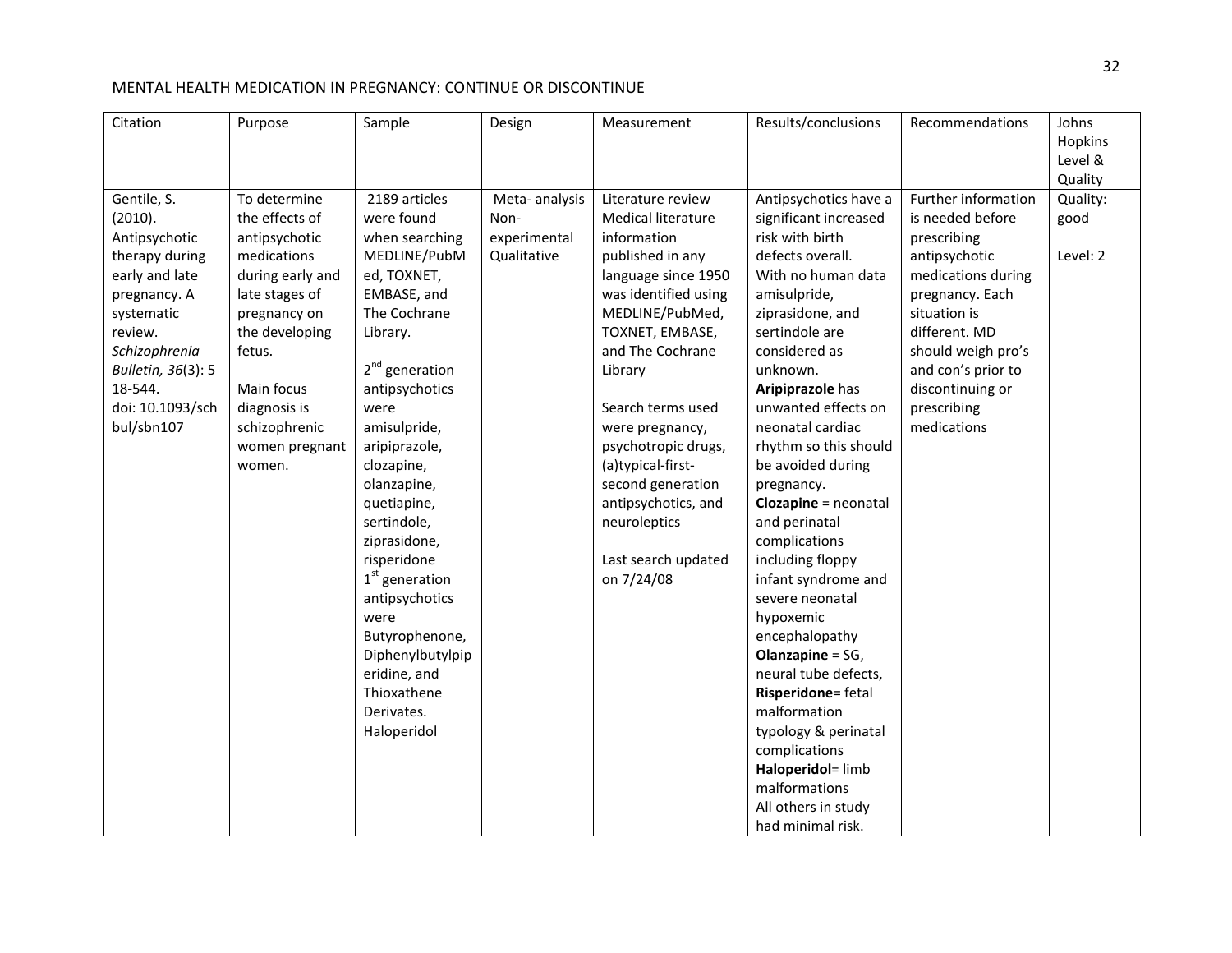| Citation                                                                                                                                                                                                            | Purpose                                                                                                                                                    | Sample                                                                                                                                                                                                                                                                                                                                                  | Design                            | Measurement                                                                                                                                                | Results/conclusions                                                                                                                                                                                                                                                                                                                                                                                                                                                                                                                         | Recommendations                                                                                                                                                                                                                             | Johns<br>Hopkins<br>Level $&$<br>Quality |
|---------------------------------------------------------------------------------------------------------------------------------------------------------------------------------------------------------------------|------------------------------------------------------------------------------------------------------------------------------------------------------------|---------------------------------------------------------------------------------------------------------------------------------------------------------------------------------------------------------------------------------------------------------------------------------------------------------------------------------------------------------|-----------------------------------|------------------------------------------------------------------------------------------------------------------------------------------------------------|---------------------------------------------------------------------------------------------------------------------------------------------------------------------------------------------------------------------------------------------------------------------------------------------------------------------------------------------------------------------------------------------------------------------------------------------------------------------------------------------------------------------------------------------|---------------------------------------------------------------------------------------------------------------------------------------------------------------------------------------------------------------------------------------------|------------------------------------------|
| Gentile, S.<br>$(2010)$ . Neuro<br>developmental<br>effects of<br>prenatal<br>exposure to<br>psychotropic<br>medications.<br>Depression &<br>Anxiety (1091-<br>4269, 27(7),<br>675-686.<br>doi:10.1002/<br>da.20706 | To determine<br>the<br>neurodevelopme<br>ntal effects on<br>children that<br>were exposed to<br>psychotropic<br>medications at<br>any time in the<br>womb. | Available data<br>from studies<br>investigating<br>developmental<br>outcome of<br>children exposed<br>prenatally to<br>psychotropics. A<br>computerized<br>Medline/PubMed<br><b>TOXNET/ENBA</b><br>SE search<br>between 1960-<br>2010<br>Data were<br>extracted from<br>41 articles (38)<br>identified<br>electronically<br>and 3 non<br>electronically | Qualitative<br>grounded<br>theory | They used 41<br>articles total<br>looking at the<br>neuro effects of<br>psychotropics<br>on the fetus and<br>developing<br>infant/child<br>after exposure. | Antidepressants showed no<br>significant changes in the<br>infant.<br>Lithium showed severe<br>weakness<br>Valproate induces<br>developmental delays<br>Detrimental effects on<br>psychomotor and<br>neurocognitive effects has<br>been associated with<br>exposure both throughout<br>and during late pregnancy<br>no conclusions can be<br>drawn about the potential<br>risk of neurodevelopmental<br>delay in children whose<br>mothers need antipsychotic<br>therapy while pregnant<br>mood stabilizers are still<br>very controversial | Further investigation<br>needs to be done as<br>this looked at only<br>past research<br>articles. Many of the<br>past articles lumped<br>medication together<br>and did not take the<br>time to look at each<br>medication<br>specifically. | Quality:<br>good<br>Level: 1             |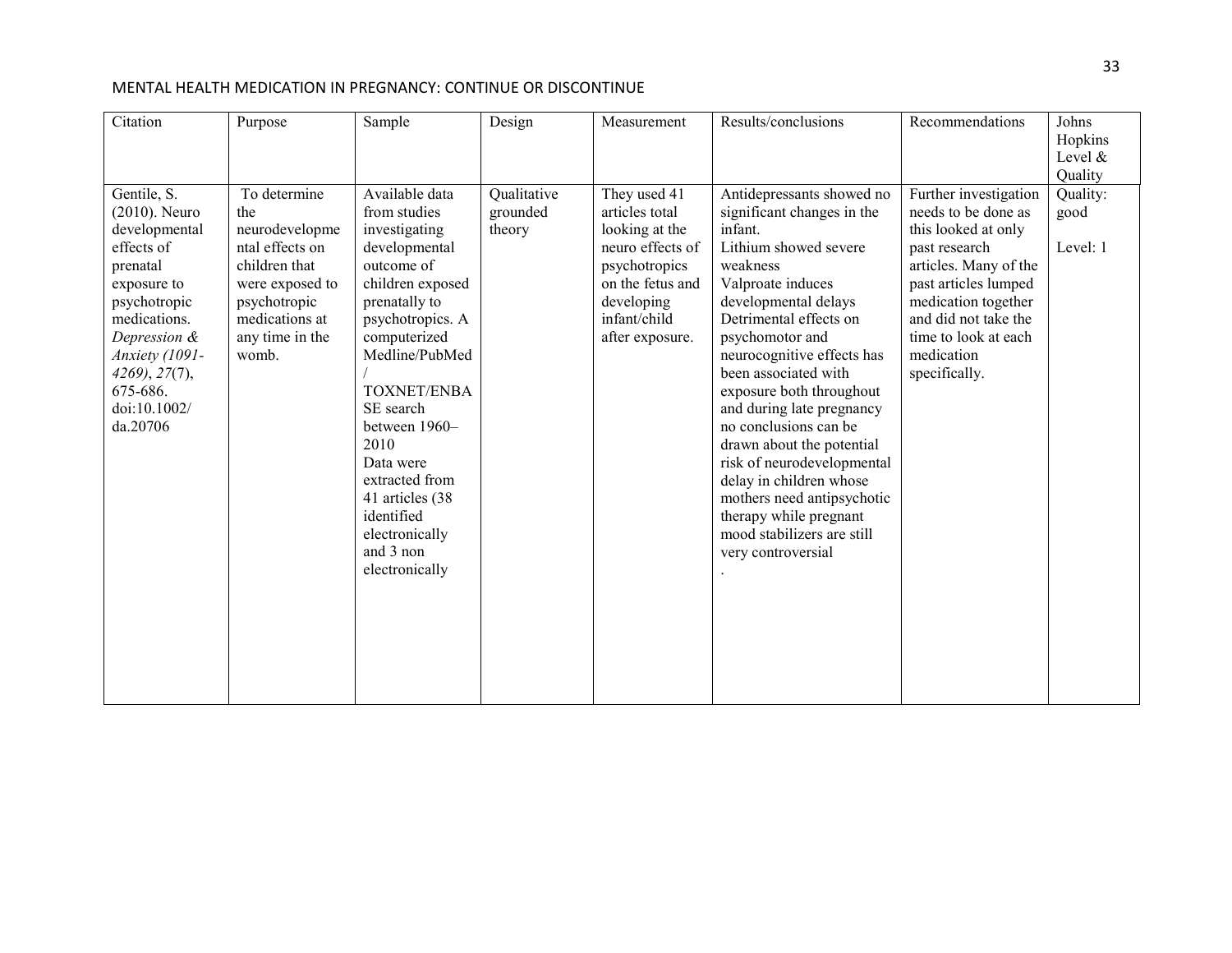| Citation                                                                                                                                                                                                                                                                                               | Purpose                                                                                   | Sample                                                                                                                                                                                       | Design                                                | Measurement                                                                                                                                                 | Results/conclusions                                                                                                                                                                                                                                              | Recommendations                                                                                                                                                                                                                                                                                                                                                                                  | Johns Hopkins<br>Level &<br>Quality |
|--------------------------------------------------------------------------------------------------------------------------------------------------------------------------------------------------------------------------------------------------------------------------------------------------------|-------------------------------------------------------------------------------------------|----------------------------------------------------------------------------------------------------------------------------------------------------------------------------------------------|-------------------------------------------------------|-------------------------------------------------------------------------------------------------------------------------------------------------------------|------------------------------------------------------------------------------------------------------------------------------------------------------------------------------------------------------------------------------------------------------------------|--------------------------------------------------------------------------------------------------------------------------------------------------------------------------------------------------------------------------------------------------------------------------------------------------------------------------------------------------------------------------------------------------|-------------------------------------|
| Hanley, G.<br>E., Mintzes, B.<br>(2014). Patterns<br>of psychotropic<br>medicine use<br>in pregnancy in<br>the United<br>States from 2006<br>to 2011 among<br>women with<br>private<br>insurance.<br><b>BMC Pregnancy</b><br>Childbirth,<br>$242(14)$ , 1-12.<br>doi:<br>10.1186/1471-<br>2393-14-242. | To determine<br>the rate of use of<br>antipsychotic<br>medications<br>during<br>pregnancy | Overall 343,299<br>women had live<br>births from<br>$1/106$ to<br>12/31/11 and of<br>these women<br>10.3% were on<br>one or more<br>psychotropic<br>medications<br>during their<br>pregnancy | Meta-analysis<br>Non-<br>experimental<br>cohort study | Inpatient and<br>outpatient<br>information was<br>retrieved using the<br><b>Truven Health</b><br>MarketScan<br>database<br>(population base<br>70 million). | There were 33,995<br>women on<br>psychotropic<br>medications 6<br>months<br>preconception then<br>24,776 continued use<br>in the first trimester.<br>15, 883 continued<br>use in the second<br>trimester. And<br>18,161 continued use<br>in the third trimester. | Psychotropic<br>medications seem<br>to be overly<br>prescribed.<br>Providers must<br>weigh the risks and<br>benefits of<br>psychotropic<br>medications on both<br>the mother and<br>fetus prior to<br>starting, changing,<br>and/or<br>discontinuing<br>medications during<br>any stage of<br>pregnancy.<br>Further<br>investigation<br>regarding safety of<br>medications is still<br>required. | Quality: high<br>Level: 3           |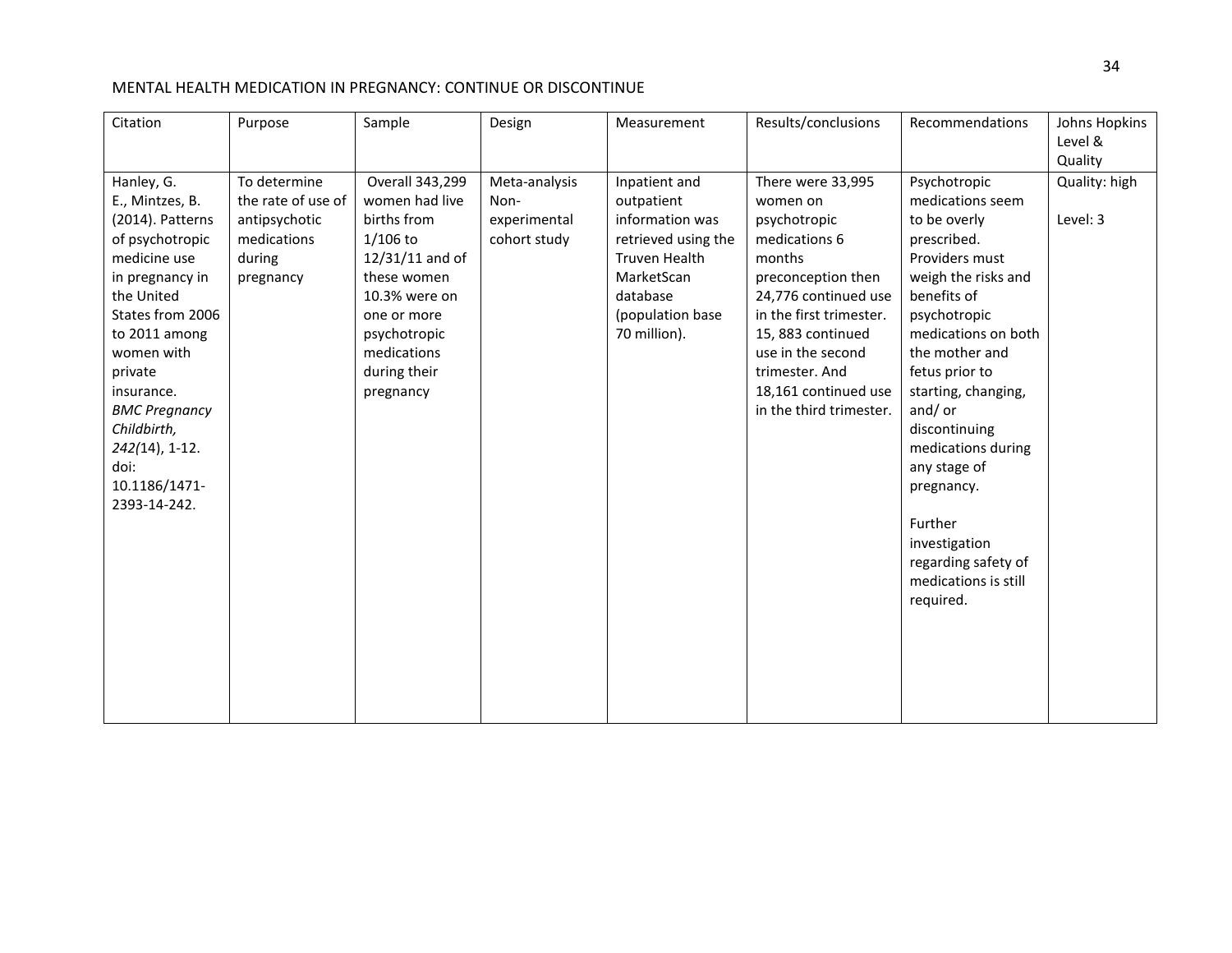| Citation                                                                                                                                                                                                                                                                 | Purpose                                                                                                                                                                            | Sample           | Design                                        | Measurement                                                                                                                    | Results/conclusions                                                                                                                                                                                                                                                                                                                                                                                                                                                                                                     | Recommendations                                                                                                                                                                                                                                                                                                                                                 | Johns<br>Hopkins Level                 |
|--------------------------------------------------------------------------------------------------------------------------------------------------------------------------------------------------------------------------------------------------------------------------|------------------------------------------------------------------------------------------------------------------------------------------------------------------------------------|------------------|-----------------------------------------------|--------------------------------------------------------------------------------------------------------------------------------|-------------------------------------------------------------------------------------------------------------------------------------------------------------------------------------------------------------------------------------------------------------------------------------------------------------------------------------------------------------------------------------------------------------------------------------------------------------------------------------------------------------------------|-----------------------------------------------------------------------------------------------------------------------------------------------------------------------------------------------------------------------------------------------------------------------------------------------------------------------------------------------------------------|----------------------------------------|
| James, L., Paton,<br>C., Lelliott, P.,<br>Barnes, T., &<br>Taylor, D.<br>(2009). Mood<br>stabilizers and<br>teratogenicity-<br>prescribing<br>practice and<br>awareness<br>amongst<br>practising<br>psychiatrists.<br>Journal Of<br>Mental<br>Health, 18(2),<br>137-143. | To evaluate the<br>knowledge and<br>stated practice of<br>consultant<br>psychiatrists with<br>respect to the<br>prescribing of<br>these drugs to<br>women of child-<br>bearing age | 52 psychiatrists | Qualitative<br>controlled non<br>experimental | Semi-structured<br>interviews with<br>52 consultant<br>psychiatrists<br>Using<br>questionnaires,<br>face to face<br>interviews | Most psychiatrists<br>did not talk about<br>contraceptives as<br>they did not believe<br>their patients to be<br>mentally competent.<br>Across the board<br>there were no<br>guidelines followed<br>for women of<br>childbearing ages<br>and monitoring their<br>current medications<br>levels.<br>majority of<br>psychiatrists report<br>that they are more<br>cautious about using<br>teratogenic mood<br>stabilizers in women<br>of child-bearing age,<br>knowledge of<br>specific teratogenic<br>potential is poor. | It's encouraging that<br>so many psychiatrists<br>claimed to exercise<br>prudence in<br>prescribing mood<br>stabilizers to younger<br>women.<br>If psychiatrists are<br>treating younger<br>women of childbearing<br>(or before<br>childbearing) years<br>they should be better<br>versed in the drug<br>information using the<br>best medications<br>possible. | & Quality<br>Quality: good<br>Level: 3 |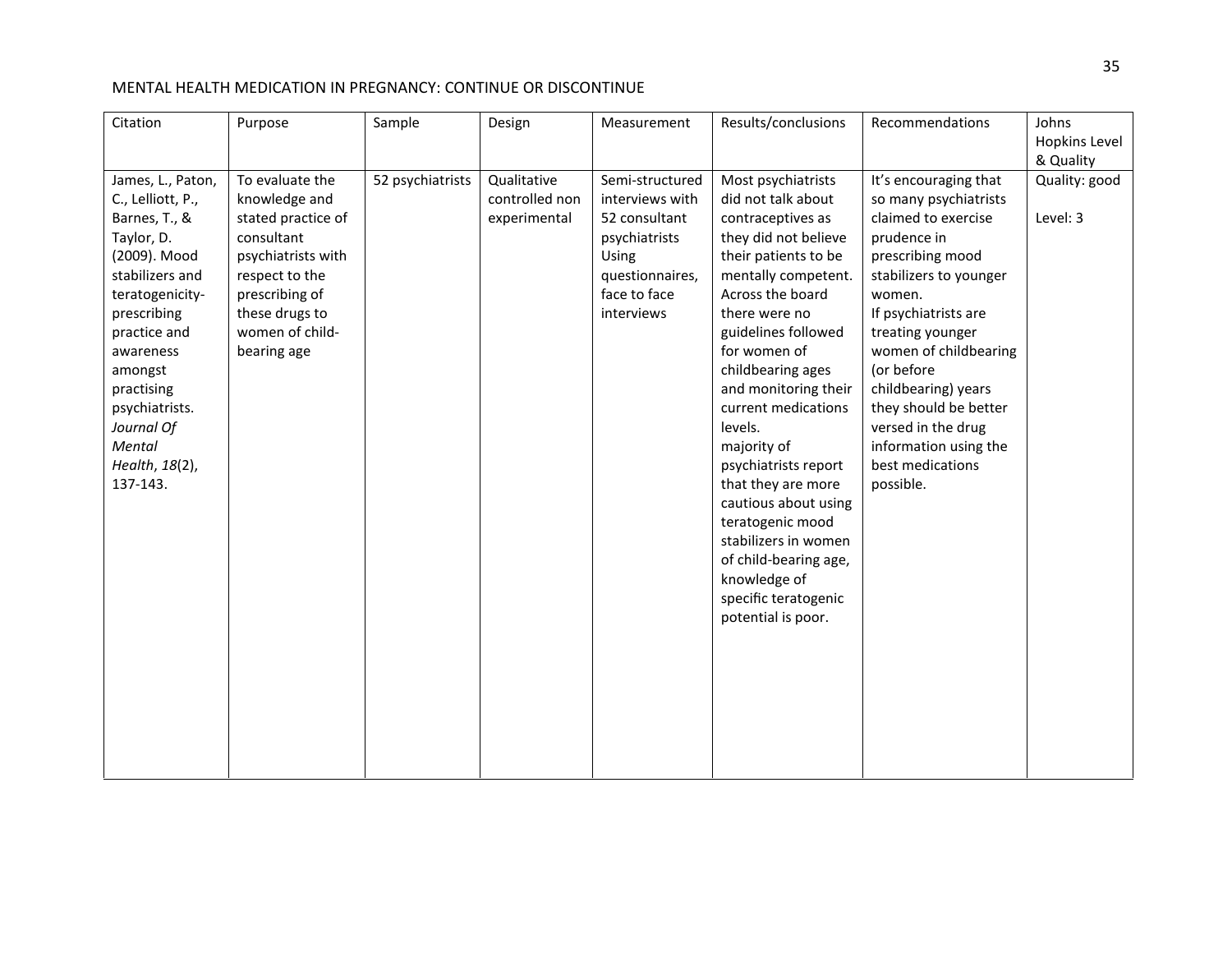| Citation                                                                                                                                                                                               | Purpose                                                                                                                                                                                                                                                                                                                                                                                | Sample                                                                                                                                                                                                                                 | Design                                               | Measurement                                                                                                                                                                                                     | Results/conclusions                                                                                                                                                                                                                                                                                                                                                                                                                                                                                   | Recommendations                                                                                                                                                                                                                                                                                                                                                                                                                                         | Johns Hopkins<br>Level &<br>Quality |
|--------------------------------------------------------------------------------------------------------------------------------------------------------------------------------------------------------|----------------------------------------------------------------------------------------------------------------------------------------------------------------------------------------------------------------------------------------------------------------------------------------------------------------------------------------------------------------------------------------|----------------------------------------------------------------------------------------------------------------------------------------------------------------------------------------------------------------------------------------|------------------------------------------------------|-----------------------------------------------------------------------------------------------------------------------------------------------------------------------------------------------------------------|-------------------------------------------------------------------------------------------------------------------------------------------------------------------------------------------------------------------------------------------------------------------------------------------------------------------------------------------------------------------------------------------------------------------------------------------------------------------------------------------------------|---------------------------------------------------------------------------------------------------------------------------------------------------------------------------------------------------------------------------------------------------------------------------------------------------------------------------------------------------------------------------------------------------------------------------------------------------------|-------------------------------------|
| Källén, B., Borg,<br>N., & Reis, M.<br>(2013). The use<br>of central<br>nervous system<br>active drugs<br>during<br>pregnancy. Phar<br>maceuticals, 6(1<br>0), 1221-1286.<br>doi:10.3390/ph6<br>101221 | To determine if<br>drugs that focus<br>on the central<br>nervous system<br>such as opioids,<br>anticonvulsants,<br>drugs used for<br>Parkinson's<br>disease,<br>neuroleptics,<br>sedatives/<br>hypnotics,<br>antidepressants,<br>psychostimulant<br>s and a group of<br>other CNS active<br>drugs have an<br>adverse effect<br>on the fetus<br>when used<br>during early<br>pregnancy. | Data retrieved<br>from the<br>Swedish Medical<br><b>Birth Register</b><br>from 1996-2011<br>1,552,382<br>women gave<br>birth, 42,881<br>reported use<br>purpose<br>medications<br>Non medicated<br>and medicated<br>women<br>compared. | Non-<br>experimental<br>Qualitative<br>Meta-analysis | Literature review<br>used per each<br>medication mainly<br>the Swedish<br><b>Medical Register</b><br>regarding health,<br>pharmacology,<br>infant health, birth<br>rates, adverse<br>effects, birth<br>defects. | 70,339/1,575,849<br>infants born had<br>congenital<br>malformation and<br>49,499 were severe<br>16,145 were<br>cardiovascular<br>11,157 were<br>ventricular septum or<br>atrial septum defect<br>and 4,552 had<br>hypospadias<br>Congenital<br>malformations per<br>drug<br>Opiods= 401/70,339<br>Anticonvulsants=<br>334/70,339<br>Anti-Parkinson's=<br>78/70,339<br>Sedatives/hypnotics=<br>358/70,339<br>Antidepressants=<br>1,048/70,339<br>Psychostimulating =<br>more maternal<br>complications | More research<br>needs to be<br>completed of drug<br>use during<br>pregnancy. Not only<br>do medication<br>effect the fetus in<br>negative ways but<br>they also can<br>increase maternal<br>risk of GDM,<br>preterm labor,<br>stillbirths,<br>miscarriage,<br>preeclampsia,<br>placenta abruption,<br>hemorrhage, and<br>low Apgar's each<br>case is different.<br>One must weigh the<br>benefits and risks of<br>each medication<br>during pregnancy. | Quality: high<br>Level: 2           |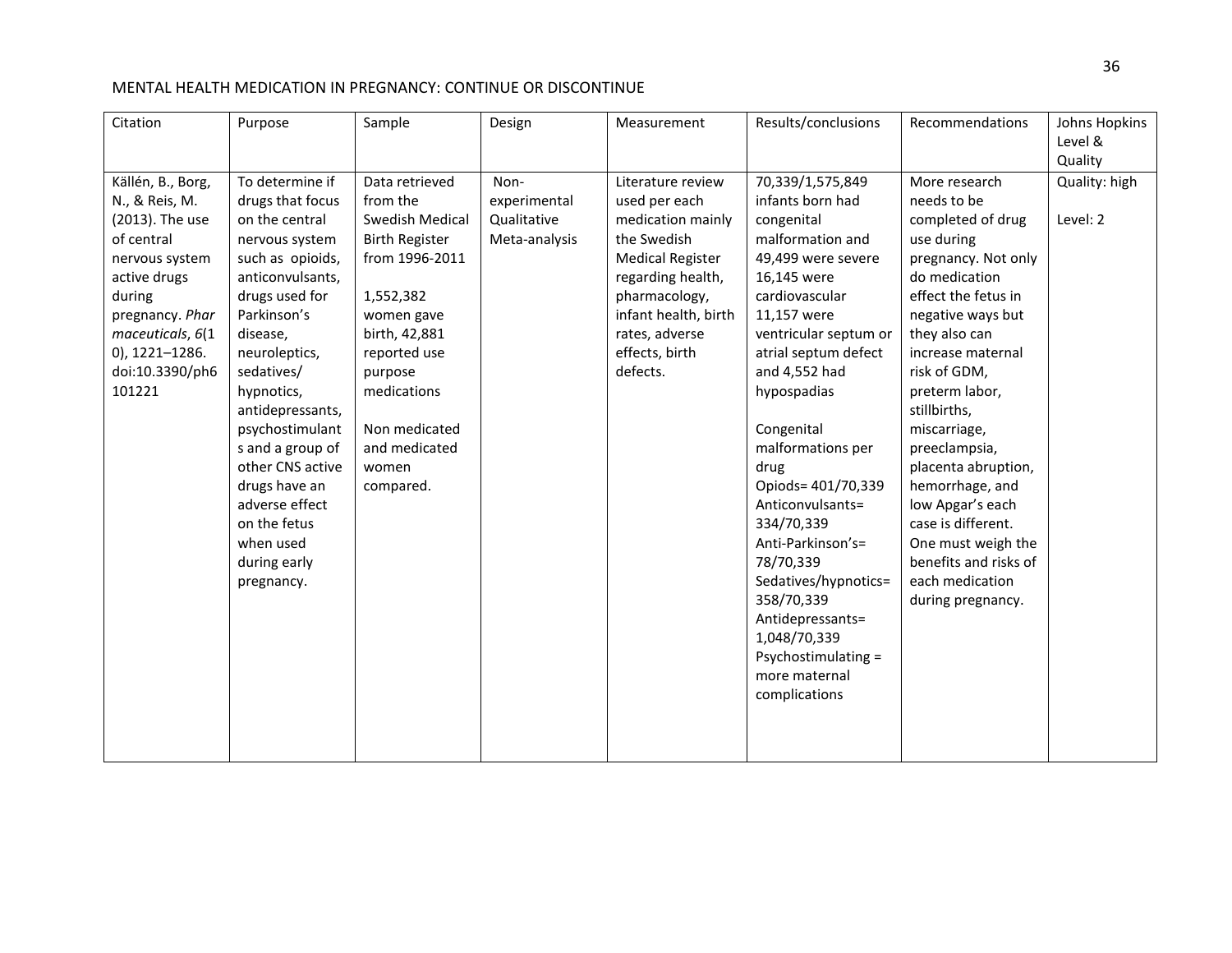| Citation                                                                                                                                                                                                                    | Purpose                                                                                                                                                              | Sample                                                                                                                                                                                        | Design                                                 | Measurement                                                                                                                                                                                                                                                                                      | Results/conclusions                                                                                                                                                                                                                   | Recommendations                                                                                                                                                                                                                   | Johns<br>Hopkins Level                 |
|-----------------------------------------------------------------------------------------------------------------------------------------------------------------------------------------------------------------------------|----------------------------------------------------------------------------------------------------------------------------------------------------------------------|-----------------------------------------------------------------------------------------------------------------------------------------------------------------------------------------------|--------------------------------------------------------|--------------------------------------------------------------------------------------------------------------------------------------------------------------------------------------------------------------------------------------------------------------------------------------------------|---------------------------------------------------------------------------------------------------------------------------------------------------------------------------------------------------------------------------------------|-----------------------------------------------------------------------------------------------------------------------------------------------------------------------------------------------------------------------------------|----------------------------------------|
| Kulkarni, J.,<br>McCauley-Elsom,<br>K., Marston, N.,<br>Gilbert, H.,<br>Gurvich, C., de<br>Castella, A., &<br>Fitzgerald, P.<br>(2008).<br>Preliminary<br>findings from the<br><b>National Register</b><br>of Antipsychotic | To outline the<br>establishment of,<br>and present<br>preliminary data<br>from, the National<br>Register of<br>Antipsychotic<br>Medication in<br>Pregnancy<br>(NRAMP | Australian<br>women,110<br>women with<br>schizophrenia,<br>there were a<br>total of 257<br>pregnancies,<br>resulting in<br>198 live births<br>The inclusion<br>criteria are<br>necessarily    | <b>Non</b><br>randomized<br>Quantitative<br>Controlled | Information<br>regarding each<br>woman and her<br>infant is gathered<br>every 6 weeks<br>throughout her<br>pregnancy, at the<br>time of delivery,<br>and at 6 weeks, 12<br>weeks, 6 months<br>and 12 months after<br>delivery                                                                    | The establishment<br>of NRAMP, focusing<br>as it does on the<br>broader needs and<br>vulnerabilities of<br>pregnant women<br>requiring<br>antipsychotic<br>treatment, will<br>enable us to<br>develop guidelines<br>for their optimal | Further<br>investigation to<br>guidelines followed<br>is needed.<br>Drastic changes in<br>medications for<br>schizophrenia or<br>other mental illness<br>may cause<br>decompensation<br>leading to relapse of<br>symptoms causing | & Quality<br>Quality: high<br>Level: 1 |
| Medication in<br>Pregnancy.<br><b>Australian &amp; New</b><br>Zealand Journal Of<br>Psychiatry, 42(1),<br>38-44.<br>doi:10.1080/<br>0004867070<br>1732723                                                                   |                                                                                                                                                                      | broad because<br>the basic<br>question<br>pertains to the<br>relationship of<br>the<br>antipsychotic<br>medication to<br>maternal and<br>baby health<br>there is no<br>exclusion<br>criteria, |                                                        | Direct interview and<br>medical records,<br>and encompasses<br>personal history,<br>physical and mental<br>health of the<br>mother, psychiatric<br>management and<br>outcomes, and<br>pregnancy and<br>delivery details, as<br>well as health and<br>developmental<br>outcomes for the<br>infant | health-care<br>interventions.                                                                                                                                                                                                         | more complications<br>for the patient's<br>family dynamics.<br>Providers need to<br>be in contact with<br>each other before<br>such changes are<br>made. Medications<br>should never be<br>stopped cold turkey.                   |                                        |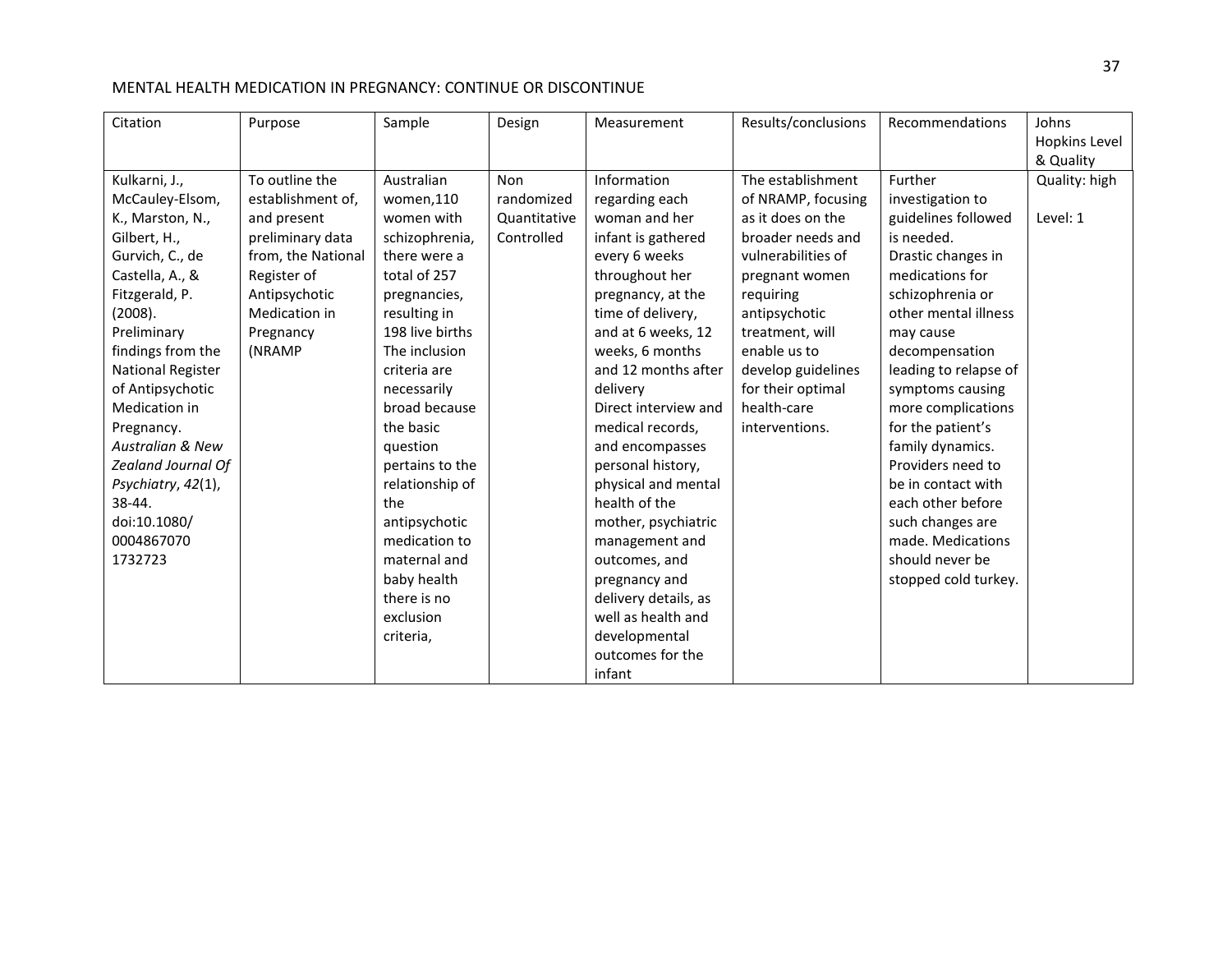| Citation         | Purpose          | Sample           | Design       | Measurement                | Results/conclusions  | Recommendations       | Johns Hopkins |
|------------------|------------------|------------------|--------------|----------------------------|----------------------|-----------------------|---------------|
|                  |                  |                  |              |                            |                      |                       | Level &       |
|                  |                  |                  |              |                            |                      |                       | Quality       |
| Kulkarni, J.,    | To determine     | Data collected   | Non-         | Information was            | Quetiapine and       | Overall               | Quality: high |
| Worsley, R.,     | the effects on   | from 205 to      | experimental | retrieved using the        | Olanzapine were the  | antipsychotic use     |               |
| Gilbert, H.,     | mother and child | 2012 and a       | Qualitative  | <b>Australian National</b> | most commonly        | during pregnancy is   | Level: 1      |
| Gavrilidis, E.,  | of antipsychotic | finalized number |              | Register of                | prescribed           | not warranted.        |               |
| Van Rheenen, T.  | use during       | of 147           |              | Antipsychotic              |                      | Congenital            |               |
| E., Wang, W.,    | pregnancy        | pregnancies      |              | Medications in             | 53 women were        | abnormalities risk is |               |
| Fitzgerald, P.   |                  | were followed    |              | Pregnancy                  | absent in antenatal  | of a higher rate than |               |
| $(2014)$ . A     |                  | with142 live     |              | (NRAMP).                   | care                 | the general           |               |
| Prospective      |                  | births out of    |              | <b>Baseline interview</b>  |                      | population,           |               |
| cohort study of  |                  | these 100 babies |              | involved social,           | 138 women had        | Maternal metabolic    |               |
| antipsychotic    |                  | were followed    |              | medical,                   | gestational diabetes | effects are also      |               |
| medications in   |                  | for one year     |              | psychiatric,               |                      | greatly increased     |               |
| pregnancy: the   |                  | after birth      |              | medication and             | Instrumental vaginal | showing many          |               |
| first 147        |                  |                  |              | obstetric history.         | delivery and         | women to develop      |               |
| pregnancies and  |                  |                  |              | Women were                 | caesarean delivery   | GDM and maternal      |               |
| 100 One year old |                  |                  |              | contacted every 6-         | had higher rates in  | decompensation of     |               |
| babies. PLOS     |                  |                  |              | 8 weeks during             | user group.          | psychiatric state     |               |
| ONE, 9(5),       |                  |                  |              | pregnancy and              |                      | greatly increased     |               |
| e94788.          |                  |                  |              | asked questions            | 18% of infants were  | after delivery.       |               |
| doi:10.1371/jour |                  |                  |              | pertaining to              | premature            | Mother-infant         |               |
| nal.pone.009478  |                  |                  |              | health. 6 weeks            |                      | bonding was less      |               |
| 8                |                  |                  |              | after birth                | 37% had respiratory  | likely to occur in    |               |
|                  |                  |                  |              | depression and             | distress at birth    | mothers on            |               |
|                  |                  |                  |              | neonatal health            |                      | antipsychotics.       |               |
|                  |                  |                  |              | were determined.           | 43% had to be        |                       |               |
|                  |                  |                  |              | Then contacted             | admitted to NICU     |                       |               |
|                  |                  |                  |              | again at 12 weeks,         |                      | Some information is   |               |
|                  |                  |                  |              | 6 months and 12            | Over 50% of mothers  | unclear if it is      |               |
|                  |                  |                  |              | months of infant           | were admitted to the | correlated with       |               |
|                  |                  |                  |              | age.                       | hospital within 12   | medications or        |               |
|                  |                  |                  |              |                            | months of delivery   | mental illness.       |               |
|                  |                  |                  |              |                            | for mental health    |                       |               |
|                  |                  |                  |              |                            | decompensation.      |                       |               |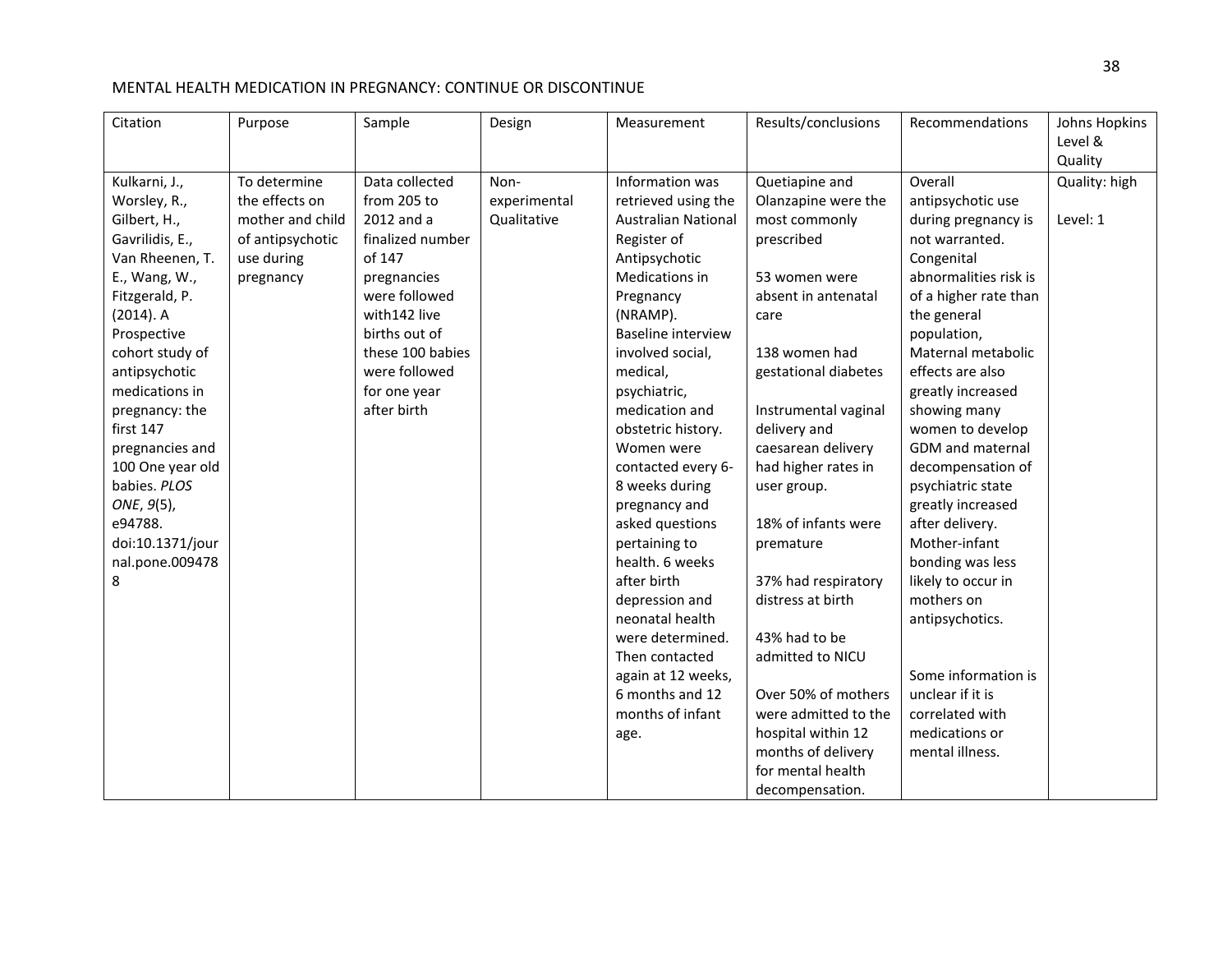| Citation                | Purpose            | Sample                                                                     | Design       | Measurement                                                                                                                               | Results/conclusions                                                                                                                                                                                                                                              | Recommendations                                                         | Johns Hopkins |
|-------------------------|--------------------|----------------------------------------------------------------------------|--------------|-------------------------------------------------------------------------------------------------------------------------------------------|------------------------------------------------------------------------------------------------------------------------------------------------------------------------------------------------------------------------------------------------------------------|-------------------------------------------------------------------------|---------------|
|                         |                    |                                                                            |              |                                                                                                                                           |                                                                                                                                                                                                                                                                  |                                                                         | Level &       |
|                         |                    |                                                                            |              |                                                                                                                                           |                                                                                                                                                                                                                                                                  |                                                                         | Quality       |
| Louik, C., Lin, A.      | To determine       | Infants were                                                               | $Non-$       | This study looked                                                                                                                         | Out of the 9849                                                                                                                                                                                                                                                  | There is no                                                             | Quality: high |
| E., Werler, M.          | the risk of birth  | identified by                                                              | experimental | at any birth defect                                                                                                                       | infants with                                                                                                                                                                                                                                                     | definitive                                                              |               |
| M., Hernandez-          | defects with       | birth registries                                                           | Qualitative  | but did pay closer                                                                                                                        | malformations 127                                                                                                                                                                                                                                                | connection between                                                      | Level: 1      |
| Diaz, S., &             | maternal use of    | and calling new                                                            |              | attention to the                                                                                                                          | had omphalcele 115                                                                                                                                                                                                                                               | an increased risk of                                                    |               |
| Mitchell, A. A.         | SSRI's during the  | born nurseries                                                             |              | main groups that                                                                                                                          | had craniosynostosis,                                                                                                                                                                                                                                            | birth defects and                                                       |               |
| (2007). First-          | first trimester of | and labor and                                                              |              | SSRI's have been                                                                                                                          | and 3724 had                                                                                                                                                                                                                                                     | SSRI use during                                                         |               |
| trimester use of        | the antepartum     | delivery rooms.                                                            |              | previously                                                                                                                                | congenital heart                                                                                                                                                                                                                                                 | pregnancy.                                                              |               |
| selective               | period             | Mothers were                                                               |              | associated with                                                                                                                           | defects (186                                                                                                                                                                                                                                                     |                                                                         |               |
| serotonin-              |                    | interviewed in                                                             |              | such as                                                                                                                                   | looping/laterality                                                                                                                                                                                                                                               | Each situation is                                                       |               |
| reuptake                |                    | person and by                                                              |              | craniosynostosis,                                                                                                                         | defects, 620                                                                                                                                                                                                                                                     | different and the                                                       |               |
| inhibitors and          |                    | phone after risk                                                           |              | omphalocele, and                                                                                                                          | conotruncal defects,                                                                                                                                                                                                                                             | provider must                                                           |               |
| the risk of birth       |                    | was determine.                                                             |              | congenital heart                                                                                                                          | 164 atrioventricular                                                                                                                                                                                                                                             | weigh the benefits v                                                    |               |
| defects. New            |                    |                                                                            |              | defects.                                                                                                                                  | defects, 363 right                                                                                                                                                                                                                                               | the risk of both the                                                    |               |
| <b>England Journal</b>  |                    | 9849 infants                                                               |              |                                                                                                                                           | ventricular outflow                                                                                                                                                                                                                                              | mother and fetus                                                        |               |
| of Medicine,            |                    | with                                                                       |              | $1st$ trimester                                                                                                                           | tract obstruction                                                                                                                                                                                                                                                | before prescribing                                                      |               |
|                         |                    |                                                                            |              |                                                                                                                                           |                                                                                                                                                                                                                                                                  |                                                                         |               |
|                         |                    |                                                                            |              |                                                                                                                                           |                                                                                                                                                                                                                                                                  |                                                                         |               |
|                         |                    |                                                                            |              |                                                                                                                                           |                                                                                                                                                                                                                                                                  |                                                                         |               |
|                         |                    |                                                                            |              |                                                                                                                                           |                                                                                                                                                                                                                                                                  |                                                                         |               |
|                         |                    |                                                                            |              |                                                                                                                                           |                                                                                                                                                                                                                                                                  |                                                                         |               |
|                         |                    |                                                                            |              |                                                                                                                                           |                                                                                                                                                                                                                                                                  |                                                                         |               |
|                         |                    |                                                                            |              |                                                                                                                                           |                                                                                                                                                                                                                                                                  |                                                                         |               |
|                         |                    |                                                                            |              |                                                                                                                                           |                                                                                                                                                                                                                                                                  |                                                                         |               |
|                         |                    |                                                                            |              |                                                                                                                                           |                                                                                                                                                                                                                                                                  |                                                                         |               |
|                         |                    |                                                                            |              |                                                                                                                                           |                                                                                                                                                                                                                                                                  |                                                                         |               |
|                         |                    |                                                                            |              |                                                                                                                                           |                                                                                                                                                                                                                                                                  |                                                                         |               |
|                         |                    |                                                                            |              |                                                                                                                                           |                                                                                                                                                                                                                                                                  |                                                                         |               |
|                         |                    |                                                                            |              |                                                                                                                                           |                                                                                                                                                                                                                                                                  |                                                                         |               |
|                         |                    |                                                                            |              |                                                                                                                                           |                                                                                                                                                                                                                                                                  |                                                                         |               |
|                         |                    |                                                                            |              |                                                                                                                                           |                                                                                                                                                                                                                                                                  |                                                                         |               |
|                         |                    |                                                                            |              |                                                                                                                                           |                                                                                                                                                                                                                                                                  |                                                                         |               |
|                         |                    |                                                                            |              |                                                                                                                                           |                                                                                                                                                                                                                                                                  |                                                                         |               |
| 356(26), 2675-<br>2683. |                    | malformation<br>and 5860 control<br>infants health<br>records were<br>used |              | exposure included<br>SSRI use from 28<br>days before the<br>LMP through the<br>4 <sup>th</sup> lunar month<br>(112 days after the<br>LMP) | defects, 482 left<br>ventricular outflow<br>tract obstruction<br>defects, 1161 septal<br>defects, and 17 had<br>anomalous<br>pulmonary venous<br>return)<br>Even though<br>malformation were<br>found the overall<br>numbers were not<br>statically significant. | new medications or<br>discontinuing<br>medications during<br>pregnancy. |               |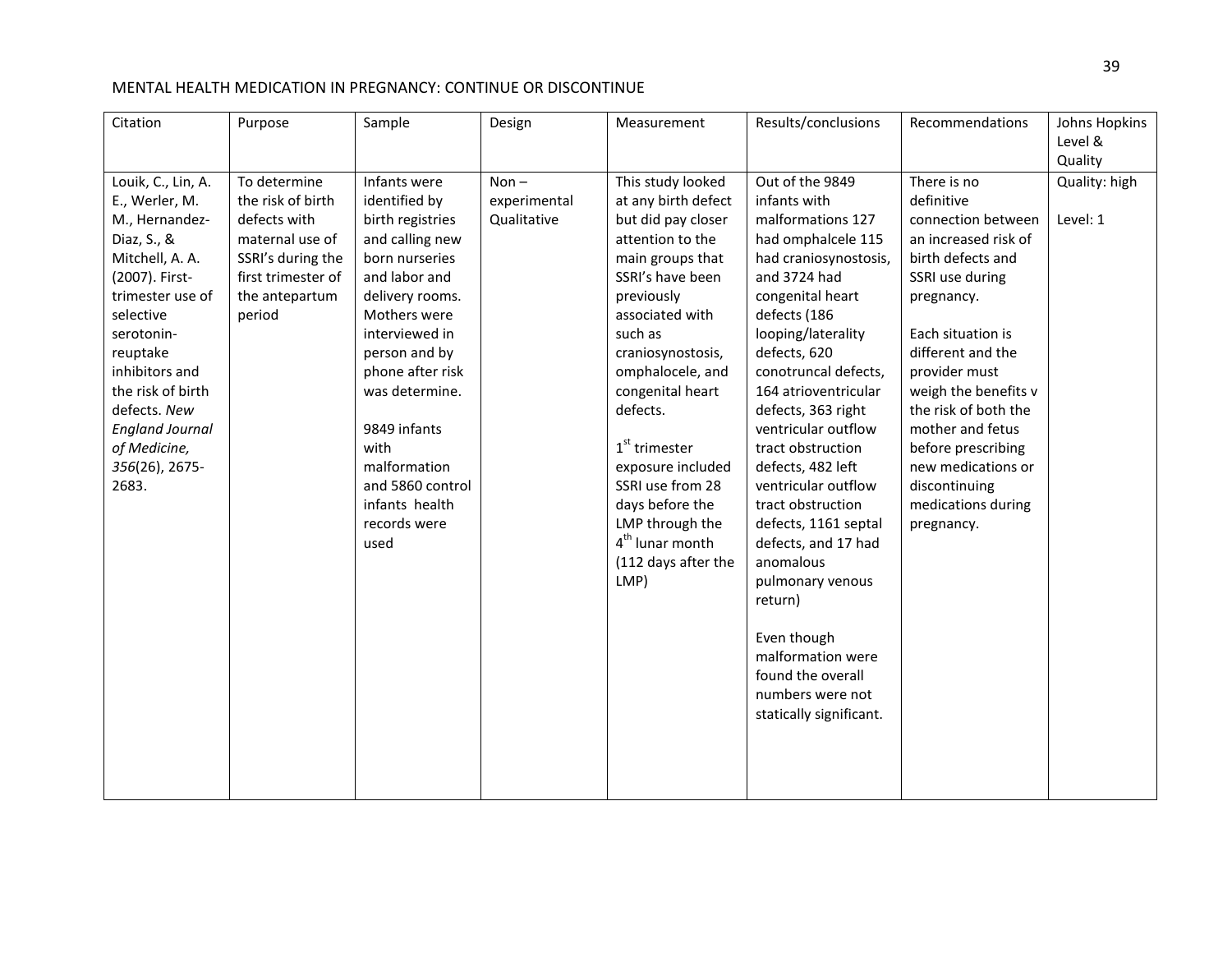| Citation                                                                                                                                                                                                                                                | Purpose                                                                                                                                                                                                                                                                                                                                                                                                           | Sample                                                                                                                                                         | Design                            | Measurement                                                                                           | Results/conclusions                                                                                                                                                                                                                                                                                                                                                                                                                                                                                                                                                               | Recommendations                                                                                                                                                                                                                                                                                                                                                                                                                                                                                               | Johns<br>Hopkins Level                 |
|---------------------------------------------------------------------------------------------------------------------------------------------------------------------------------------------------------------------------------------------------------|-------------------------------------------------------------------------------------------------------------------------------------------------------------------------------------------------------------------------------------------------------------------------------------------------------------------------------------------------------------------------------------------------------------------|----------------------------------------------------------------------------------------------------------------------------------------------------------------|-----------------------------------|-------------------------------------------------------------------------------------------------------|-----------------------------------------------------------------------------------------------------------------------------------------------------------------------------------------------------------------------------------------------------------------------------------------------------------------------------------------------------------------------------------------------------------------------------------------------------------------------------------------------------------------------------------------------------------------------------------|---------------------------------------------------------------------------------------------------------------------------------------------------------------------------------------------------------------------------------------------------------------------------------------------------------------------------------------------------------------------------------------------------------------------------------------------------------------------------------------------------------------|----------------------------------------|
| McCauley-Elsom,<br>K., Gurvich, C.,<br>Elsom, S., &<br>Kulkarni, J.<br>(2010).<br>Antipsychotics in<br>pregnancy.<br>Journal Of<br>Psychiatric &<br><b>Mental Health</b><br>Nursing, 17(2),<br>97-104. doi:10.<br>1111/j.1365-<br>2850.<br>2009.01481.x | To presents<br>literature<br>surrounding the<br>use of<br>antipsychotic<br>medications in<br>pregnancy,<br>providing an<br>overview of the<br>historical and<br>contemporary<br>perspectives<br>which influence<br>clinicians<br>prescribing<br>practices<br>To summarizes the<br>literature relating<br>to the use of<br>antipsychotics in<br>pregnancy with a<br>focus on the most<br>commonly used<br>atypical | Data were<br>sourced from<br>Medline,<br>CINAHL,<br>PsycINFo<br>Articles were<br>from 1967 to<br>2010.<br>Papers were<br>selected based<br>on the<br>abstracts | Qualitative<br>grounded<br>theory | The data was<br>measured by<br>medication<br>effects on the<br>fetus and or<br>neonate after<br>birth | This review identifies<br>that the literature<br>provides no clear answer<br>for clinicians as to the<br>risk associated with the<br>use of antipsychotics in<br>pregnancy<br>Olanzapine had no<br>major malformations<br>but did have an<br>incidence with stillbirths,<br>and prematurity but the<br>highest incidence was<br>with spontaneous<br>abortions<br>Clozapine had no<br>conclusive evidence<br>Risperidone had adverse<br>events during pregnancy<br>and fetal anomalies<br>were moderate<br>Quetiapine had minimal<br>to no adverse effects<br>Aripirazole had high | Withholding<br>medications may be<br>more detrimental to<br>the mother then the<br>possible teratogenic<br>effect on the fetus.<br>Breast feeding is okay<br>with risperidone of<br>any kind<br>There are no<br>conclusive adverse<br>effects with other<br>types of antipsychotic<br>and breast feeding<br>Taking multiple<br>medications for<br>mental health<br>complications can<br>cause more<br>complications then if<br>they were to just use<br>one.<br>Balancing of both the<br>mental well-being of | & Quality<br>Quality: good<br>Level: 2 |
|                                                                                                                                                                                                                                                         | antipsychotics                                                                                                                                                                                                                                                                                                                                                                                                    |                                                                                                                                                                |                                   |                                                                                                       | rates of neural tube<br>defects resulting in<br>miscarriage.                                                                                                                                                                                                                                                                                                                                                                                                                                                                                                                      | the woman and the<br>safety of her baby<br>remains a complex<br>task for health<br>professionals.                                                                                                                                                                                                                                                                                                                                                                                                             |                                        |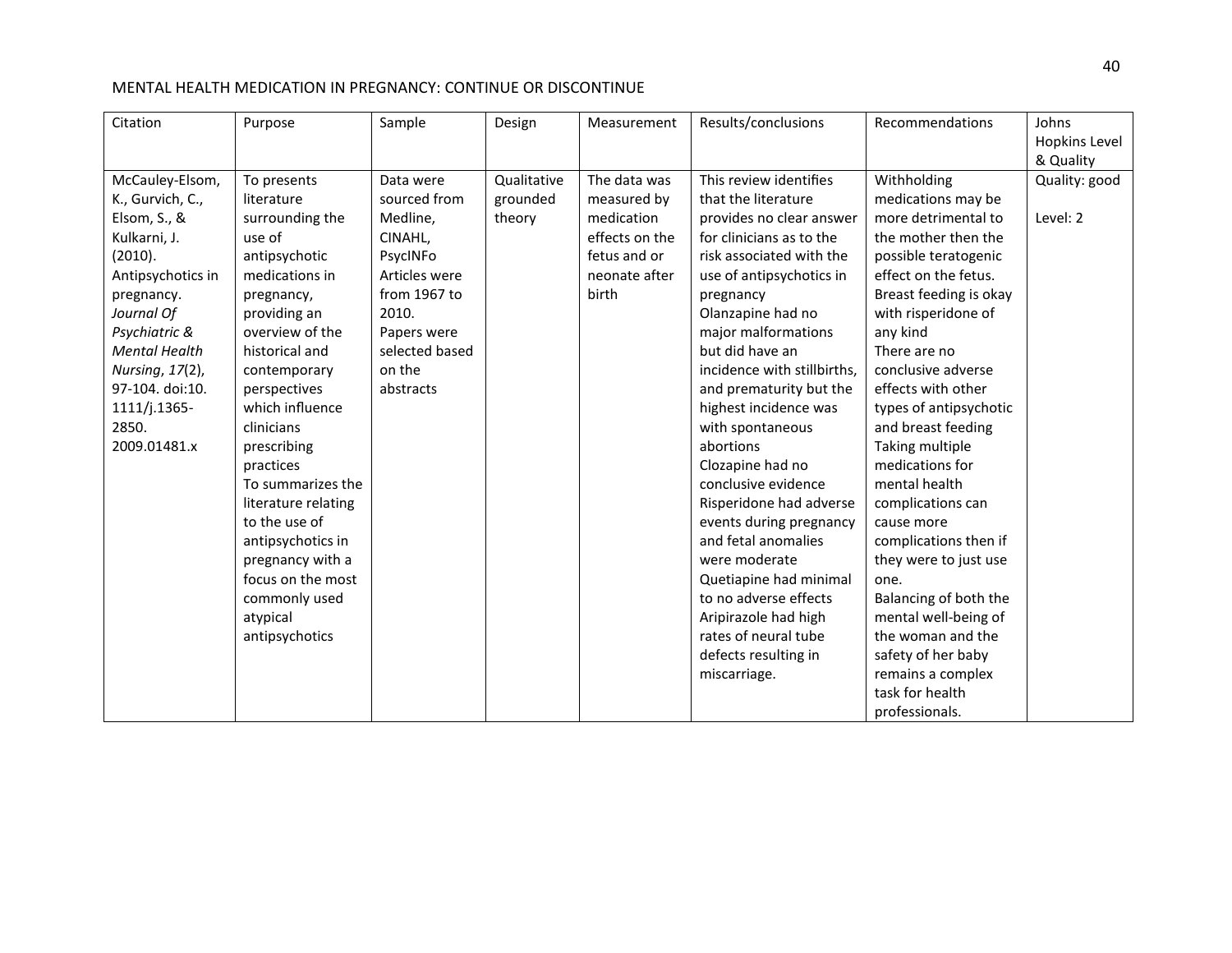| Citation                                                                                                                                                                                                                                                                                                                                             | Purpose                                                                                                                                                                                  | Sample                                                                                                                                                                                                            | Design                                                          | Measurement                                                                                                                                                                                                                                                                                                                                          | Results/conclusions                                                                                                                                                                                                                                                                                                                                                                                                                              | Recommendations                                                                                                                                                                                                                                                           | Johns<br>Hopkins Level<br>& Quality |
|------------------------------------------------------------------------------------------------------------------------------------------------------------------------------------------------------------------------------------------------------------------------------------------------------------------------------------------------------|------------------------------------------------------------------------------------------------------------------------------------------------------------------------------------------|-------------------------------------------------------------------------------------------------------------------------------------------------------------------------------------------------------------------|-----------------------------------------------------------------|------------------------------------------------------------------------------------------------------------------------------------------------------------------------------------------------------------------------------------------------------------------------------------------------------------------------------------------------------|--------------------------------------------------------------------------------------------------------------------------------------------------------------------------------------------------------------------------------------------------------------------------------------------------------------------------------------------------------------------------------------------------------------------------------------------------|---------------------------------------------------------------------------------------------------------------------------------------------------------------------------------------------------------------------------------------------------------------------------|-------------------------------------|
| Peng, M., Gao, K.,<br>Ding, Y., Ou, J.,<br>Calabrese, J.,<br>Wu, R., & Zhao, J.<br>(2013). Effects of<br>prenatal exposure<br>to atypical<br>antipsychotics on<br>postnatal<br>development and<br>growth of infants:<br>a case-controlled,<br>prospective<br>study. Psycho<br>pharmacology,<br>228(4), 577-584.<br>doi:10.1007/s002<br>13-013-3060-6 | To investigate the<br>developmental<br>effects of atypical<br>antipsychotics on<br>infants who were<br>born to mothers<br>taking an atypical<br>antipsychotic<br>throughout<br>pregnancy | 76 infants<br>who<br>experienced<br>fetal exposure<br>to atypical<br>antipsychotics<br>was<br>compared to<br>that of 76<br>matched<br>control infants<br>who had no<br>fetal exposure<br>to any<br>antipsychotics | <b>Non</b><br>Experimental<br>Case<br>Controlled<br>Qualitative | A newborn<br>assessment and<br>Apgar score at<br>birth and<br>followed up at 12<br>months of age.<br>Infant<br>development<br>included body<br>weight, height,<br>and neuro<br>behavioral<br>development<br>measurements at<br>2, 6, and 12<br>months of age.<br>evaluated by the<br><b>Bayley Scales of</b><br>Infant and<br>Toddler<br>Development | Fetal exposure to<br>atypical antipsychotics<br>causes short-term<br>delayed development<br>in cognitive, motor,<br>social-emotional, and<br>adaptive behavior still<br>by 12 months of age.<br>The mothers of the<br>exposed group had<br>higher rates of factors<br>known to increase the<br>risk for a negative<br>pregnancy.<br>a higher % of newborns<br>who were exposed to<br>antipsychotics met the<br>criteria for low birth<br>weight. | Antipsychotic<br>treatment should<br>continue during<br>pregnancy to<br>prevent relapse<br>although studies of<br>the effects of<br>antipsychotic<br>exposure during<br>pregnancy on<br>infants'<br>neurodevelopment<br>with longer follow<br>up period are<br>warranted. | Quality: high<br>Level: 1           |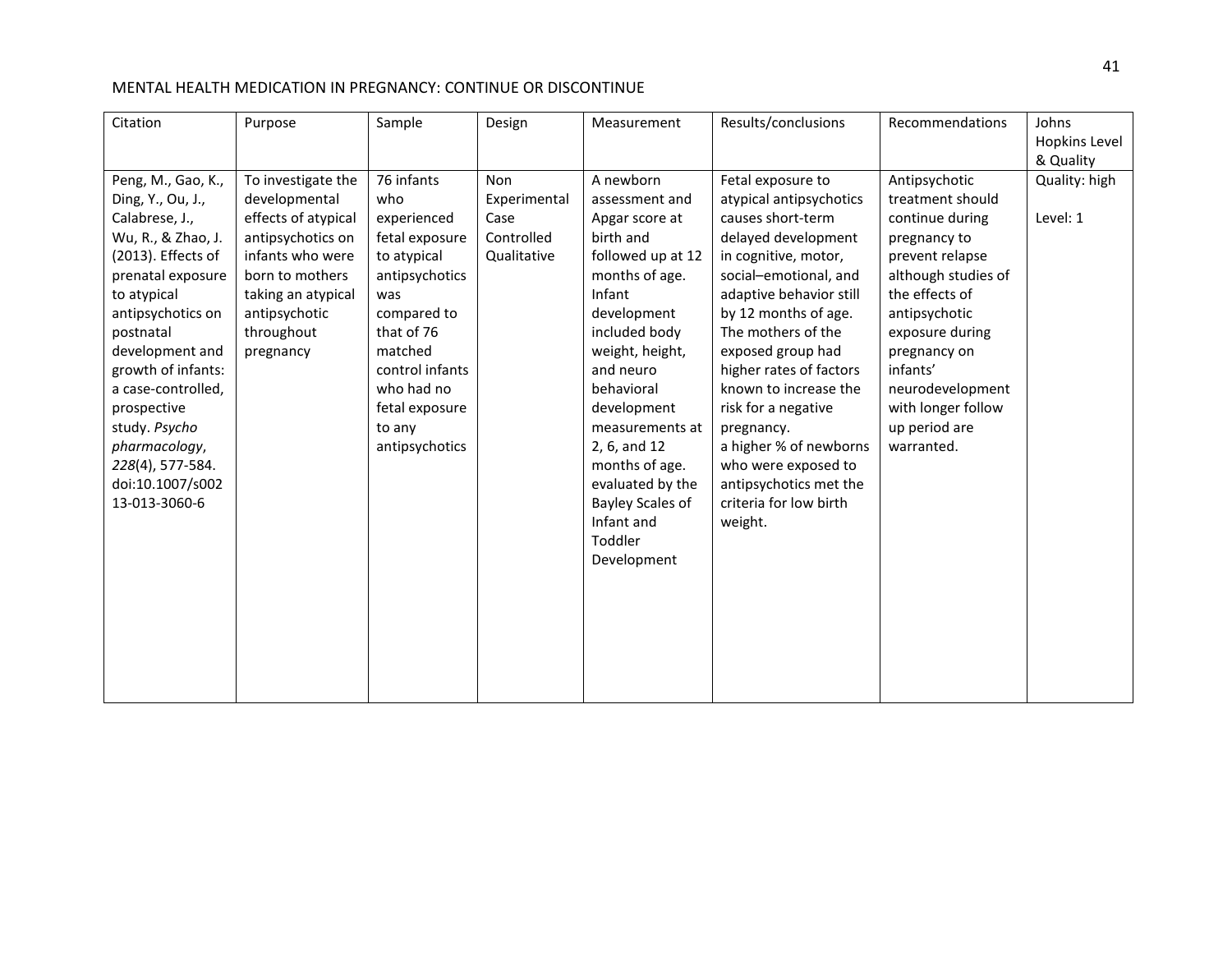| Citation                                                                                                                                                                                                                                                                                                                                                      | Purpose                                                                                       | Sample                                                                                                                                          | Design                        | Measurement                                                                                                                                                                                                                                                                                                                                                                   | Results/conclusions                                                                                                                                                                                                                                                                                                                                                                                                                                             | Recommendations                                                                                                                                                                                                                                                                                                                                                                            | Johns Hopkins<br>Level &<br>Quality |
|---------------------------------------------------------------------------------------------------------------------------------------------------------------------------------------------------------------------------------------------------------------------------------------------------------------------------------------------------------------|-----------------------------------------------------------------------------------------------|-------------------------------------------------------------------------------------------------------------------------------------------------|-------------------------------|-------------------------------------------------------------------------------------------------------------------------------------------------------------------------------------------------------------------------------------------------------------------------------------------------------------------------------------------------------------------------------|-----------------------------------------------------------------------------------------------------------------------------------------------------------------------------------------------------------------------------------------------------------------------------------------------------------------------------------------------------------------------------------------------------------------------------------------------------------------|--------------------------------------------------------------------------------------------------------------------------------------------------------------------------------------------------------------------------------------------------------------------------------------------------------------------------------------------------------------------------------------------|-------------------------------------|
| Petersen,<br>I., McCrea, R.<br>L., Osborn, D. J.<br>P., Evans,<br>S., Pinfold,<br>V., Cowen, P.<br>J., Gilbert, R., &<br>Nazareth, I.<br>(2014).<br>Discontinuation<br>of antipsychotic<br>medication in<br>pregnancy: A<br>cohort study.<br>Schizophrenia<br>Research,<br>159(1), 218-225.<br>doi:<br>http://dx.doi.org<br>/10.1016/j.schre<br>s.2014.07.034 | To determine<br>the effects of<br>discontinuation<br>of antipsychotics<br>during<br>pregnancy | <b>Overall 495,953</b><br>pregnancies of<br>365,138 women<br>were found. In<br>this 1442 of the<br>women had<br>ongoing<br>antipsychotic<br>use | Meta-analysis<br>Quantitative | Data was gathered<br>from The Health<br>Improvement<br>Network (THIN)<br>primary care<br>database from 578<br>practices which<br>covers the majority<br>of the UK's<br>population.<br>Women were<br>identified from<br>$1/1/95$ to<br>12/31/12 for 6<br>month before<br>pregnancy and<br>then there after<br>that were on<br>antipsychotic<br>medications during<br>that time | 207 women on<br>typical antipsychotics<br>before pregnancy<br>there was 1st<br>trimester d/c<br>134/207 and by $3^{\text{rd}}$<br>trimester 168/207<br>279 on atypical<br>antipsychotics before<br>pregnancy there was<br>$1st$ trimester d/c rate<br>of 129/279 and by $3^{\text{rd}}$<br>trimester 172/279<br>Discontinuation rates<br>depended on<br>medication and<br>dosage. Women<br>prescribed in lower<br>doses were less likely<br>to d/c medications. | Providers need to<br>be mindful of<br>schizophrenia and<br>bipolar surfacing<br>around childbearing<br>ages.<br>Trends still show a<br>strong link between<br>the discontinuation<br>of antipsychotic<br>medications and<br>pregnancy. Be this<br>from the psych<br>provider, primary<br>provide, OB/GYN<br>provider or by<br>independent<br>decision based<br>solely on the<br>pregnancy. | Quality: good<br>Level: 3           |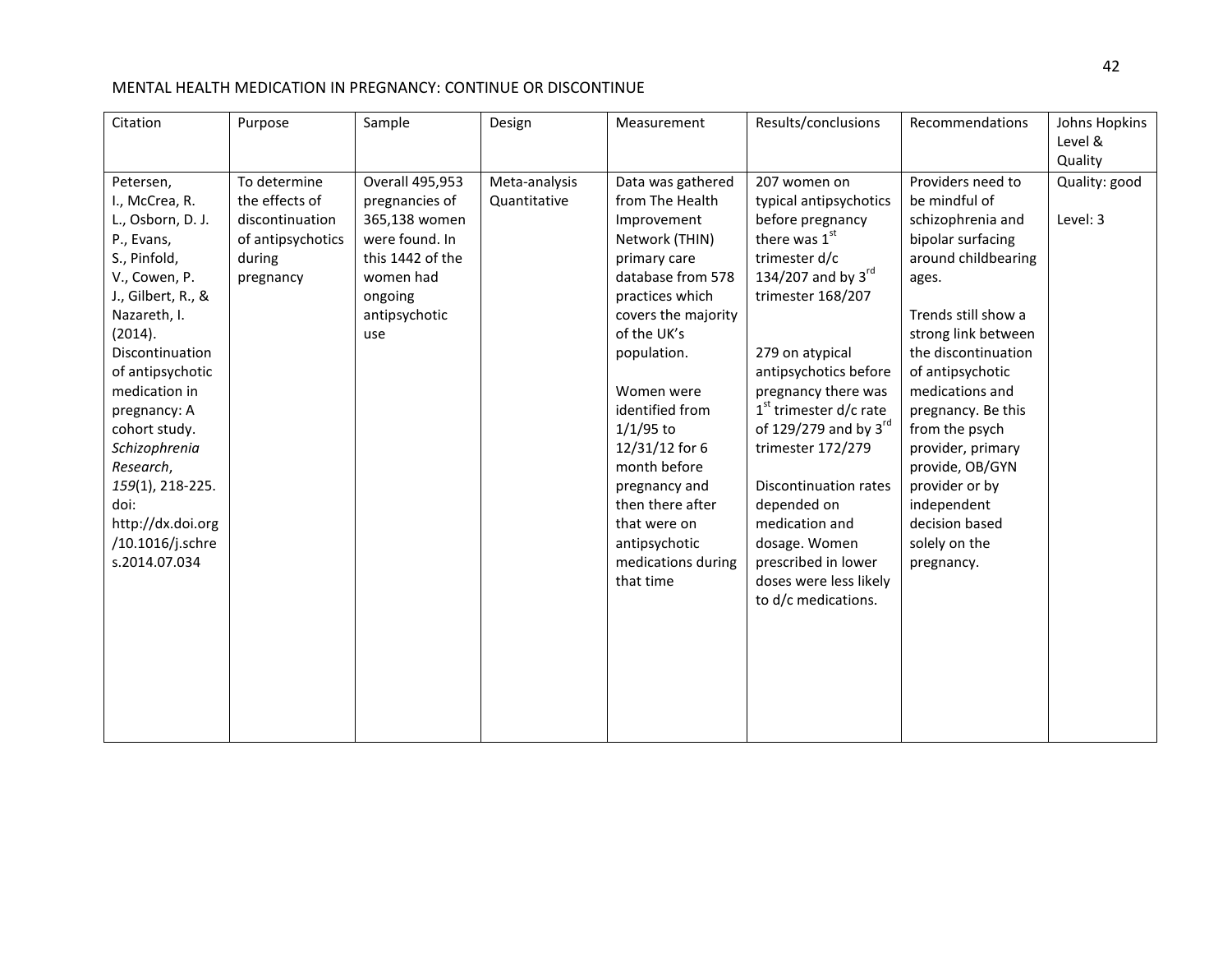| Citation<br>Purpose                                                                                                                                                                                                                                                                                                                                                                                                                                                                                                                                             | Sample                                                                                                                                                                                                                                                                                                                         | Design                                          | Measurement                                                                                                                                                                                                                                                                                                                                                                                                                                                                                                | Results/conclusions                                                                                                                                                                                                                                                                                                                                                                                                                                                                                                                                                                                                      | Recommendations                                                               | Johns Hopkins<br>Level &<br>Quality |
|-----------------------------------------------------------------------------------------------------------------------------------------------------------------------------------------------------------------------------------------------------------------------------------------------------------------------------------------------------------------------------------------------------------------------------------------------------------------------------------------------------------------------------------------------------------------|--------------------------------------------------------------------------------------------------------------------------------------------------------------------------------------------------------------------------------------------------------------------------------------------------------------------------------|-------------------------------------------------|------------------------------------------------------------------------------------------------------------------------------------------------------------------------------------------------------------------------------------------------------------------------------------------------------------------------------------------------------------------------------------------------------------------------------------------------------------------------------------------------------------|--------------------------------------------------------------------------------------------------------------------------------------------------------------------------------------------------------------------------------------------------------------------------------------------------------------------------------------------------------------------------------------------------------------------------------------------------------------------------------------------------------------------------------------------------------------------------------------------------------------------------|-------------------------------------------------------------------------------|-------------------------------------|
| Reis, M., &<br>To determine<br>Källén, B. (2013).<br>the relation<br>Combined use of<br>between SSRI's<br>selective<br>benzodiazepines<br>serotonin<br>and the adverse<br>effects the fetus.<br>reuptake<br>inhibitors and<br>Looking at both<br>sedatives/<br>severe<br>hypnotics during<br>congenital<br>malformations<br>pregnancy: risk<br>of relatively<br>and or cardiac<br>defects.<br>severe<br>congenital<br>malformations<br>or cardiac<br>defects. A<br>register<br>study. BMJ<br>Open, 3(2),<br>e002166.<br>doi:10.1136/bmj<br>open-2012-<br>002166 | A total of 10,511<br>infants that were<br>born to women<br>that used SSRI<br>medications only<br>1000 infants<br>whose mothers<br>used<br>benzodiazepines<br>only and 406<br>infants whose<br>mothers used a<br>combination of<br>benzodiazepines<br>and SSRI's<br>No other CNS-<br>active drugs<br>were used in this<br>study | Cohort - study<br>Meta-analysis<br>Quantitative | Information<br>retrieved from<br>Swedish Medical<br>Birth register for<br>women and<br>children that were<br>birthed from July<br>1995-December<br>2008.<br>Midwifes<br>interviewed<br>patients at their<br>first antenatal visit<br>information was<br>put into<br>Anatomical,<br>Therapeutic,<br>Chemical<br>classification<br>system for data<br>retrieval.<br>Congenital<br>malformation were<br>identified by the<br>medical birth<br>register, birth<br>defect register,<br>and patient<br>register. | (CM congenital<br>malformations, CVD<br>cardio defects)<br>$SSRI = 12195$<br>exposed; 396 CM and<br>121 CVD<br>SSRI w/o sedative/<br>hypnotic = $10,511$<br>exposed; 337 CM and<br>103 CVD<br><b>Benzodiazepines</b><br>$w/o$ SSRI = 1000<br>exposed; 37 CM and<br>13 CVD<br>HBRA w/o SSRI = $776$<br>exposed; 22CM and 2<br><b>CVD</b><br><b>Other sedative</b><br>/hypnotics w/o SSRI<br>$= 606$ exposed; 21<br>CM and 5 CVD<br>SSRI w/ benzo's =<br>822 exposed; 46 CM<br>and 13 CVD<br>SSRI w/HBRA= 309<br>exposed; 8 CM and 2<br><b>CVD</b><br>SSRI w/ sedative/<br>hypnotic = $256$<br>exposed; 10 CM and<br>3 CVA | Further studies are<br>recommended<br>before ongoing use<br>during pregnancy. | Quality: high<br>Level: 2           |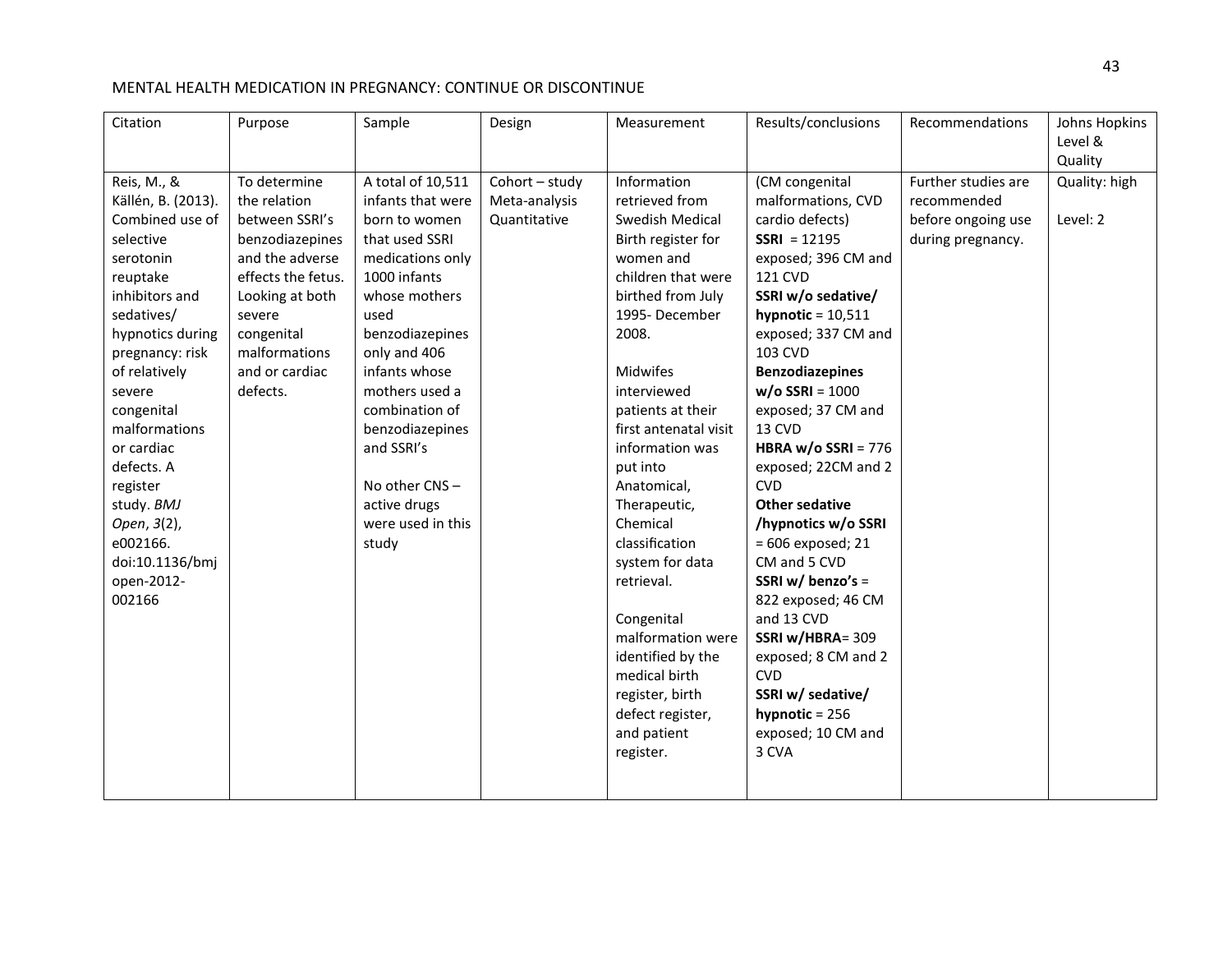| Citation                                                                                                                                                                | Purpose                                                                              | Sample                                                                                                                                                                                                 | Design                                        | Measurement                                                                                                                                                                                             | Results/conclusions                                                                                                                                                                                                                                                                                                                                                                                                                                                                                                                                                          | Recommendations                                                                                                                                                                                                                                                                                        | Johns<br>Hopkins Level<br>& Quality |
|-------------------------------------------------------------------------------------------------------------------------------------------------------------------------|--------------------------------------------------------------------------------------|--------------------------------------------------------------------------------------------------------------------------------------------------------------------------------------------------------|-----------------------------------------------|---------------------------------------------------------------------------------------------------------------------------------------------------------------------------------------------------------|------------------------------------------------------------------------------------------------------------------------------------------------------------------------------------------------------------------------------------------------------------------------------------------------------------------------------------------------------------------------------------------------------------------------------------------------------------------------------------------------------------------------------------------------------------------------------|--------------------------------------------------------------------------------------------------------------------------------------------------------------------------------------------------------------------------------------------------------------------------------------------------------|-------------------------------------|
| Risk of congenital<br>malformations<br>linked to<br>maternal use of<br>antipsychotics.<br>(2008). Brown<br>University Psycho<br>pharmacology<br>Update, 19(8), 1-<br>7. | To determine the<br>effects on the<br>fetus of<br>antipsychotics<br>during pregnancy | Medical data<br>of infants born<br>to 2,908<br>women in<br>Sweden who<br>took<br>antipsychotics<br>or lithium<br>during early<br>pregnancy who<br>gave birth<br>between July<br>1995 and July<br>2005. | Qualitative<br>non<br>experimental<br>control | Mothers were<br>split into two<br>group's 1<br>women who<br>took either<br>dixyrazine or<br>prochlorperazine<br>and 2 women<br>who took any<br>other<br>antipsychotic<br>during the first<br>trimester. | benefit of<br>pharmacological<br>treatment must<br>outweigh the<br>possible risks in a<br>short & long<br>perspective for both<br>the woman & the<br>fetus<br>Dixyrazine used by<br>2062 women<br>Prochlorperazine<br>used by 224 women<br>and Congenital<br>malformations were<br>low<br>Other antipsychotics<br>had significant risk<br>for congenital<br>malformation, with<br>increased odds when<br>excluding mild and<br>common<br>malformations<br>including an<br>increased risk of low<br>birth rate, preterm<br>births, and<br>intrauterine growth<br>retardation. | Risk-benefit analysis<br>concludes<br>antipsychotic use<br>during first<br>trimester poses a<br>moderate risk for<br>congenital<br>malformation, but<br>when clinically<br>indicated<br>antipsychotics<br>should not be<br>withheld during<br>pregnancy<br>Over all further<br>study is<br>recommended | Quality: high<br>Level: 3           |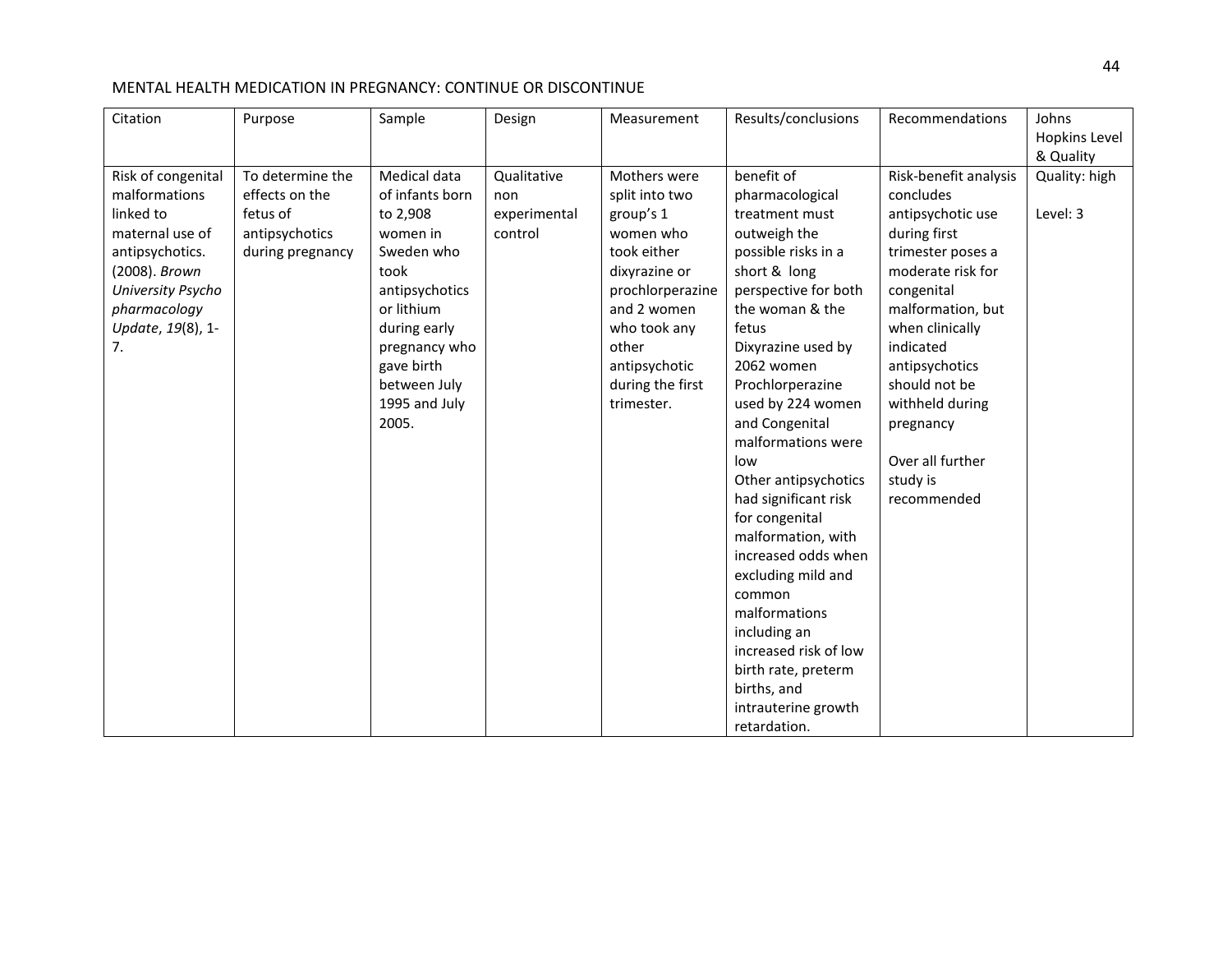| Citation           | Purpose           | Sample           | Design        | Measurement        | Results/conclusions   | Recommendations        | Johns Hopkins<br>Level & |
|--------------------|-------------------|------------------|---------------|--------------------|-----------------------|------------------------|--------------------------|
|                    |                   |                  |               |                    |                       |                        | Quality                  |
| Ross, L. E.,       | To determine if   | 3074 citations   | Meta-analysis | Information was    | Spontaneous           | Antidepressants can    | Quality: good            |
| Grigoriadis, S.,   | maternal          | identified 735   | Quantitative  | reviewed from      | abortion is not       | have significant       |                          |
| Mamisashvili, L.,  | antipsychotic     | articles were    |               | Databases that     | conclusive of         | effects on fetal well- | Level: 2                 |
| Vonder Porten,     | use during        | reviewed in full |               | were searched.     | antidepressant use.   | being.                 |                          |
| E. H., Roerecke,   | pregnancy is      | and 51 articles  |               | Databases that     |                       |                        |                          |
| M., Rehm, J.,      | associated with   | reporting on     |               | were searched      | Preterm delivery      | Weighting the pros     |                          |
| Dennis, C.,        | an increased risk | outcomes of      |               | include MEDLINE,   | defined as <37 weeks  | and cons of            |                          |
| Koren, G.,         | of adverse        | interest met the |               | PsychINFO,         | showed a strong       | medications is         |                          |
| Steiner, M.,       | pregnancy or      | meta-analysis    |               | EMBASE, and        | association with      | imperative when        |                          |
| Mousmanis, P.,     | delivery          | criteria.        |               | scopus. Reference  | antidepressant use    | deciding to continue   |                          |
| & Cheung, A.       | outcomes.         |                  |               | lists and meta-    |                       | or discontinue         |                          |
| (2013). Selected   |                   |                  |               | analysis were      | Neonates small for    | treatments.            |                          |
| pregnancy and      |                   |                  |               | searched, studies  | gestational age had a |                        |                          |
| delivery           |                   |                  |               | were considered if | strong association    | More research and      |                          |
| outcomes after     |                   |                  |               | they were          | with antidepressant   | investigation needs    |                          |
| exposure to        |                   |                  |               | published in       | use                   | to be completed on     |                          |
| antidepressants    |                   |                  |               | English and had    |                       | each drug class to     |                          |
| medication.        |                   |                  |               | original data.     | <b>APGAR scores</b>   | determine the          |                          |
| JAMA Journal of    |                   |                  |               |                    | showed a decrease in  | overall outcomes       |                          |
| the American       |                   |                  |               |                    | neonates that were    | for both mom and       |                          |
| <b>Medical</b>     |                   |                  |               |                    | exposed to            | baby.                  |                          |
| <b>Association</b> |                   |                  |               |                    | antidepressants in    |                        |                          |
| Psychiatry. 70(4)  |                   |                  |               |                    | utero.                |                        |                          |
| :436-443.          |                   |                  |               |                    |                       |                        |                          |
| doi:10.1001/jam    |                   |                  |               |                    |                       |                        |                          |
| apsychiatry.2013   |                   |                  |               |                    |                       |                        |                          |
| .684.              |                   |                  |               |                    |                       |                        |                          |
|                    |                   |                  |               |                    |                       |                        |                          |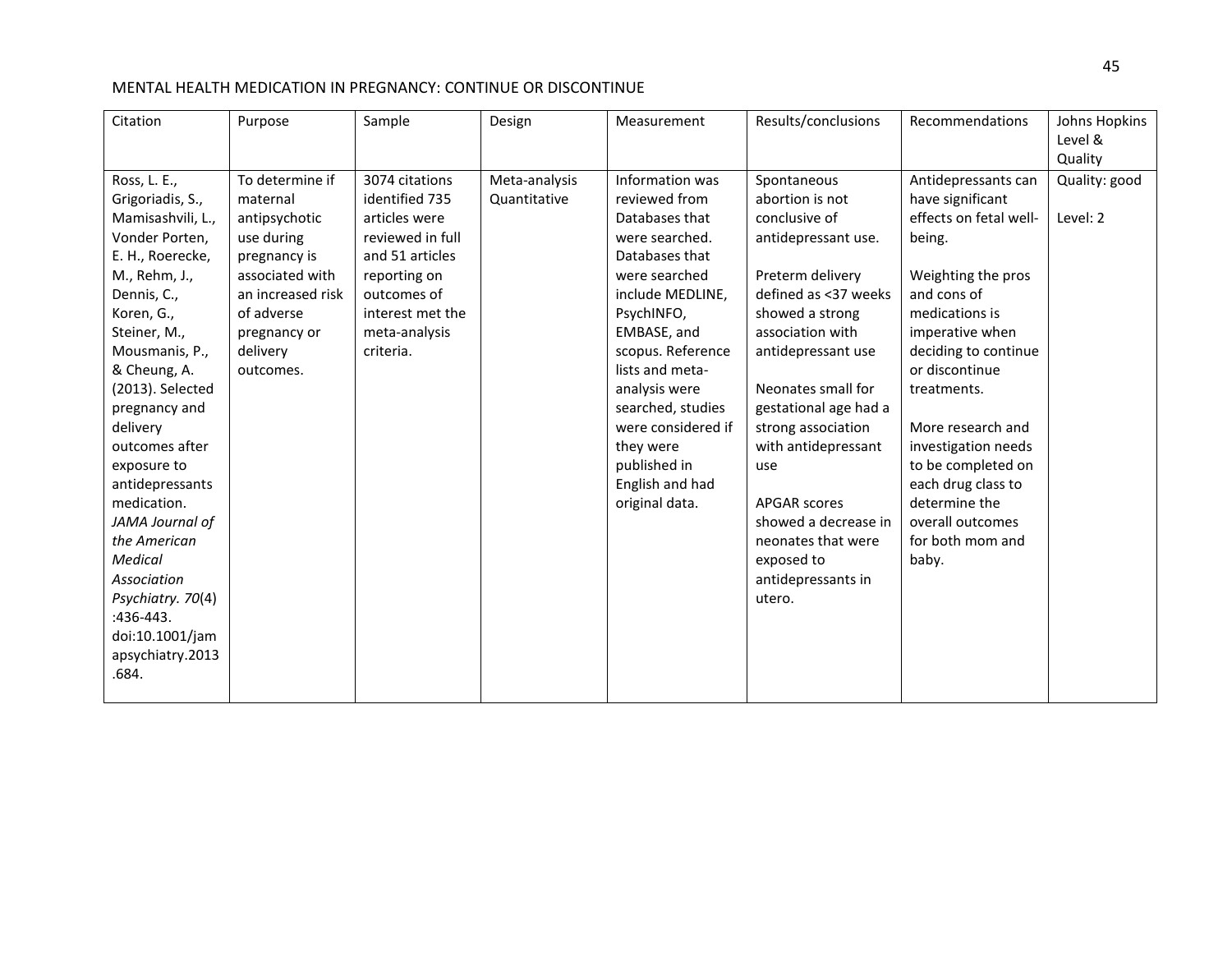| Citation         | Purpose          | Sample           | Design       | Measurement         | Results/conclusions     | Recommendations      | Johns Hopkins |
|------------------|------------------|------------------|--------------|---------------------|-------------------------|----------------------|---------------|
|                  |                  |                  |              |                     |                         |                      | Level &       |
|                  |                  |                  |              |                     |                         |                      | Quality       |
| Sadowski, A.,    | To examine       | 133 women        | Qualitative  | Participants        | Exposed group had       | Polytherapy SGA      | Quality good  |
| Todorow, M.,     | reproductive     | using second     | Experimental | identified by a     | more C-section          | poses more harm to   |               |
| Yazdani Brojeni, | safety of second | generation       | Control      | database from the   | deliveries, higher      | the mother and       | Level 1       |
| P., Koren, G., & | generation       | antipsychotic    |              | motherisk program   | preterm deliveries,     | fetus then           |               |
| Nulman, I.       | antipsychotics   | (SGA)            |              | at the hospital for | LGA, and higher NICU    | monotherapy.         |               |
| (2013).          | and to compare   | medications (37  |              | sick children from  | presenting with poor    |                      |               |
| Pregnancy        | pregnancy        | monotherapy      |              | 2005-2009.          | neonatal adaptions      | Polytherapy should   |               |
| outcomes         | outcomes         | and 96           |              | Mothers that used   | signs: central          | be seriously         |               |
| following        | between second   | polytherapy) and |              | SGA medications     | nervous system,         | considers and taken  |               |
| maternal         | generation       | 133 healthy non  |              | for 4 or more       | respiratory and         | into perspective in  |               |
| exposure to      | mono and         | medicated        |              | weeks during        | gastrointestinal        | each individual case |               |
| second-          | polytherapy with | women (control   |              | pregnancy were      | problems.               | looking at the real  |               |
| generation       | psychotropic     | group)           |              | invited into the    |                         | risks and benefits   |               |
| antipsychotics   | medications      |                  |              | study               | Polytherapy vs          | for the mother and   |               |
| given with other |                  | 266 women total  |              |                     | monotherapy Poly =      | baby.                |               |
| psychotropic     |                  |                  |              | Comparison group    | shorter gestational     |                      |               |
| drugs: a cohort  |                  |                  |              | = healthy normal    | age, and major          | Reproductive safety  |               |
| study. BMJ       |                  |                  |              | women and           | malformations.          | of polytherapy of    |               |
| Open, 3(7),      |                  |                  |              | pregnancies from    | Higher admission to     | antipsychotic        |               |
| e003062.         |                  |                  |              | the same database   | NICU for poor           | medications needs    |               |
| doi:10.1136/bmj  |                  |                  |              |                     | neonatal adaption       | to be studied more   |               |
| open-2013-       |                  |                  |              | Telephone           | signs also noted        | with a greater       |               |
| 003062           |                  |                  |              | interviewing 2009-  |                         | population size      |               |
|                  |                  |                  |              | 2012 of both        | Exposed women pre       | while taking into    |               |
|                  |                  |                  |              | groups regarding    | pregnancy were          | consideration the    |               |
|                  |                  |                  |              | children's health   | heavier, smokers,       | reality of           |               |
|                  |                  |                  |              | and Medical chart   | breast fed less, less   | comorbidities,       |               |
|                  |                  |                  |              | review of children  | likely to take prenatal | genetic and          |               |
|                  |                  |                  |              | at primary clinics  | vitamins and had        | environmental        |               |
|                  |                  |                  |              |                     | more comorbidities.     | factors of the       |               |
|                  |                  |                  |              |                     |                         | mother.              |               |
|                  |                  |                  |              |                     |                         |                      |               |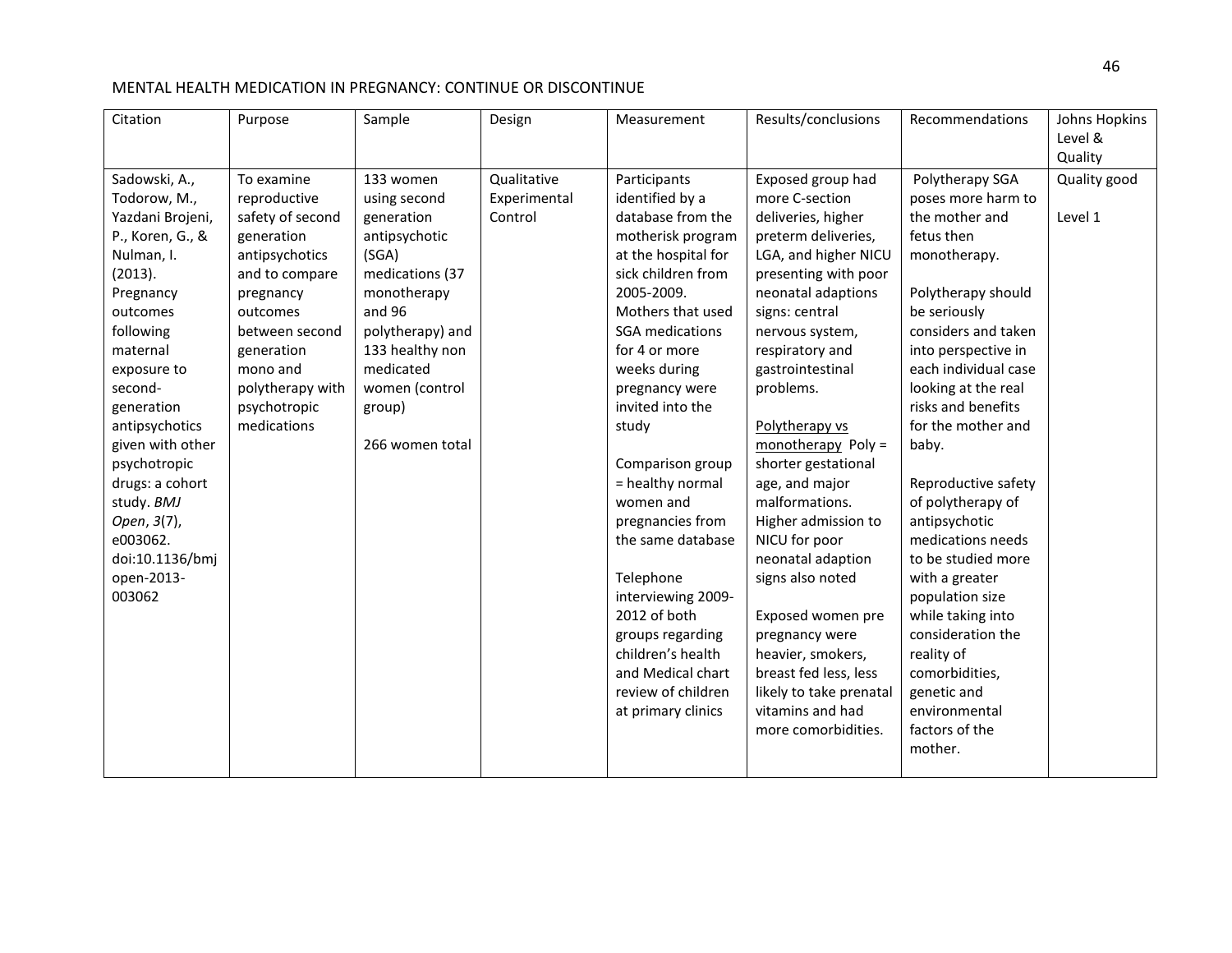| Citation             | Purpose            | Sample         | Design       | Measurement       | Results/conclusions    | Recommendations       | Johns         |
|----------------------|--------------------|----------------|--------------|-------------------|------------------------|-----------------------|---------------|
|                      |                    |                |              |                   |                        |                       | Hopkins       |
|                      |                    |                |              |                   |                        |                       | Level &       |
|                      |                    |                |              |                   |                        |                       | Quality       |
| Toh, S., Li, Q.,     | estimate the       | Women ages     | Quantitative | Used data from    | Prevalence of          | Treating psychiatric  | Quality: high |
| Cheetham, T.,        | prevalence of and  | 15-45 that     | Grounded     | the Medication    | antipsychotic was      | conditions during     |               |
| Cooper, W., Davis,   | temporal trends    | gave birth     | theory       | Exposure in       | highest at 0.5%        | pregnancy is          | Level:1       |
| R., Dublin, S., &    | in prenatal        | between        |              | Pregnancy Risk    | during the first       | generally             |               |
| Andrade, S. (2013).  | antipsychotic      | 2001-2007 in   |              | Evaluation        | trimester decreasing   | recommended           |               |
| Prevalence and       | medication use     | 11 US health   |              | Program and the   | to 0.3 % in the        | MD must weigh the     |               |
| trends in the use of | within a cohort of | plans totally  |              | 11 health plans - | second trimester and   | benefits and risks of |               |
| antipsychotic        | pregnant women     | 585,615        |              | affiliated        | 0.2% in the third      | any medication use    |               |
| medications during   | in the U.S         | deliveries     |              | research          | trimester.             | during pregnancy      |               |
| pregnancy in the     |                    | 4771 where to  |              | institution       | 2.5-fold increase in   | and possible          |               |
| U.S., 2001-2007: a   |                    | women on       |              | identifying when  | the prevalence of      | adverse effects to    |               |
| population-based     |                    | atypical       |              | the               | prenatal use of        | the fetus and or      |               |
| study of 585,615     |                    | antipsychotics |              | antipsychotic     | atypical               | mother.               |               |
| deliveries. Archives |                    | at some time   |              | was used and      | antipsychotics         |                       |               |
| Of Women's Mental    |                    | throughout     |              | for how long it   | 81 % of the deliveries |                       |               |
| Health, 16(2), 149-  |                    | pregnancy      |              | was used to       | to women with          |                       |               |
| 157.                 |                    |                |              | determine         | atypical antipsychotic |                       |               |
| doi:10.1007/s00      |                    |                |              | frequency and     | exposure any time      |                       |               |
| 737-013-0330-6       |                    |                |              | symptoms of       | from 60 days before    |                       |               |
|                      |                    |                |              | the medications   | pregnancy through      |                       |               |
|                      |                    |                |              | for               | delivery had a         |                       |               |
|                      |                    |                |              | schizophrenia     | recorded diagnosis of  |                       |               |
|                      |                    |                |              | bipolar disorder  | depression, bipolar    |                       |               |
|                      |                    |                |              | or depression     | disorder, or           |                       |               |
|                      |                    |                |              | any time from     | schizophrenia.         |                       |               |
|                      |                    |                |              | 180 days before   |                        |                       |               |
|                      |                    |                |              | pregnancy         |                        |                       |               |
|                      |                    |                |              | through delivery  |                        |                       |               |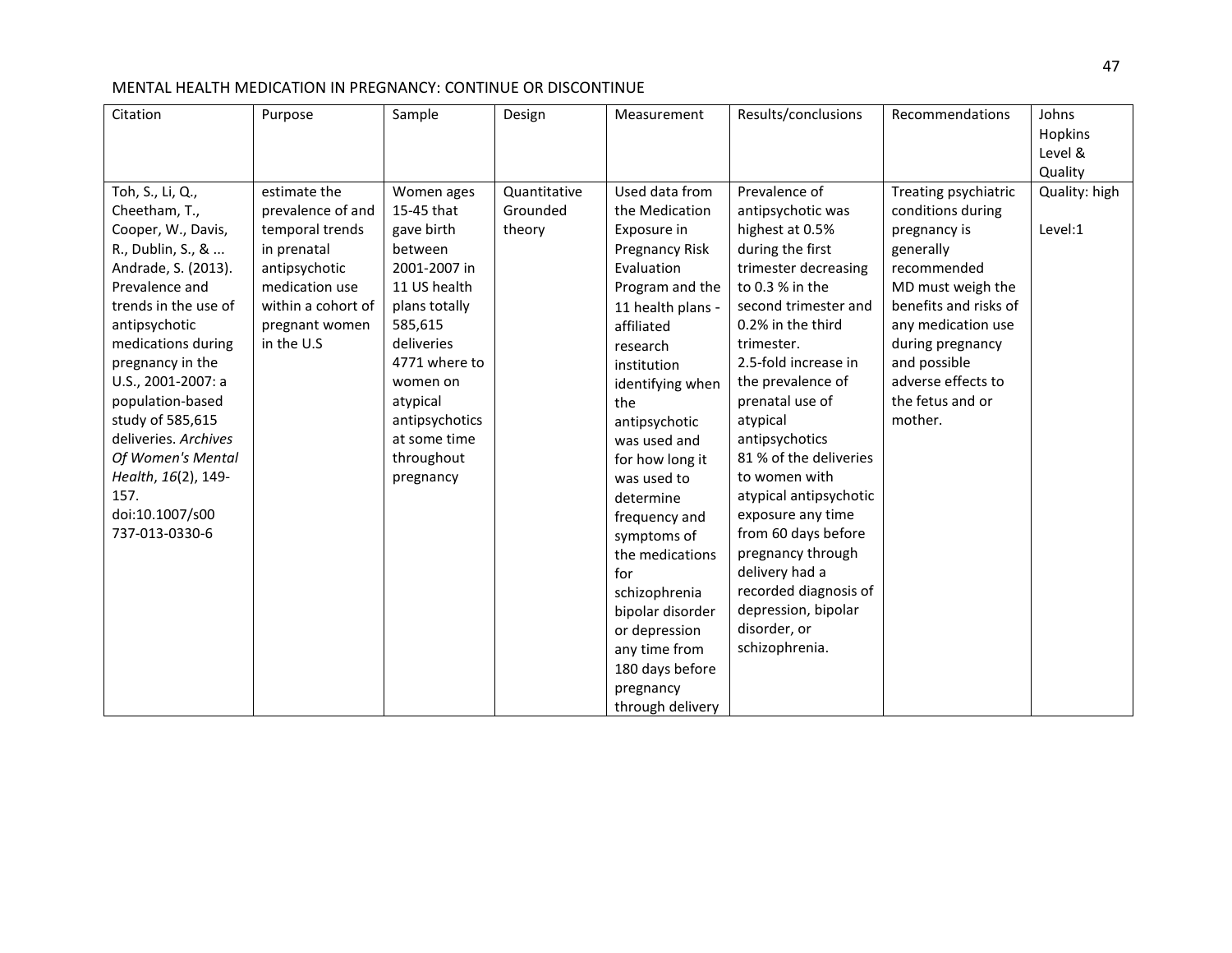| Citation                                                                                                                                                                                                                                                                                                            | Purpose                                                                                                                                                                                         | Sample                                                                                                                                                                                                                                                                                                                                                                    | Design                  | Measurement                                                                                                                                                                                                                                                                                                                                                                                   | Results/conclusions                                                                                                                                                                                                                                                                                                                                                                                                                                                              | Recommendations                                                                                                                                                                                                                                                                                                                                                                            | Johns Hopkins<br>Level &<br>Quality |
|---------------------------------------------------------------------------------------------------------------------------------------------------------------------------------------------------------------------------------------------------------------------------------------------------------------------|-------------------------------------------------------------------------------------------------------------------------------------------------------------------------------------------------|---------------------------------------------------------------------------------------------------------------------------------------------------------------------------------------------------------------------------------------------------------------------------------------------------------------------------------------------------------------------------|-------------------------|-----------------------------------------------------------------------------------------------------------------------------------------------------------------------------------------------------------------------------------------------------------------------------------------------------------------------------------------------------------------------------------------------|----------------------------------------------------------------------------------------------------------------------------------------------------------------------------------------------------------------------------------------------------------------------------------------------------------------------------------------------------------------------------------------------------------------------------------------------------------------------------------|--------------------------------------------------------------------------------------------------------------------------------------------------------------------------------------------------------------------------------------------------------------------------------------------------------------------------------------------------------------------------------------------|-------------------------------------|
| Vigod, S. N.,<br>Gomes, T.,<br>Wilton, A. S.,<br>Taylor, V. H., &<br>Ray, J. G. (2015).<br>Antipsychotic<br>drug use in<br>pregnancy: high<br>dimensional,<br>propensity<br>matched,<br>population<br>based cohort<br>study. BMJ :<br><b>British Medical</b><br>Journal, 350,<br>h2298.<br>doi:10.1136/bmj<br>h2298 | To understand<br>both maternal<br>and perinatal<br>effects/outcome<br>s associated with<br>maternal<br>antipsychotic<br>(quetiapine,<br>olanzapine,<br>risperidone)<br>drug use in<br>pregnancy | 1021 women of<br>any age/race<br>that had<br>delivered 1 child,<br>between the<br>years of 203-<br>2012 in Toronto,<br>Ontario.<br>Mothers had to<br>be on two or<br>more<br>antipsychotic<br>medications<br>during the first<br>and second<br>trimesters of<br>their pregnancy<br>and 1021 non<br>medicated<br>healthy mothers<br>(control group)<br>2042 women<br>total | Experimental<br>Control | Health records of<br>mother and baby<br>were reviewed via<br><b>ICES' MOMBABY</b><br>datafile, Canadian<br>Institutes of Health<br>Information<br>Discharge Abstract<br>Database, ICD-10-<br>CA codes, Ontario<br><b>Mental Health</b><br>Reporting System,<br><b>Registered Persons</b><br>Database, National<br>Ambulatory<br>Reporting System,<br><b>Ontario Health</b><br>Insurance Plan. | Antipsychotic use<br>during pregnancy<br>showed higher rates<br>of gestational<br>diabetes,<br>hypertensive<br>disorders of<br>pregnancy, preterm<br>birth, placental<br>abruption,<br>macrosomia,<br>induction of labor,<br>caesarean sections,<br>operative vaginal<br>delivery, and<br>readmission to the<br>hospital.<br>Infants showed<br>higher rates of<br>preterm birth,<br>intraventricular<br>hemorrhage,<br>seizures, sepsis, and<br>neonatal adaptation<br>syndrome. | Must weight risks<br>and benefits of<br>antipsychotic use<br>during pregnancy<br>Women that use<br>antipsychotic<br>medications during<br>pregnancy put<br>themselves, their<br>pregnancy and child<br>at higher risk for<br>complications.<br>Overall<br>antipsychotic<br>medications are not<br>to be discontinued<br>during pregnancy if<br>maternal mental<br>health warrants<br>them. | Quality: high<br>Level: 1           |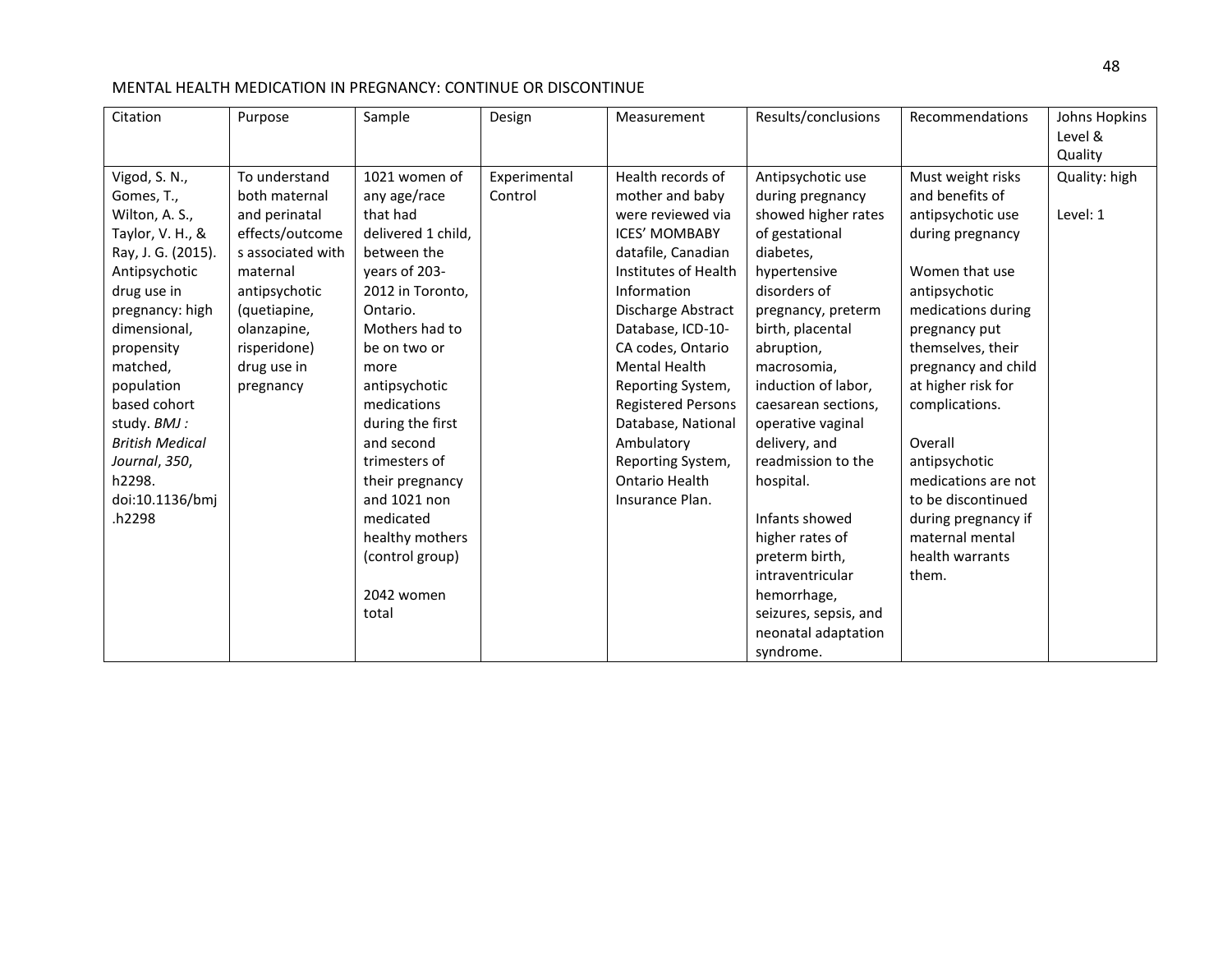| Citation           | Purpose           | Sample          | Design       | Measurement         | Results/conclusions      | Recommendations     | Johns<br>Hopkins Level |
|--------------------|-------------------|-----------------|--------------|---------------------|--------------------------|---------------------|------------------------|
|                    |                   |                 |              |                     |                          |                     | & Quality              |
| Wichman, C. L.     | determine the     | Retrospective   | Controlled   | The obstetrical     | 5/16 infants were        | Populations group   | Quality: high          |
| (2009). Atypical   | prevalence of use | chart review of | Experimental | database listed all | female                   | was small, further  |                        |
| antipsychotic use  | of atypical       | all pregnant    |              | medications         | 3/16 male infants        | investigation needs | Level: 1               |
| in pregnancy: A    | antipsychotics in | women           |              | taken during        | were premature           | to be done.         |                        |
| retrospective      | pregnancy and     | presenting at   |              | pregnancy then      | Average APGAR score      | Antipsychotics are  |                        |
| review. Archives   | describe infant   | our medical     |              | confirmed by        | at 1 min was 6.9 and     | not recommended     |                        |
| Of Women's         | outcomes          | center, from    |              | individual chart    | at 5 min was 8.2         | to be stopped with  |                        |
| Mental             | associated with   | the years 1993  |              | review.             | 4/16 infants required    | pregnancy.          |                        |
| Health, 12(1), 53- | these exposure    | to 2007. Of the |              | Infant outcomes     | NICU admission after     | Antipsychotic       |                        |
| 57.                |                   | 30,092 delivers |              | were assessed by    | delivery.                | medication should   |                        |
| doi:10.1007/s00    |                   | 16 mothers      |              | gestational age,    | 6/16 infants showed 0    | be considered high- |                        |
| 737-008-0044-3     |                   | were on         |              | birth weight,       | malformations,           | risk and both       |                        |
|                    |                   | atypical        |              | Apgar scores,       | neurobehavioral          | mother and fetus    |                        |
|                    |                   | antipsychotics  |              | NICU admission,     | difficulties, or feeding | should be           |                        |
|                    |                   |                 |              | congenital          | difficulties             | monitored           |                        |
|                    |                   |                 |              | malformation or     | 1/16 infants had a       | appropriately       |                        |
|                    |                   |                 |              | ongoing medical     | major malformation       |                     |                        |
|                    |                   |                 |              | issues, and         | 3/16 had heart           |                     |                        |
|                    |                   |                 |              | medical charts      | murmurs that             |                     |                        |
|                    |                   |                 |              | were reviewed       | disappeared in 1 year    |                     |                        |
|                    |                   |                 |              | from birth to Dec   | 2/16 had behavioral      |                     |                        |
|                    |                   |                 |              | 31th 2007.          | concerns that initiated  |                     |                        |
|                    |                   |                 |              |                     | after age 3 years.       |                     |                        |
|                    |                   |                 |              |                     | 1/16 infants died at 5   |                     |                        |
|                    |                   |                 |              |                     | weeks of age with an     |                     |                        |
|                    |                   |                 |              |                     | autopsy revealing        |                     |                        |
|                    |                   |                 |              |                     | positional asphyxia.     |                     |                        |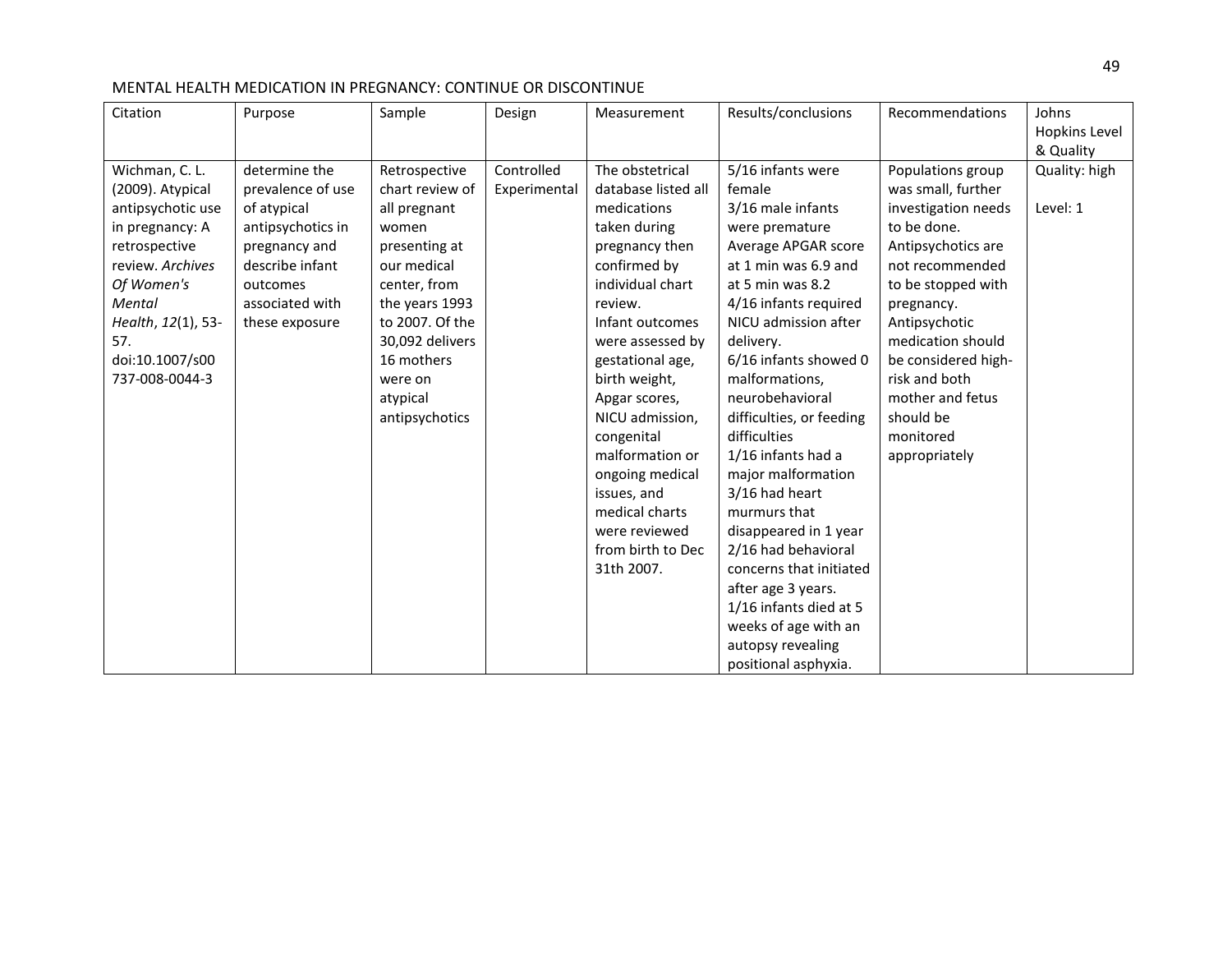#### **Summary**

It is difficult to effectively distinguish an appropriate maternal and neonatal balance when assessing the continuation or discontinuation of maternal antipsychotic, mood stabilizer, and or antidepressant medication use during pregnancy. This difficulty is due to clinical and moral obstacles that can arise. One obstacle is that mothers do not want to be a part of a research project during pregnancy when outcomes are unknown and possible lethal or gross adverse fetal effects may occur. Medical providers are taught that if medications are known to cross the placental barrier they should be avoided during pregnancy. However they do not always assess the effects of discontinuation on the mother's wellbeing.

The critical review of the literature shows that there is still much need for more in-depth research studies to be conducted in order to accurately determine the safety of continuing and/or discontinuing antipsychotic, mood stabilizing and/or antidepressant medications. Chapter four will give a final conclusion of the critical review by answering the practice question, identifying trends and gaps in the literature, implications for nurse-midwifery practice, and recommendations for practice in the future, integration and application of the theoretical framework and give a complete conclusion of all the information gathered.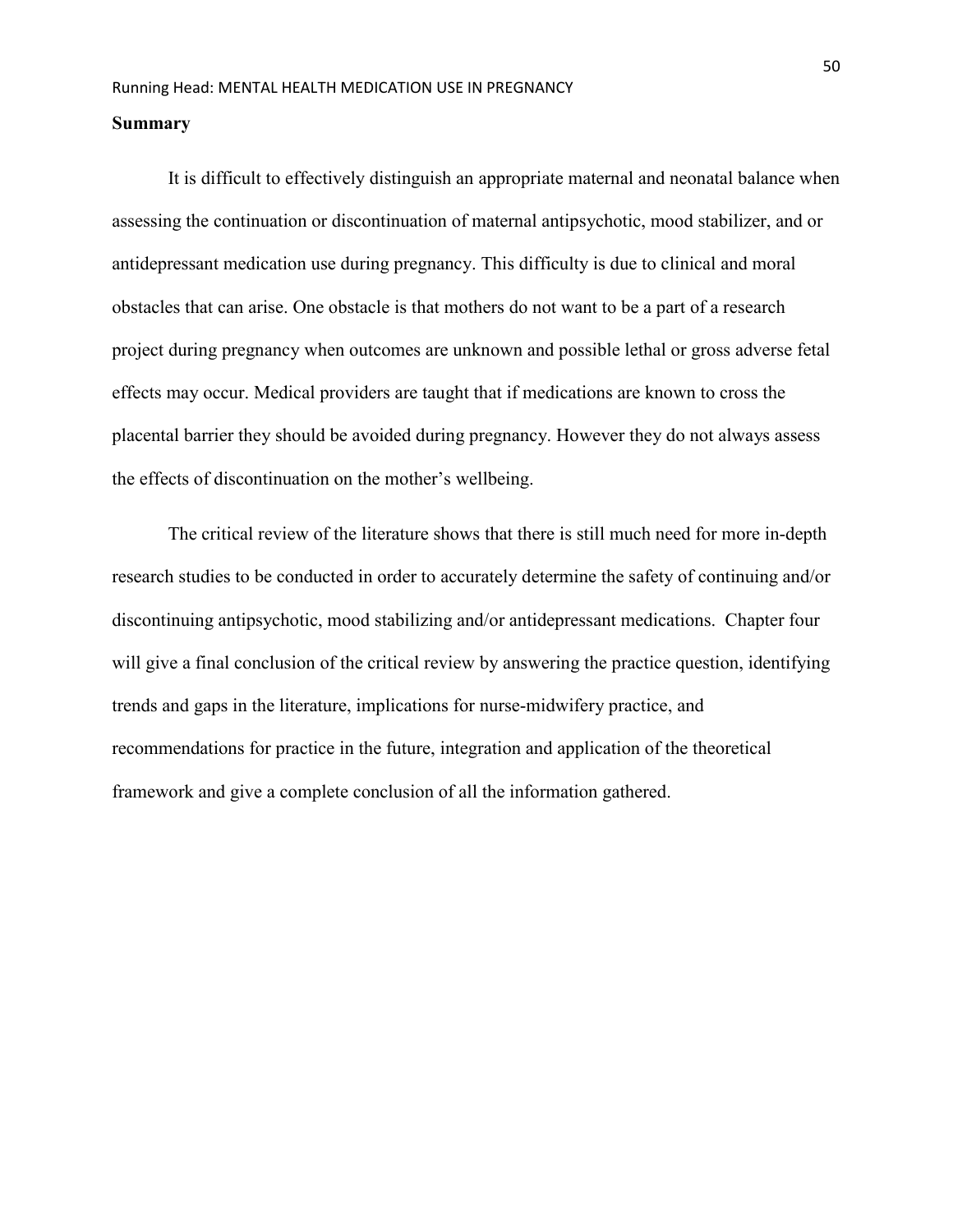#### **Chapter IV: Discussion and Conclusion**

This chapter will discuss the critical review of the literature. This discussion will review the literature synthesis, current trends and gaps in the literature, implications for nurse-midwifery practice, recommendation for future research and finally integration and applications of the theoretical framework. This chapter will cover the information that was presented in the matrices in chapter three. The purpose for this critical review is to understand if antipsychotics, mood stabilizers, and antidepressants should be continued or discontinued during pregnancy or if they negatively impact the fetus/neonate development, maternal wellbeing, and/or maternal-fetal interactions. Nurse-midwives need to understand the importance of continuing or discontinuing these medications in pregnant patients. Having a good understanding of appropriate medication use in pregnancy and the potential effects on the mother and baby are very important to having a happy, healthy patient outcome.

#### **Literature Synthesis**

This critical review of the literature was completed to attempt to determine if antipsychotics, mood stabilizers, and antidepressants should be continued or discontinued during pregnancy or if they negatively impact the fetus/neonate development, maternal wellbeing, and/or maternal-fetal interactions, with the main focus of maternal/fetal outcomes with continuation or discontinuation of medications in pregnancy at any time. The purpose of this review was to evaluate the safety of these medications for maternal wellbeing and fetal outcomes. This synthesis will be continued in the recommendations paragraphs to follow.

51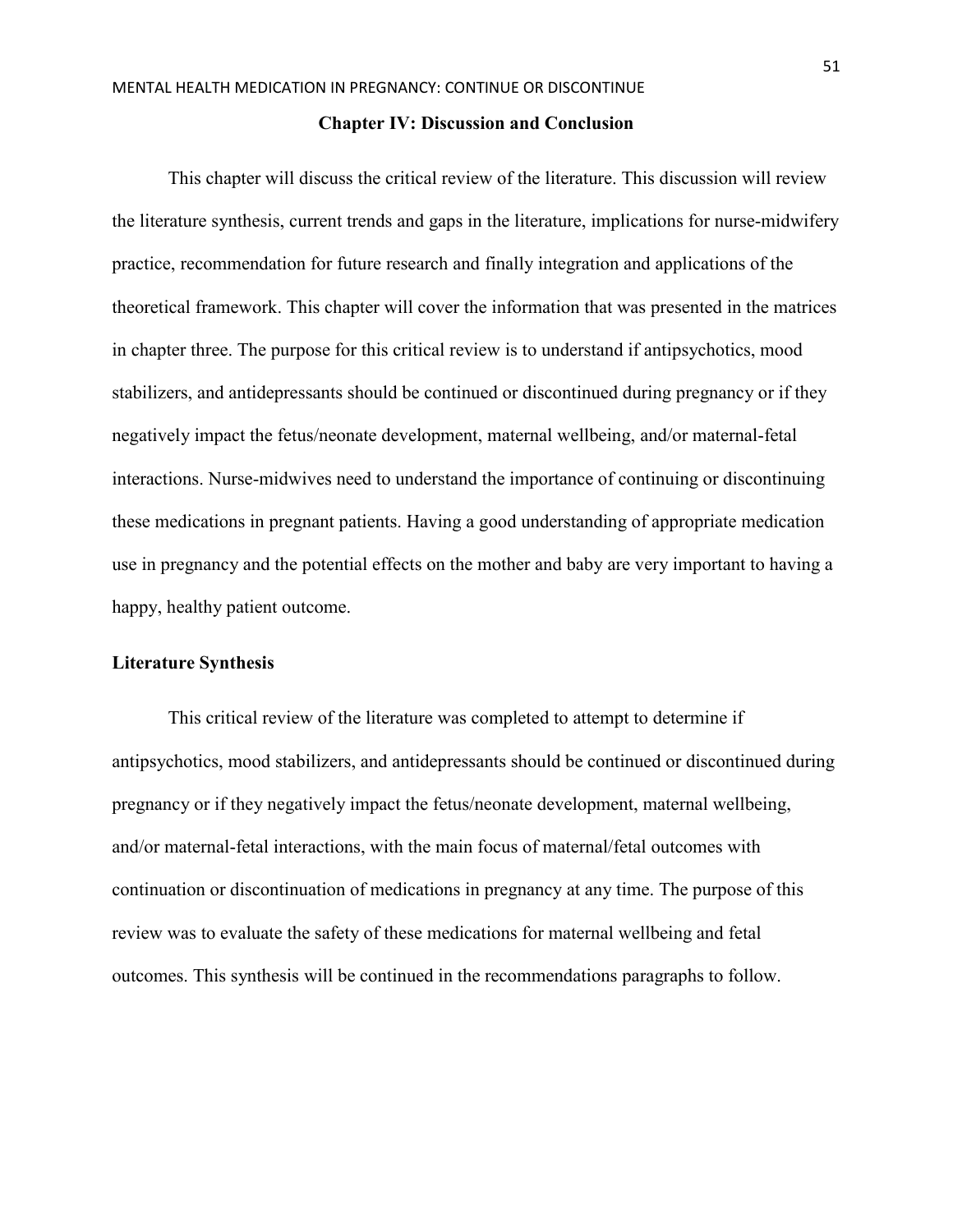#### **Current Trends**

 Current trends in the literature discussed maternal and fetal wellbeing in regards to continuation or discontinuation of antidepressants, antipsychotics, and or mood stabilizing medications. To adequately answer the review purpose many factors must be considered. Providers must educate their patients with current information and make the best decisions possible in order to keep the mother mentally stable and the fetus physically and mentally viable and healthy.

 It is important to understand how much progression healthcare has made over the years in regards to mental health medications and pregnancy. It is beneficial to understand history and progress when understanding why current trends are important. In the 1970's, antipsychotics were considered not only safe during pregnancy, but beneficial to offspring (Clues to preventing schizophrenia, 1979). In lab rats, the pups were determined to have less dopamine in their brains upon birth making them less susceptible to schizophrenia (Clues to preventing schizophrenia, 1979). This decreased risk of schizophrenia was the only fetal benefit for neuroleptic or antipsychotic medication use during pregnancy, and there were no negative impacts noted.

Antidepressants in pregnancy have been used for decades. Many studies were completed and most were in agreement that antidepressants such as SSRI's were deemed safe across all trimesters in pregnancy (Musa & Smith, 1979). However, tricyclic antidepressants have been linked to negative effects in the infant, such as drug withdrawal, malformation, neonatal morbidity, and hypothermia, making these medications a bad choice in pregnancy (Musa & Smith, 1979). The Musa & Smith study from 1979 showed that interest in maternal fetal safely was growing and better outcomes for both mom and baby were warranted.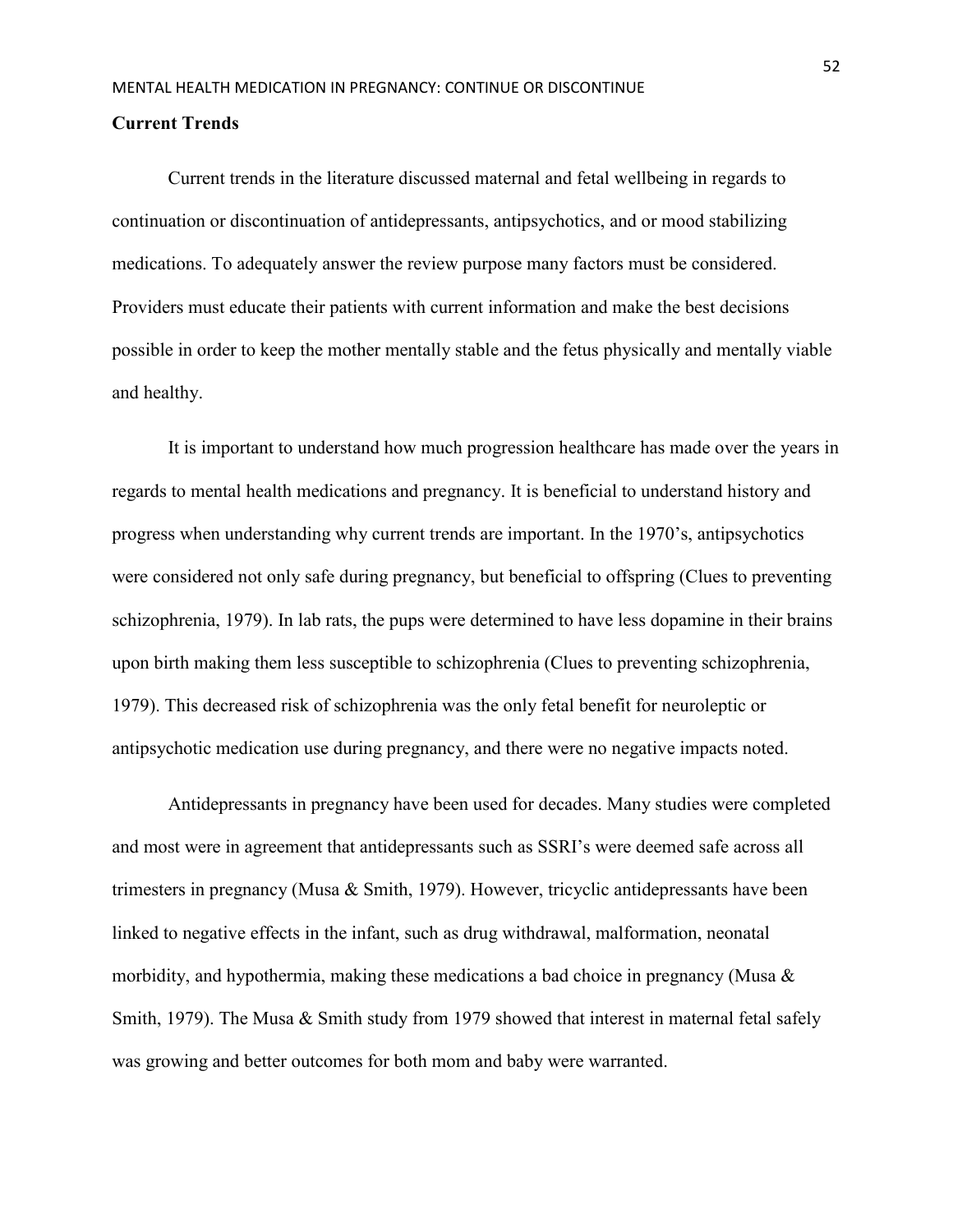Current literature supports the need for positive maternal/fetal outcomes. Literature suggests that medications during pregnancy can cause fetal harm; however, discontinuation of medications during pregnancy can cause significant maternal mental decompensation (McCauley-Elsom, Gurvich, Elsom, & Kulkarni, 2010). Finding the best treatment plan is the ultimate goal when providing care for pregnant mothers with mental health disorders. Studying pregnant women for medication use and fetal safety is difficult. Many women do not want to volunteer to participate in research related to the health of their unborn child. Current trends show research from large data bases from different countries or large hospital systems (Evidence-based review assesses safety of antipsychotics during pregnancy, 2009). Research looking at data bases with maternal consent shows maternal medication compliance and maternal outcome as well as fetal outcomes. This helps show the rates of adverse fetal effects with various medications and each maternal psychiatric diagnosis. It is important to note that maternal diagnosis and social economic behaviors/status were not taken into consideration during this critical review.

#### **Gaps in the Literature**

Several gaps exist in the literature. A significant research limitation is the sole focus on medication continuation or discontinuation and maternal/ fetal/ neonatal effects. Co-morbidities, medical diagnosis, psychological diagnosis and socio-economic status were not assessed or taken into consideration which may skew results. Issues such as maternal diabetes, illegal drug use, and tobacco use could impact the fetal/neonatal outcomes when medications were continued or discontinued during pregnancy.

Other gaps in the literature include the reliance on data from large databases. Data retrieval such as this can be difficult to determine to be completely accurate. Data retrieval from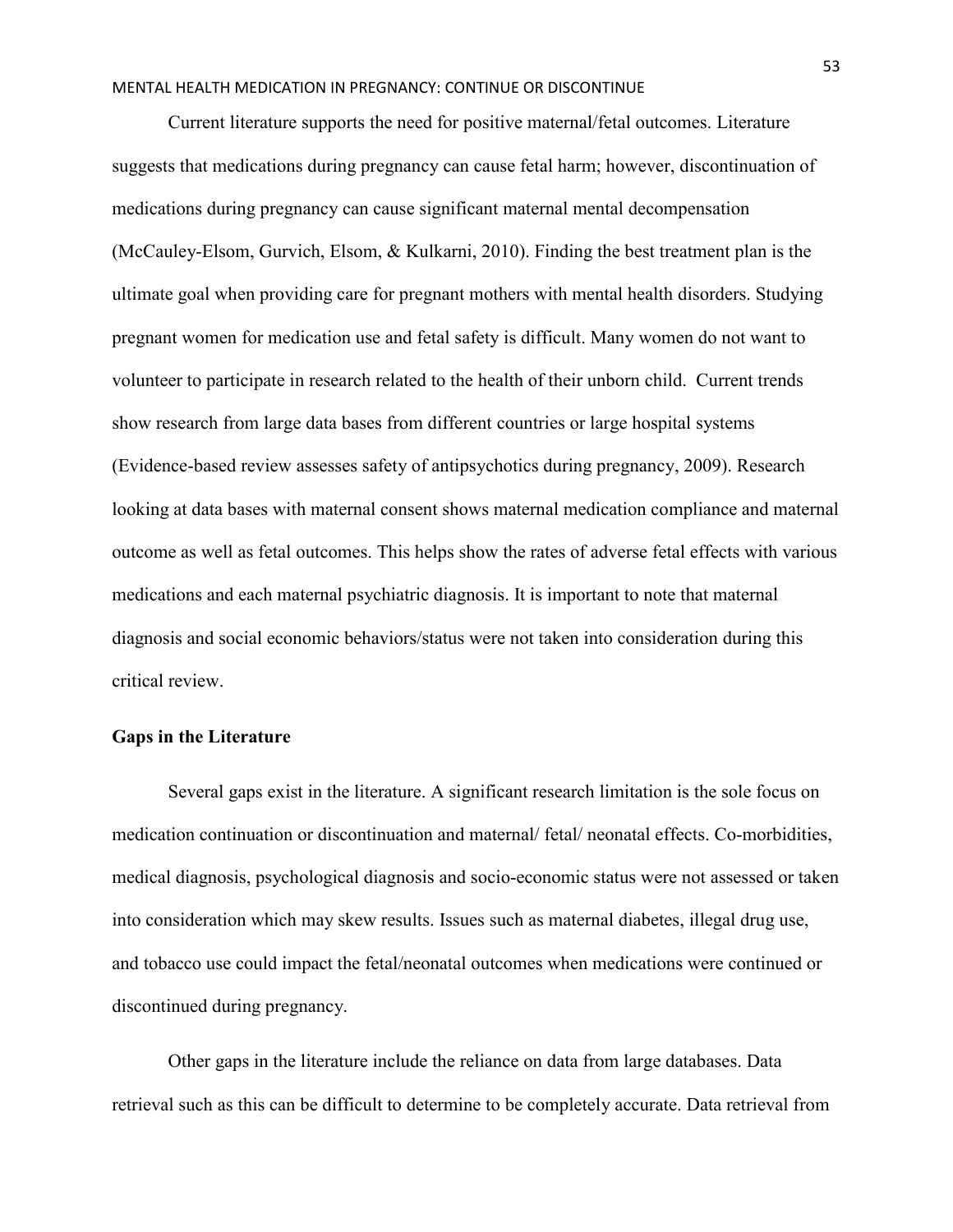large databases does not take anything into consideration except for numbers and outcomes. This source does not look at specifics in people and populations but more as numbers and outcomes. Another large gap in the literature is the psychiatrist, primary care provider's, and midwife's knowledge regarding medication safety in pregnancy and psychiatric disorders. "Decisions regarding the best form of treatment are complicated when there is a requirement to medicate women who are acutely psychotic in pregnancy" (McCauley-Elsom & et al., 2010. p.101). This challenge highlights the central purpose of this review regarding balancing maternal health with potential risks to the infant.

## **Implications for Nurse-Midwifery Practice**

This critical review of the literature has a vast array of implications for the nurse midwife practice. Understanding the risks and benefits to both patients (maternal and fetal) when looking at their medication regime is key to outstanding practice. When determining if medications need to be discontinued or continued throughout pregnancy, the midwife needs to be able to provide pertinent information for both the patient and possibly the prescribing physician. Provider education is of utmost importance, but also an understanding of the midwifery scope. When is it appropriate for the midwife to take over psychiatric medication dosing during pregnancy and when would this become an inappropriate use of practice? Who should prescribe medication during pregnancy? Midwifery scope of practice does not usually include extensive psychiatric medications, but mental health patients benefit from midwifery cares (American College of Nurse-Midwifes, 2015). Midwives need to understand psychiatric medications effects, side effects, and potential harmful effects to both the mother and developing fetus to help protect women and ensure they get the care they deserve.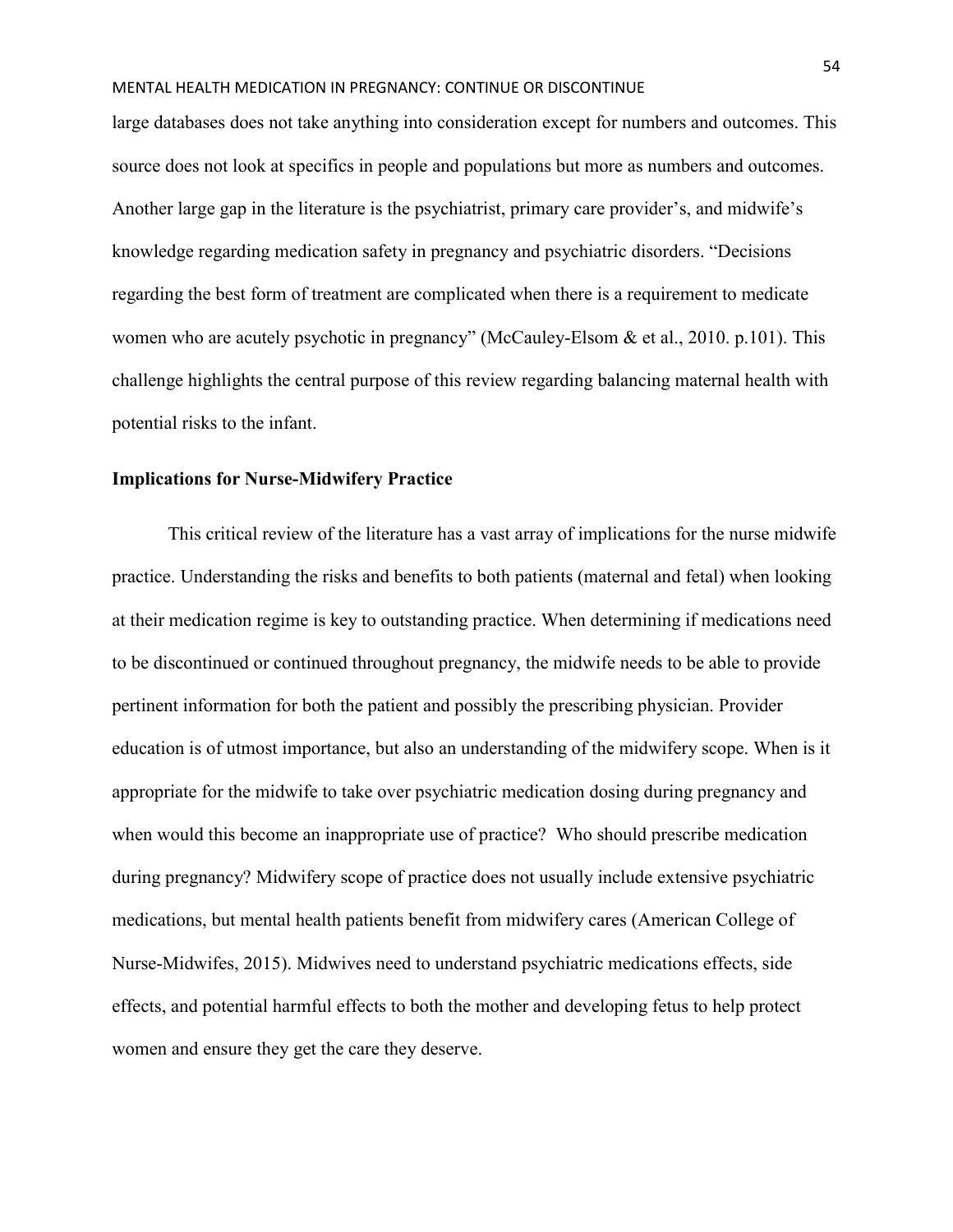Knowing that the potential effects of medications on fetal development and maternal wellbeing is of greatest importance, midwives are advocates and leaders in best practices for women's health and fetal wellbeing. The decision to continue or discontinue medications needs to be driven by more than just fear of medication use in pregnancy. There needs to be supported and well documented research and information before decision of discontinuation or continuation of medications is applied. It is well known that discontinuation of antipsychotics can lead to a relapse of symptoms and mental health decompensation leading to "personal suffering and increased family and societal burden" (Peng & et al., 2013, p. 578). However, all psychotropic medications cross the placenta, thus exposing the fetus to the effects of the medications (Peng & et al., 2013).

 It is important for midwives to understand that the psychiatrist may not have taken this patient's child bearing needs into consideration while prescribing medications. Many studies have shown that psychiatric providers focus more on the maternal side in managing symptoms, and focus less on the fetal realm of healthcare (Peterson et al, 2014). Studies on psychiatrists have shown that many do not discuss reproductive issues with patients, including contraceptive, pregnancy, and potential complications (James, Paton, Lelliott, Barnes, & Taylor 2009). The reality of this is that providers are prescribing young women medications but not fully educating them on life choices or safe sex practices. Midwives have the ability to see women of all ages and educate women at a young age, before life changing events occur. If mental instability occurs throughout a woman's life, education is needed prior to and during pregnancy to help women understand the risks associated with medications crossing the placenta barrier

Midwives need to understand that depression in pregnancy and postpartum is common. In fact, up to 20 percent of women without mental health complications develop depression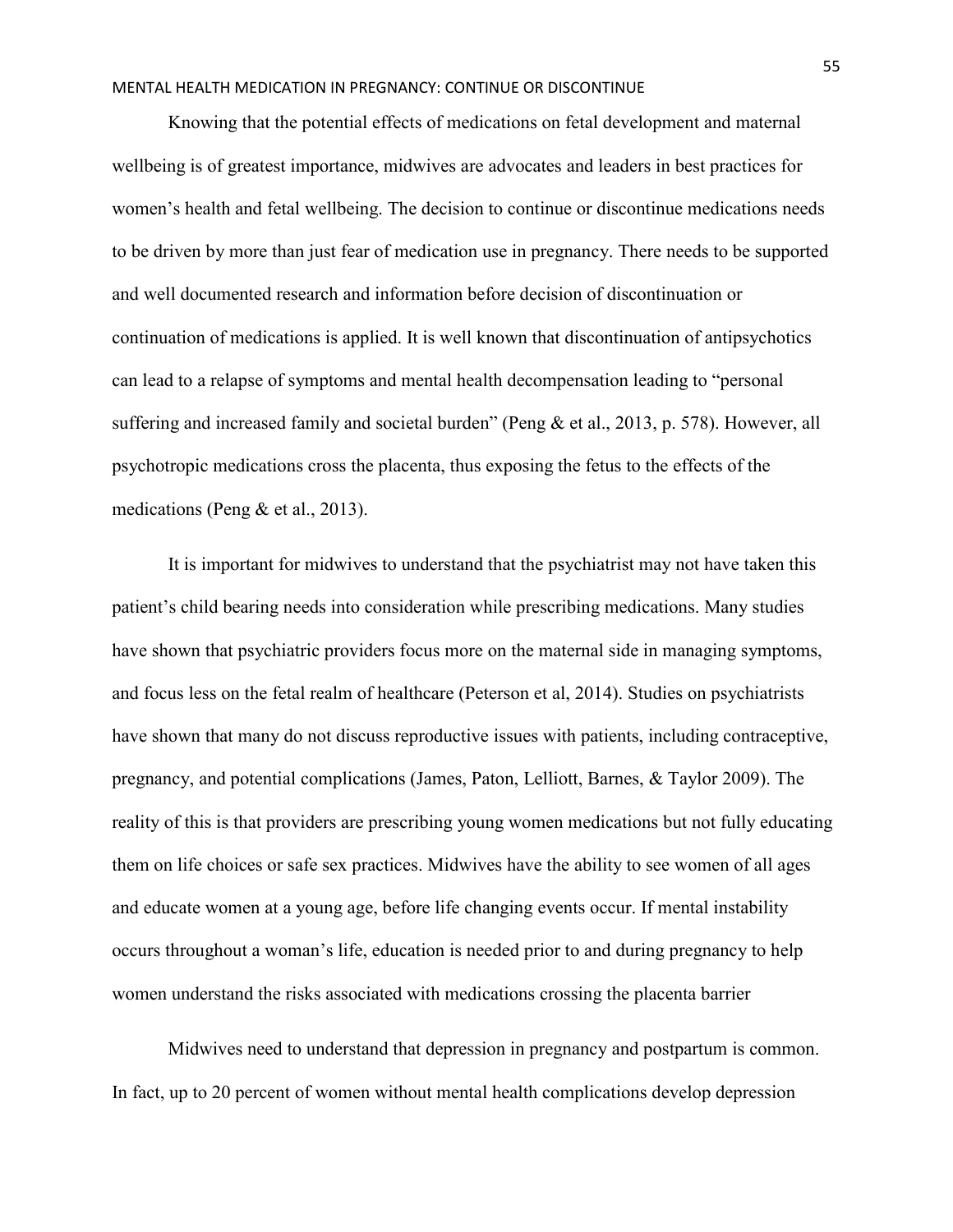during pregnancy or within the first year postpartum (Midris, 2014). Women need to be educated and treated for mental health issues before, during, and after pregnancy (Midris, 2014). It is not only the psychiatric provider's role to treat women before pregnancy but also the midwives' role as well. Women in childbearing ages need education on medications, mental stability, and the risks a pregnancy could bestow upon them (Midris, 2014). Women need to understand that discontinuing an antidepressant, antipsychotic, or mood stabilizing medication could cause a depressive, manic, or psychotic relapse and truly impact them negatively during pregnancy or after delivery in the postpartum stage. This relapse could greatly impact the mother's ability to care for herself and her family and has the potential to cause a postpartum psychosis episode (Cohen et al., 2006). Midwives need to educate patients, physicians, and themselves about antidepressant, antipsychotic and mood stabilizing medication use in pregnancy in order to safely and effectively treat patients and obtain positive outcomes.

## **Recommendations**

Recommendations for the research questions: to determine if antipsychotics, mood stabilizers, and antidepressants should be continued or discontinued during pregnancy or if they negatively impact the fetus/neonate development, maternal wellbeing, and/or maternal-fetal interactions; was divided into three main categories with the research assessed in the matrices above. Recommendations for all three medication family groups were divided equally into sub categories of continuation/discontinuation, provider education, and need for more research for recommendation.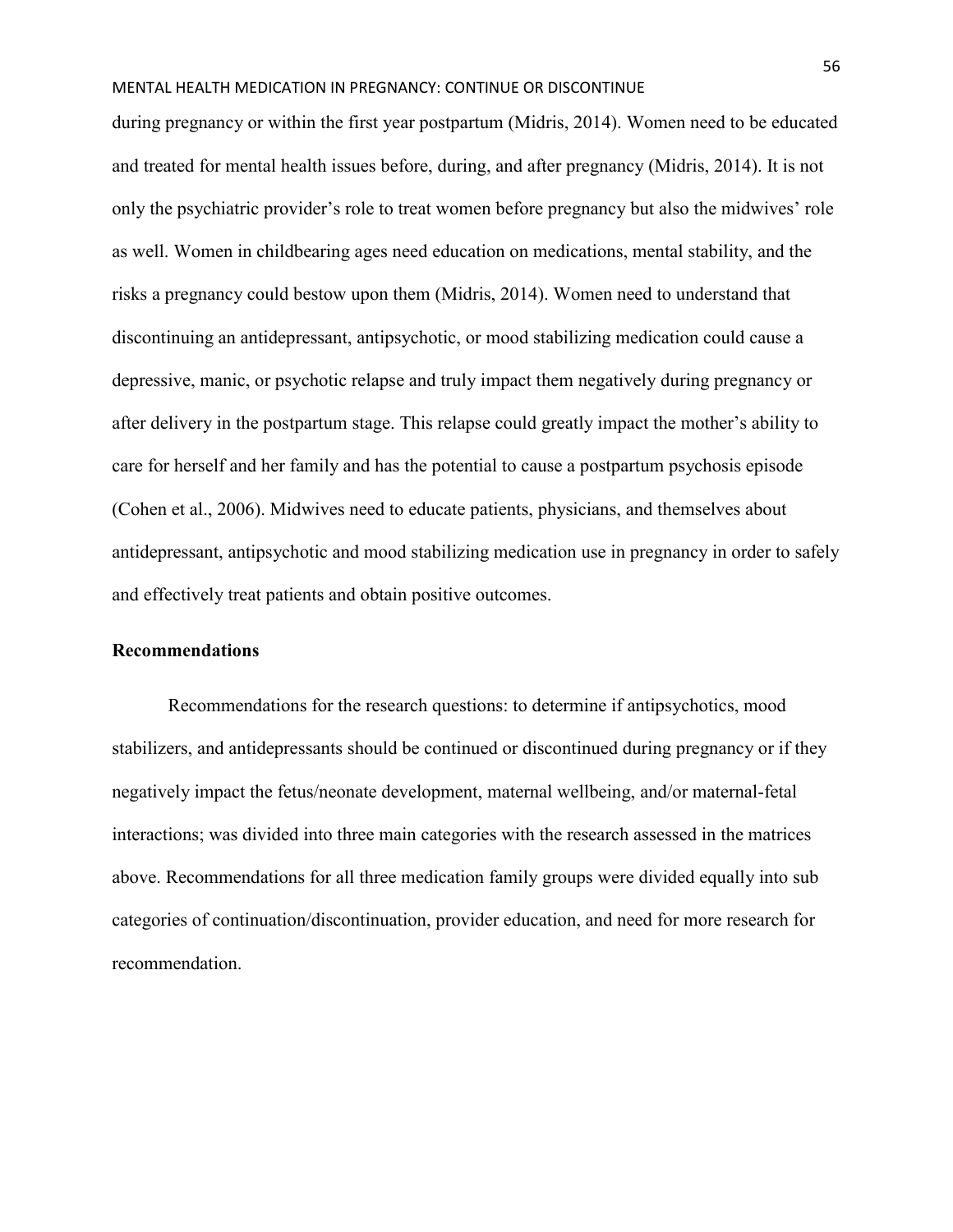#### **Continuation vs discontinuation.**

 When discussing pregnant women, one is discussing the treatment of not only one patient, but two. Balancing the safety of the mother's mental health with the physical and mental health of the developing fetus is pertinent to appropriate care. Continuation of medication use during pregnancy needs to take many factors into consideration, maternal mental stability, fetal effects of continuation, trimester of use, and maternal/fetal effects of discontinuation need to be addressed and prioritized. Antipsychotics, antidepressants, and mood stabilizing medications can have negative adverse effects on the developing fetus at any stage of pregnancy, but discontinuation of medication can impact the mother and still cause negative impacts on the developing fetus. It is important to note that fetal/neonatal effects can not only be linked to medication use but also to maternal mental illness (Kulkarni et al., 2014). This factor should be of highest consideration when determining appropriate treatment during pregnancy.

 Where should priority lie, with the patient before the midwife or the patient that is growing inside? Balancing maternal well-being with safety of the developing fetus soon to be neonate is a complex and trying task for healthcare professionals (McCauley-Elson, Gurvich, Elsom & Kulkarni, 2010). Discontinuation of medications can be more detrimental to the mother than continuation of medications and the teratogenic effects that can occur to the developing fetus (McCauley-Elson, Gurvich, Elsom & Kulkarni, 2010). Antipsychotics, antidepressants, and mood stabilizing medications have all been linked to adverse effects on the developing fetus no matter the time frame of maternal use, whereas discontinuation has been strongly linked to maternal decompensation and adverse fetal effects. Overall therapeutic medication monitoring and careful planning are recommend with continuation of medications for mothers with severe mental health disorders (Galbally, Snellen, Walker, & Permezel, 2010). Increasing fetal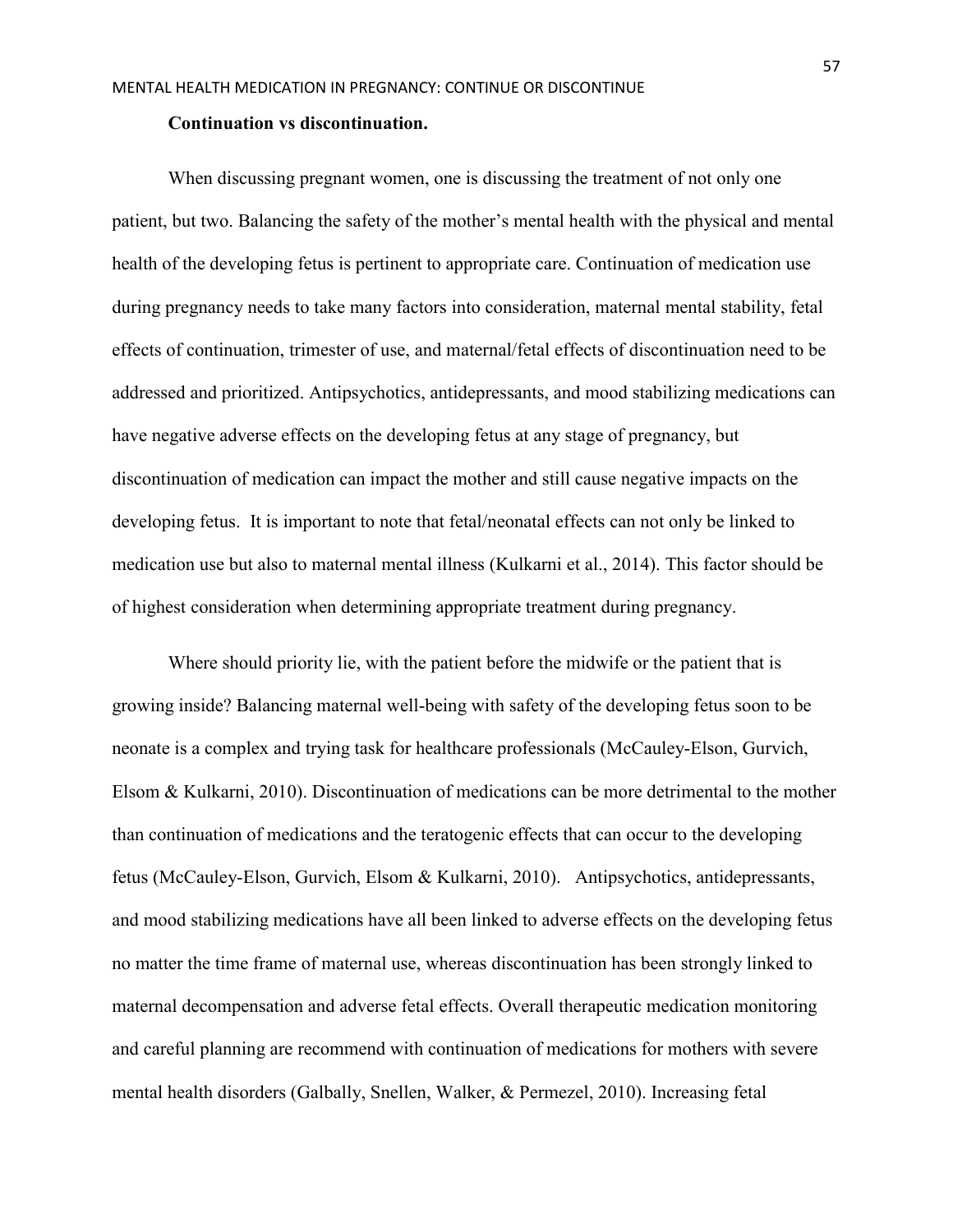surveillance, maintaining maternal sleep patterns, and promoting maternal mood stability with increase prenatal visits are helpful for effective medication dosing and fetal and maternal safety during pregnancy (Galbally, Snellen, Walker & Permezel, 2010). After delivery, maternal and fetal bonding needs to be closely monitored and active interventions are mandatory. Postnatally the infant needs to be assessed for medication withdrawal, toxicity, and sedation (Balbally, Roberts & Buist, 2010). Overall neonatal monitoring needs to occur as if the infant presented as high risk. The neonate needs to be closely monitored for neurodevelopmental complications for the first two years of life as adverse effects may not present until typical milestones are missed (Peng et al., 2013). Antipsychotic, antidepressant, and mood stabilizing medications need to be assessed as high risk for both maternal and fetal measures no matter how common the use of these medications become (Wichman, 2009). If medications are going to be prescribed more frequently, providers need to understand their potential for adverse effects when continued or discontinued, and closer monitoring needs to be implemented.

## **Provider education.**

 Providers need to be aware of the current trends in medication prescribing, and all providers that come into contact with childbearing women need to be able to provide education about safe pregnancy. Ideally providers need to understand mental illness and its development in women during childbearing ages. Schizophrenia, bipolar, and other mood disorders typically developing in a person's 20's (Petersen et al., 2014), a direct correlation to the social time frame for when women typically start families and have children. Education for preconception and family planning during this time is fragile and lacking in healthcare. Many women do not experience mental illness symptoms until pregnancy has occurred. Others don't have complications until the postpartum phase. This leaves mothers to believe this is normal in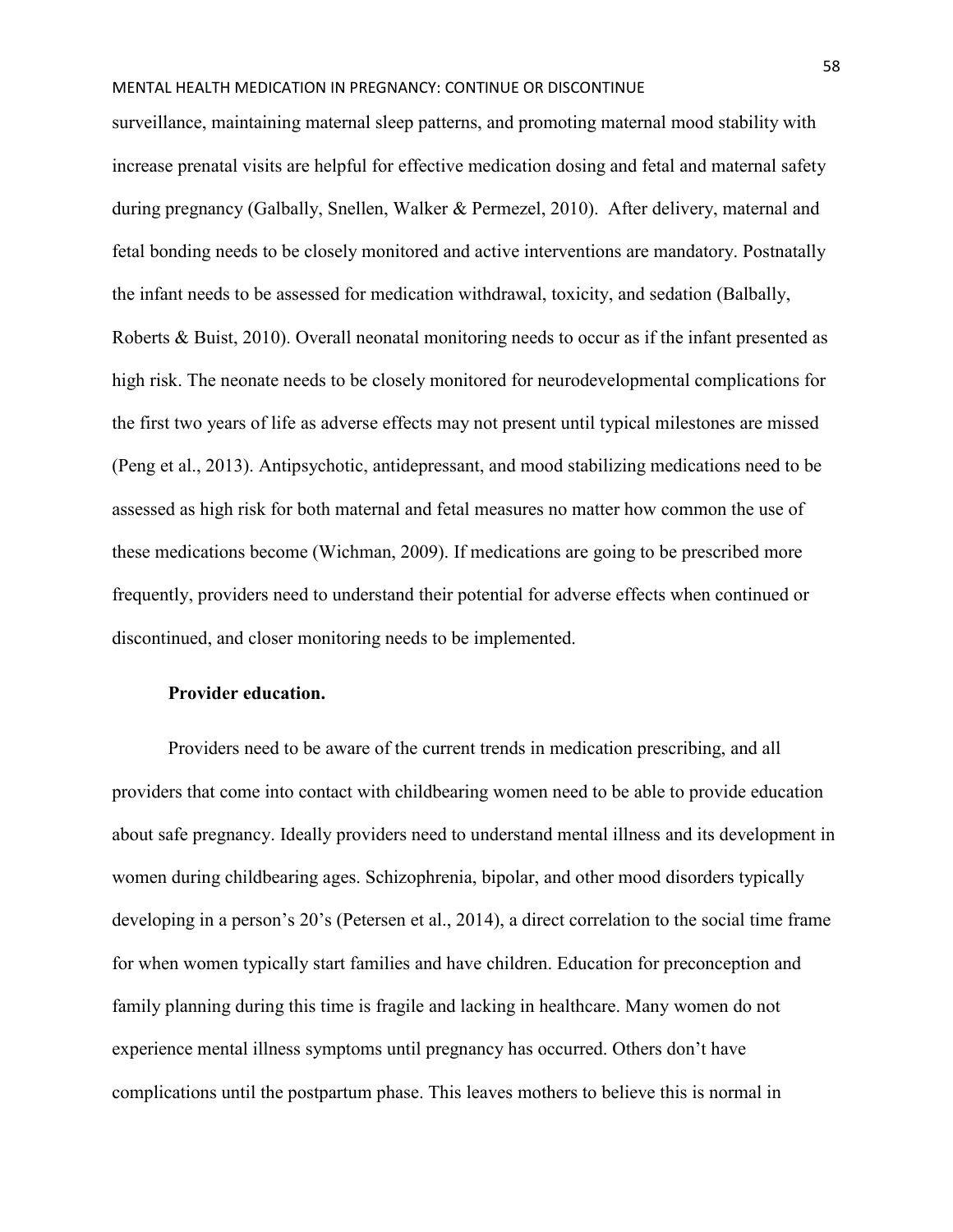pregnancy and they stay un-medicated and still show adverse effects with fetal development, maternal bonding and ultimately family development. These effects are due to mental illness and can greatly impact family relationships and infant needs.

 For women that are medicated before pregnancy, there is a provider trend to discontinue medications out of fear of pregnancy, liability, and fetal harm (Petersen et al., 2014). No regard is given to the mother's mental stability if un-medicated. Providers need to be educated and feel safe when leaving mothers on medications for mental illness to provide effective care. Liability should not drive safety. Providers need more education but where are they to turn when in many cases studies report that for best outcomes more research is needed.

#### **More research required.**

 How are providers going to be informed with many studies show a need for more research and patients aren't willing to be the guinea pig? Antidepressants are so commonly used in pregnancy, especially antidepressants in the SSRI family. However these medications have not been determined safe for fetal development during pregnancy (Ross et al., 2013). SSRI's have been shown to have significant negative fetal effects while used in pregnancy such as spontaneous abortion, preterm delivery, small for gestational age, low APGAR scores and flat affect (Ross & et al., 2013). Yet these medications are classified as safe for use during pregnancy making them the most commonly used mental health medication is pregnancy (Cohen et al., 2006). Overall more research is needed to determine if the adverse effects on the developing fetus are related to medications, maternal socioeconomic barriers, mental illness or all factors put together (Reis & Kallen, 2013). When looking at antidepressants the provider needs to also assess the situation. Yes SSRI's are a category B but they also show adverse effects to fetal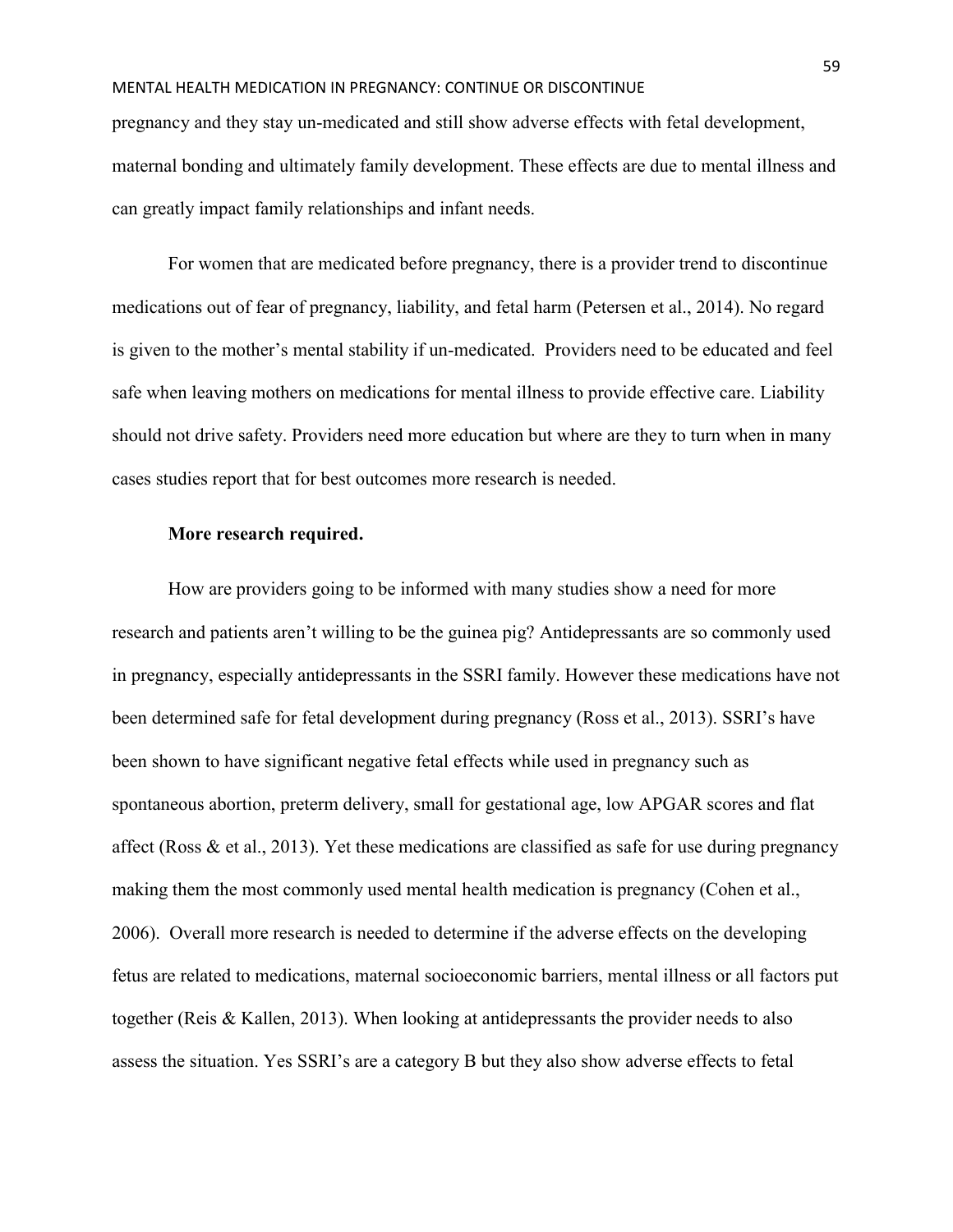# MENTAL HEALTH MEDICATION IN PREGNANCY: CONTINUE OR DISCONTINUE development. The degree of harm done if medications were continued vs if they were discontinued needs to be assessed and researched (Louik et al., 2007).

 When looking at research for antipsychotic medication use in pregnancy there is much debate and more research is needed to make the murky water clear for providers. It may be beneficial to divided research into groups by maternal adverse effects when assessing safety in pregnancy. All in all pregnancy is not the time to experiment but if maternal use is already occurring medication effectiveness vs metabolic syndromes caused by medications should be taken into consideration with future studies (Boden et al., 2012). Patients that are using antipsychotic medications prior to pregnancy typically have co-morbidities that also need to be evaluated with research. Research focuses on medications and pregnancy but not other factors such as promiscuity, illegal drug use or behaviors, socioeconomic status, obesity, relationship status or other causative factors for poor outcomes (Gentile, 2010). Research needs to be finer turned to special consideration and separation of medications; maternal and fetal effects are just one factor (Hanley & Mintzes, 2014). Conclusively when looking at antipsychotics as a whole more research is needed with greater population size and the reality of co-morbidities, genetics, environmental factors and maternal situation bases to effectively give appropriate recommendations for antipsychotic use in pregnancy (Sadowski et al., 2013).

 Mood stabilizing medications is a large category that needs to be separated into small categories. Ultimately medication use should be discussed prior to pregnancy (Galbally, Roberts, & Buist, 2010). Medications should not be used if a woman is actively trying to get pregnant but after pregnancy occurs medications may or may not be discontinued. It is a difficult line for providers to walk. Just as in the case of antidepressants and antipsychotics more research is needed to help providers make the best informed decision. Providers need to actively weigh the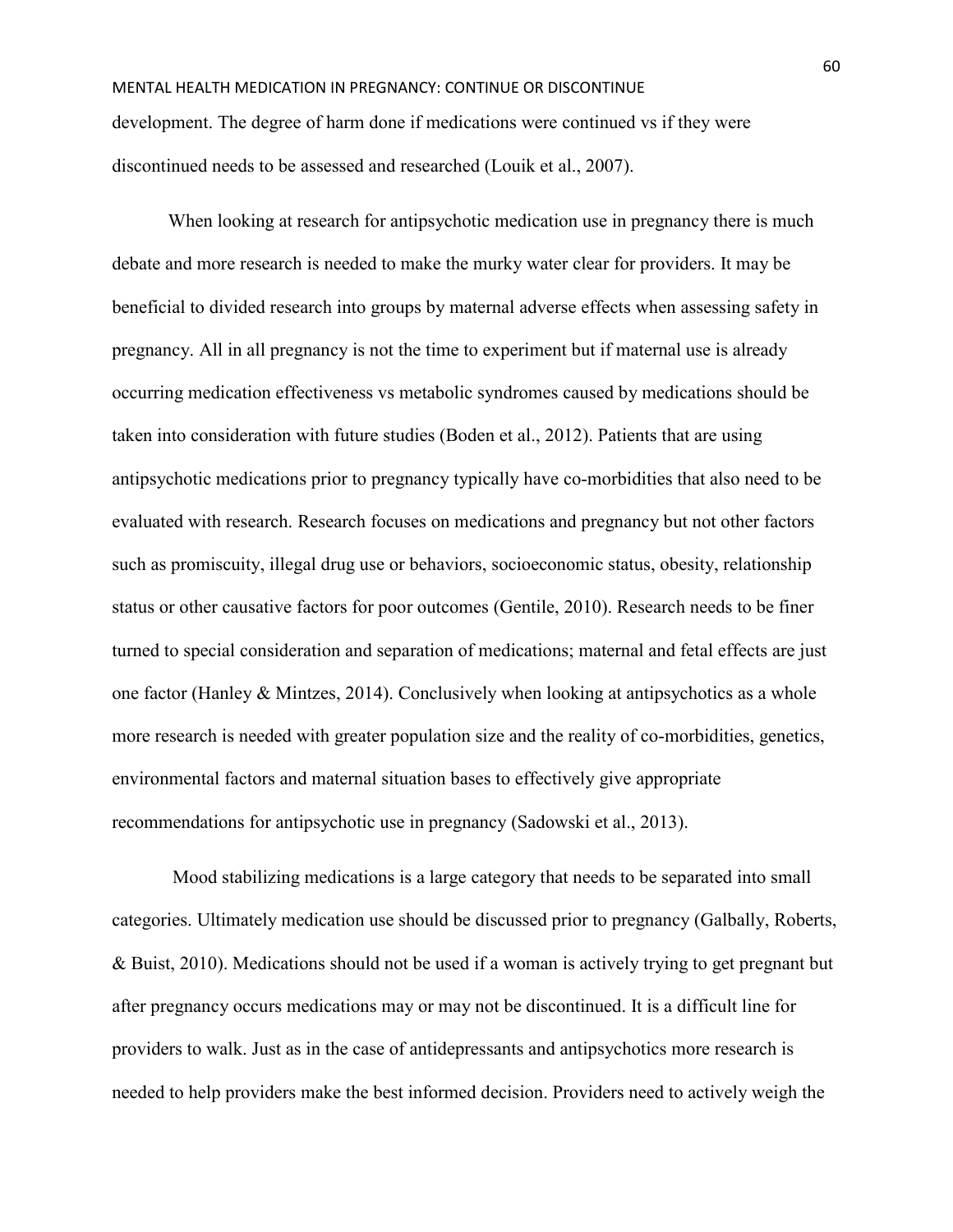risks, alternatives, and benefits to medications continuation or discontinuation with the limited research provided (Kallen, Borg, & Reis, 2013) while including women in the decision making process. More research is required to be able to safely take care of both patients during pregnancy when looking at continuation or discontinuation of maternal medications for mental health purposes. There is not enough research to adequately guide providers to educate patients effectively when looking at adverse fetal or maternal side effects. Medications, situations, and current research needs to be weighed to make the best patient outcome. Overall more research is required for mental health medications and pregnancy.

# **Application of Theoretical Framework**

The theory chosen for this critical review of the literature was Jean Watson's theory of Human Caring/Caring Science. This theory has been implemented throughout in the discussion of provider and patient education and understanding of medication continuation or discontinuation during pregnancy. Jean Watson's theory of caring ultimately breaks down to the more antenatal care a woman receives in pregnancy the better the outcome of the fetus and maternal/neonatal bonding. This theory is set in the bases of love, compassion towards others and positive morals (Wagner, 2010).

 The theory of Human Caring/Caring Sciences is specific to the recommendation for provider education and the need for research. Midwives need to be able to have the education to be able to balance the well-being of both the mother and the developing fetus to ensure the best outcome for both (McCauley-Elsom, Gurvinch, Elsom & Kulkarni, 2010). Midwives are bestowed with the ability to look at patients as patients not a disorder and to look at pregnancy as normal not a complications. This alone shows that midwives are more apt to practicing the theory of Human Caring/Caring Sciences over any other. Patients are at the forefront of

61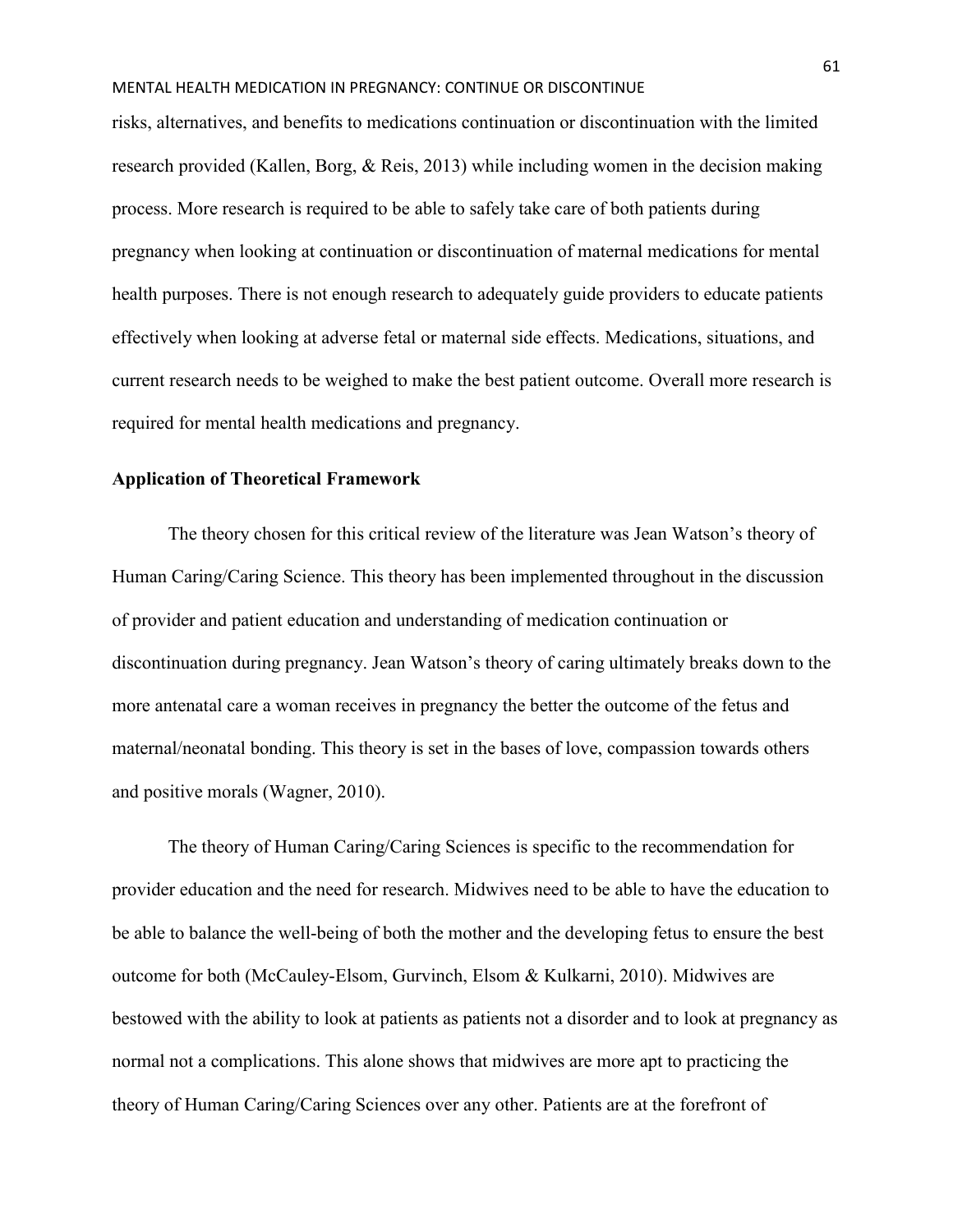midwifery cares not the present illness or reason for their visit. This is important when looking at medication use in pregnancy.

In Jean Watson's Theory of Human Caring/Caring Science (Wagner, 2010), there are seven main components that truly define midwifery practice. Each of the components applies to midwifery practice and the decision to continue or discontinue medication. The first component is moral commitment to protect and enhance human dignity. Midwives show this by including women in care planning and in decision making. Also this is shown by the ultimate goal of protecting and serving others. The second component is respect/love for the person. This is the definition of midwifery care. Midwives care about people, and treat them as such. Listening to women under their care and planning treatment mutually shows respect for the individual patient. The third component is caring consciousness of the situation. This is shown by the knowledge that midwives have in regards to medications safety vs adverse effects for the mom and fetus. Midwives educate the women in their care about the adverse effects of medications and help them to weigh an exacerbation of symptoms with the risks associated with continuing medications. The fourth component is heart centered care of mind body and spirit. This is again shown by the midwifery care model. Midwifery care is not treating a diagnosis but instead treating a patient who happens to need treatment. Midwives have the special ability to care for the whole patient and educate them with the most up to date research so that they can make the best decisions about their healthcare and future. The fifth component is inner harmony, the sixth is caring conscious intention, and the seventh is authentic presence. These components are shown in midwifery care by the midwives' ongoing ability to not only listen to a patient but also given them the time and encouragement when making decision about their care. Midwives aren't grouping every patient with the same diagnosis the same way. Midwives treat each patient as an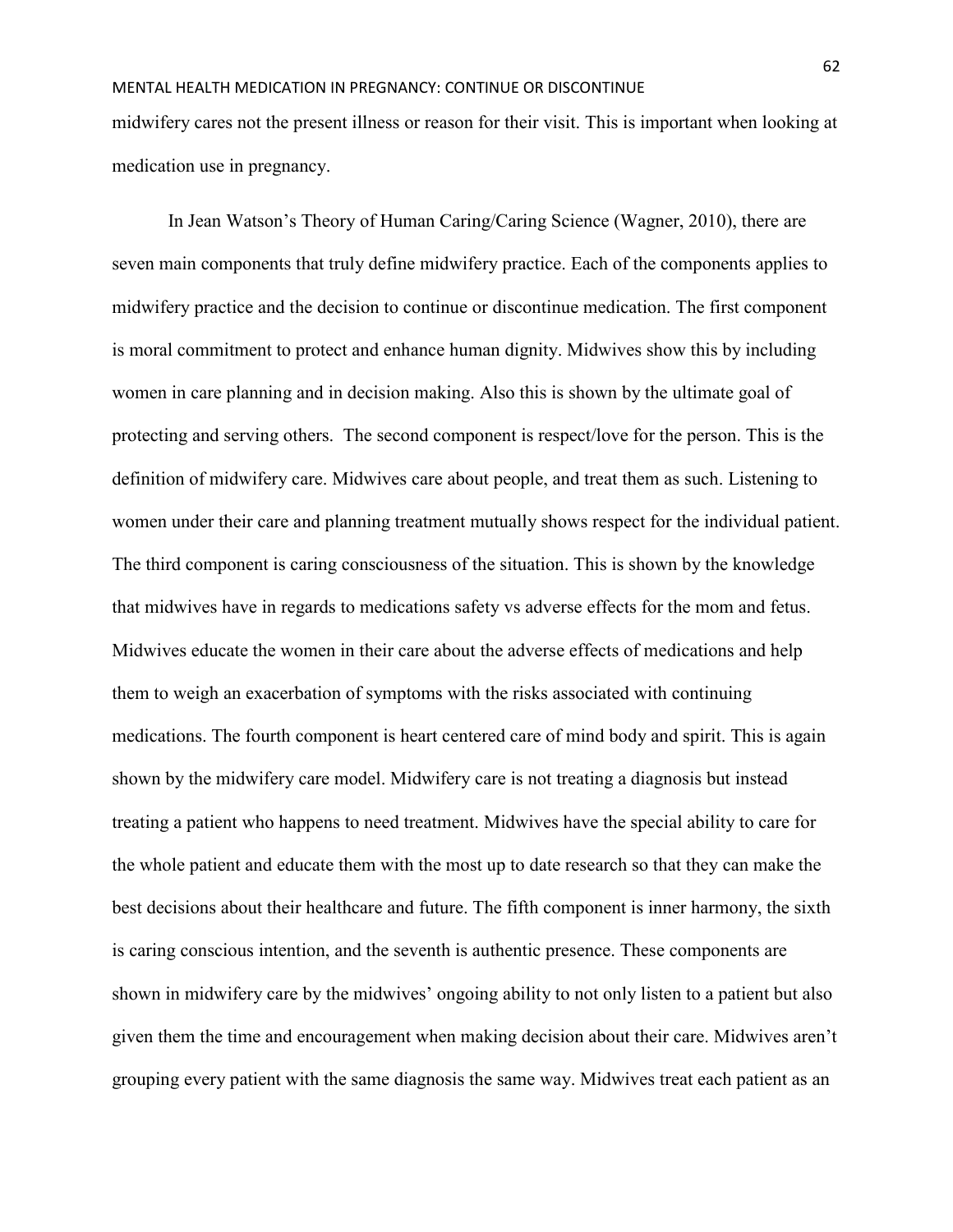individual and help that patient make the best decision that pertains to their specific situation. When midwives are given the ability to be a part of a patient's care they give that patient the best individualized care plan that helps them make the best decisions about their care. When looking at medications for mental health complications in pregnancy, the midwife has the ability to educate the mother and themselves on the risks, benefits and alternatives to continuing or discontinuing their medications. These concepts define midwifery practice when comparing them to the midwifery scope of practice. The midwifery scope of practice not only defines the roles of a midwife but also the caring and art of compassion that midwives uphold daily. "Midwives are uniquely placed to help ensure women receive high quality individualized care at a distressing time" (Lyus, Creed, Fisher, & McKeon, 2014. p. 336) or at any time when they are caring for women and newborns.

Mental health medications such as antidepressants, antipsychotics, and mood stabilizers are going to be used in pregnancy. Treatment and patient care needs to be considered from all angles and most importantly the mother's ability to take care of herself in pregnancy and then her ability to interact with her newborn after delivery vs the potential adverse fetal affects that could arise during medications use in pregnancy (Evidence-based review assesses safety of antipsychotics during pregnancy, 2009). The fear of liability needs to be minimized and the compassion for maternal and fetal well-being needs to be maximized. This is where the midwifery model of healthcare flourishes.

The midwifery philosophy of care is to "affirm the power and strength of women and the importance of their health in the well-being of families, communities and nations. We believe in the basic human rights of all persons, recognizing that women often incur an undue burden of risk when these rights are violated" (ACNM, 2016, paragraph 1). This plays a direct role with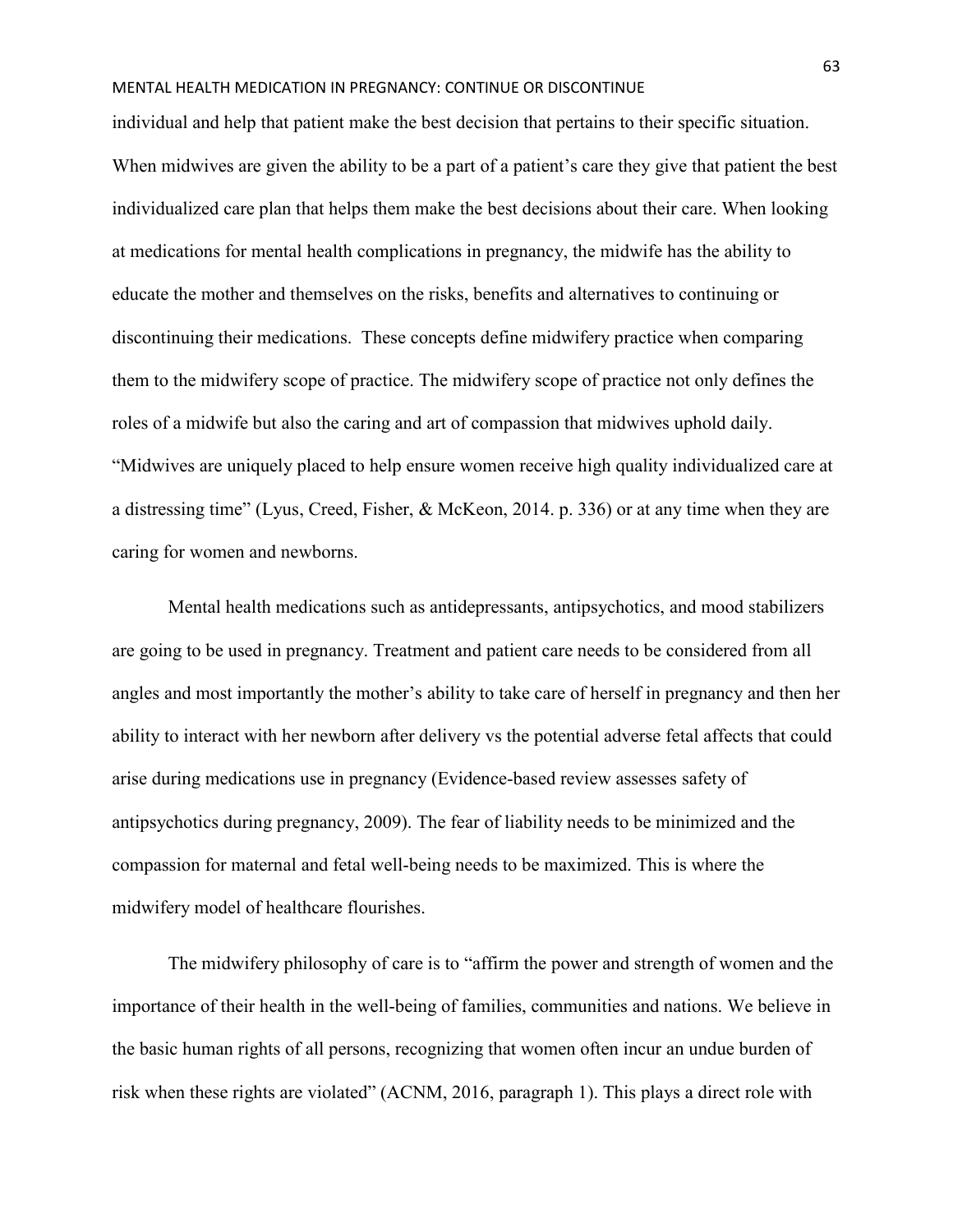Jean Watson's theory of Human Caring/Caring Sciences. Midwives are a key member in the independence of women and in the protection of their rights. In order for women to be independent in healthcare they need a healthy knowledge base that focuses on their well-being. Midwives are that caring informational source that woman can trust and with whom they can feel safe. Midwifery hold a role like no other in caring for women so that women can care for themselves.

## **Conclusion**

Each and every patient is different. Each and every patient has their own thoughts, feelings, dreams, ambitions, motivating factors and disorders. Midwives understand this; thus making an individualized healthcare plan for each patient is of the utmost importance when implementing patient cares. It is not fully understood if medications such as antidepressants, antipsychotics, and mood stabilizers should be discontinued or continued during pregnancy. It is understood that maternal and fetal well-being is of the most importance when attempting to decide what steps should be taken before and after pregnancy has been confirmed. Midwives need to be aware that psychiatric providers may have not taken situational factors into consideration, such as, the woman being treated is of childbearing age (Petersen et al., 2014). This may fall into the hands of the midwife and this education of planning pregnancy over accidental pregnancy should be implemented with every woman no matter her potential mental health disorder.

 Midwives need to be able to have the conversation with the patient to inform them of all the risks, benefits, and alternatives to continuation or discontinuation of mental health medications during pregnancy. Patients need to know that continuing medications can cause adverse fetal effects as well as adverse maternal effect but will keep the patient mentally stable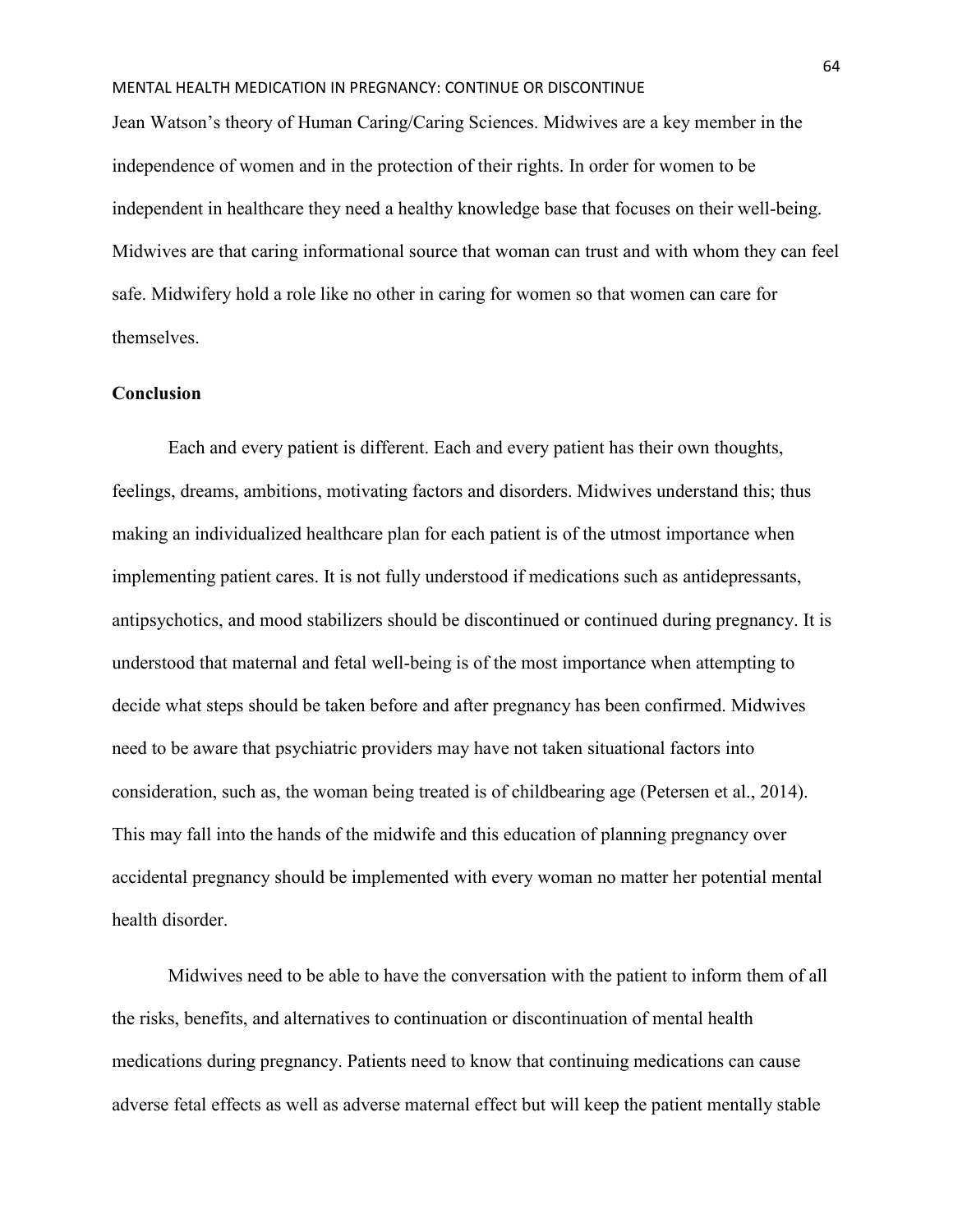and she will be able to care for herself and her family, while discontinuation of the medications may cause mental health relapse and potential hospitalization while still causing adverse fetal effects related to mental illness (Boden et al., 2012). Midwives and patients need to collaboratively make the best decision for the best possible outcome for both the patient and her unborn child.

 Understanding that fear should not drive decision making is the midwife's role. Knowing how to monitor patients at a therapeutic medication level, ensuring mothers have proper dietary and water intake along with a healthy sleep pattern is important for pregnancy and best outcomes for all (Galbally, Snellen, Walker & Permezel, 2010). Truly this is the foundation of midwifery care in pregnancy for all women, not just women on high risk medications during pregnancy. Discharge planning should follow suit as well. While midwives educate all mothers on self-care, fetal monitoring, safe environment, postpartum depression and routine follow up visits, special consideration must be taken for mothers with a diagnosed mental health disorder. Regardless of medication use in pregnancy, the postpartum period places all women in a fragile state; adding mental illness to the equation heightens the fragility and puts mothers more at risk. Mothers will need midwifery support, extra visits and additional supportive relationships to ensure maternal neonatal bonding and to reinforce the maternal/infant relationship (Galbally, Snellen, Walker & Permezel, 2010).

 It is important for women to feel safe when receiving healthcare. Leaving them out of important decisions in their health care will make them become less responsive and less compliant. Midwives have the ability to bond with women on a personal level thus creating trust within the healthcare system leading to compliance and positive outcomes. To determine if antidepressants, antipsychotics, and mood stabilizing medications be continued or discontinued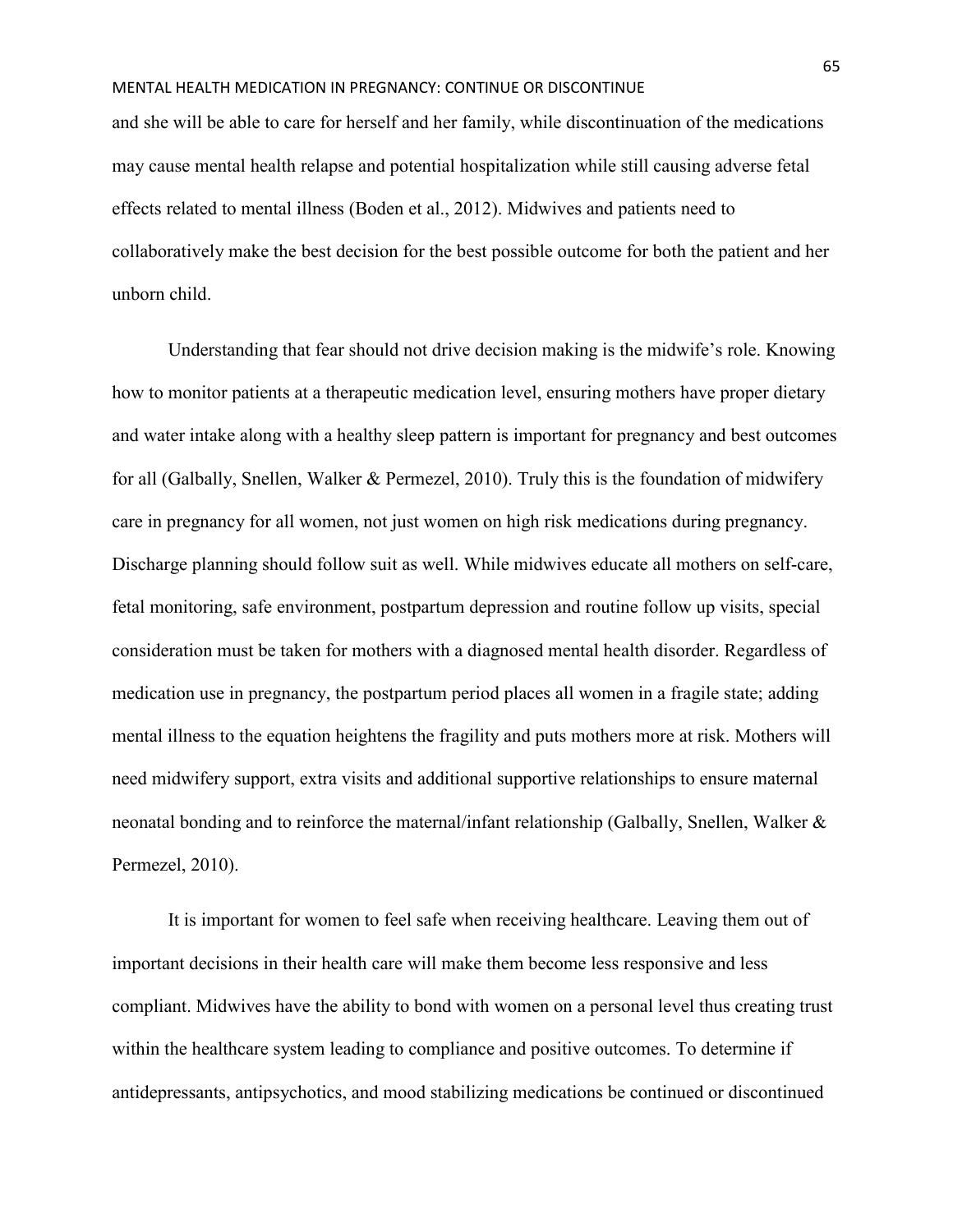in pregnancy is situational and in the hands of the provider/midwife and the patient. More research may be needed to be able to give a definitive yes or no but for now the importance of education for child bearing women prior to pregnancy as well as newly pregnant women is the foundation for the greatest outcome both for the mother and the developing fetus/neonate.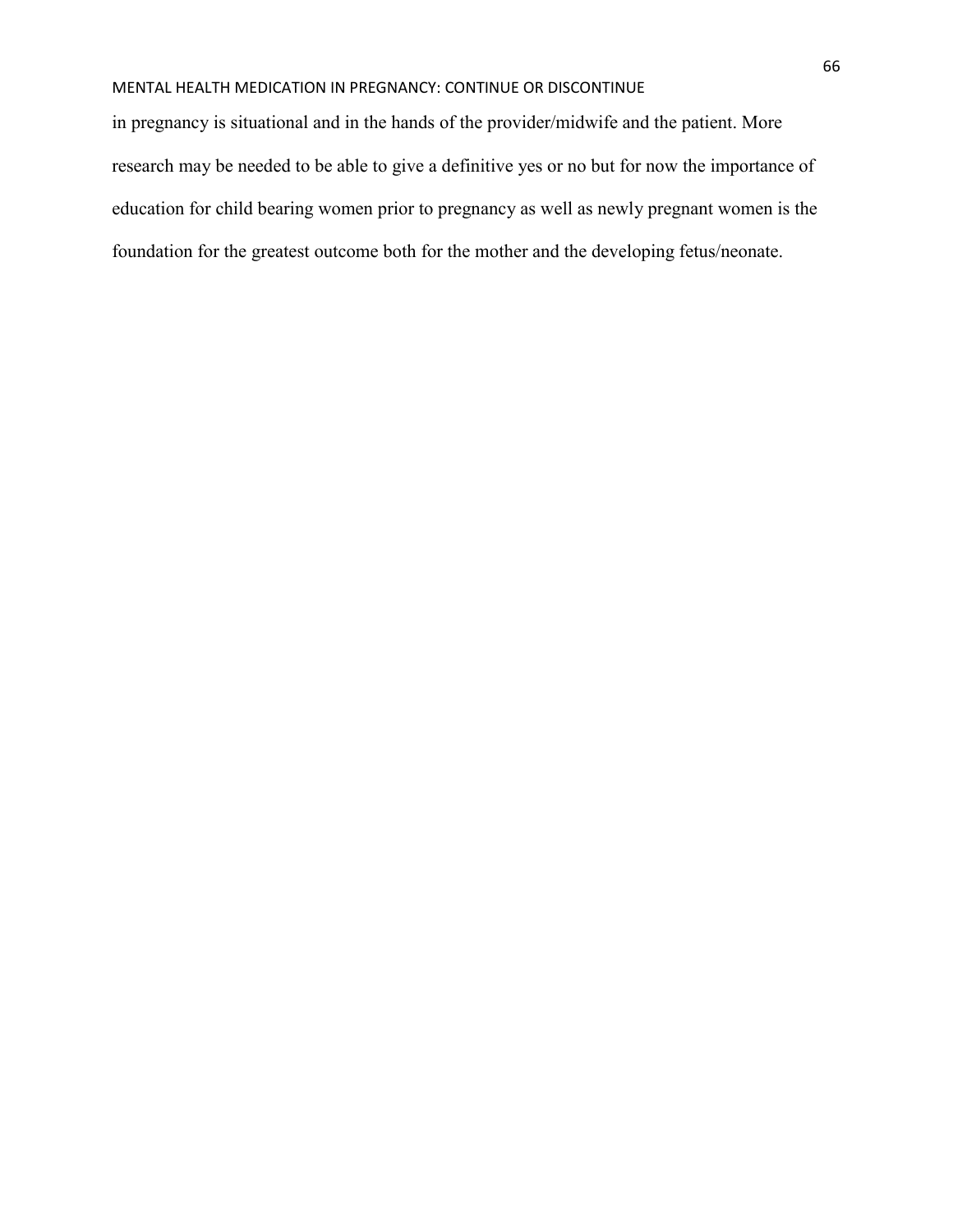- American College of Nurse-Midwives. (2016). Our philosophy of care. Retrieved from http://www.midwife.org/Our-Philosophy-of-Care
- Ban L., West J., Gibson J. E., Fiaschi L., Sokal R., Doyle, P., Hubbard, R., Smeeth, L., & Tata,

L. J. (2014) First trimester exposure to anxiolytic and hypnotic drugs and the risks of major congenital anomalies: A United Kingdom population-based cohort study. *PLOS ONE, 9*(6), e100996. doi:10.1371/journal.pone.0100996

- Bodén, R., Lundgren, M., Brandt, L., Reutfors, J., Andersen, M., & Kieler, H. (2012). Risks of adverse pregnancy and birth outcomes in women treated or not treated with mood stabilisers for bipolar disorder: Population based cohort study. *BMJ : British Medical Journal*, *345*, e7085. doi:10.1136/bmj.e7085
- Boden, R., Lundgren, M., Brandt, L., Reutfore, J., & Kieler, H. (2012). Antipsychotics during pregnancy: Relation to fetal and maternal metabolic effects. *Archives of General Psychiatry, 69*(7), 715-721. doi:10.1001/archgenpsychiatry.2011.1870
- Budin, W. C. (2015). Midwifery-led maternity care: Back to basics. *Journal of Perinatal Education*, *24*(2), 75-77. doi:10.1891/1058-1243.24.2.75
- Clues to preventing schizophrenia. (1979). *Science News*, *115*(12), 182. Retrieved from http://www.jstor.org/stable/3963992

Cohen, A. S., Altshuler, L. L., Harlow, B. L., Nonacs, R., Newport, J., Viguera, A. C.,… &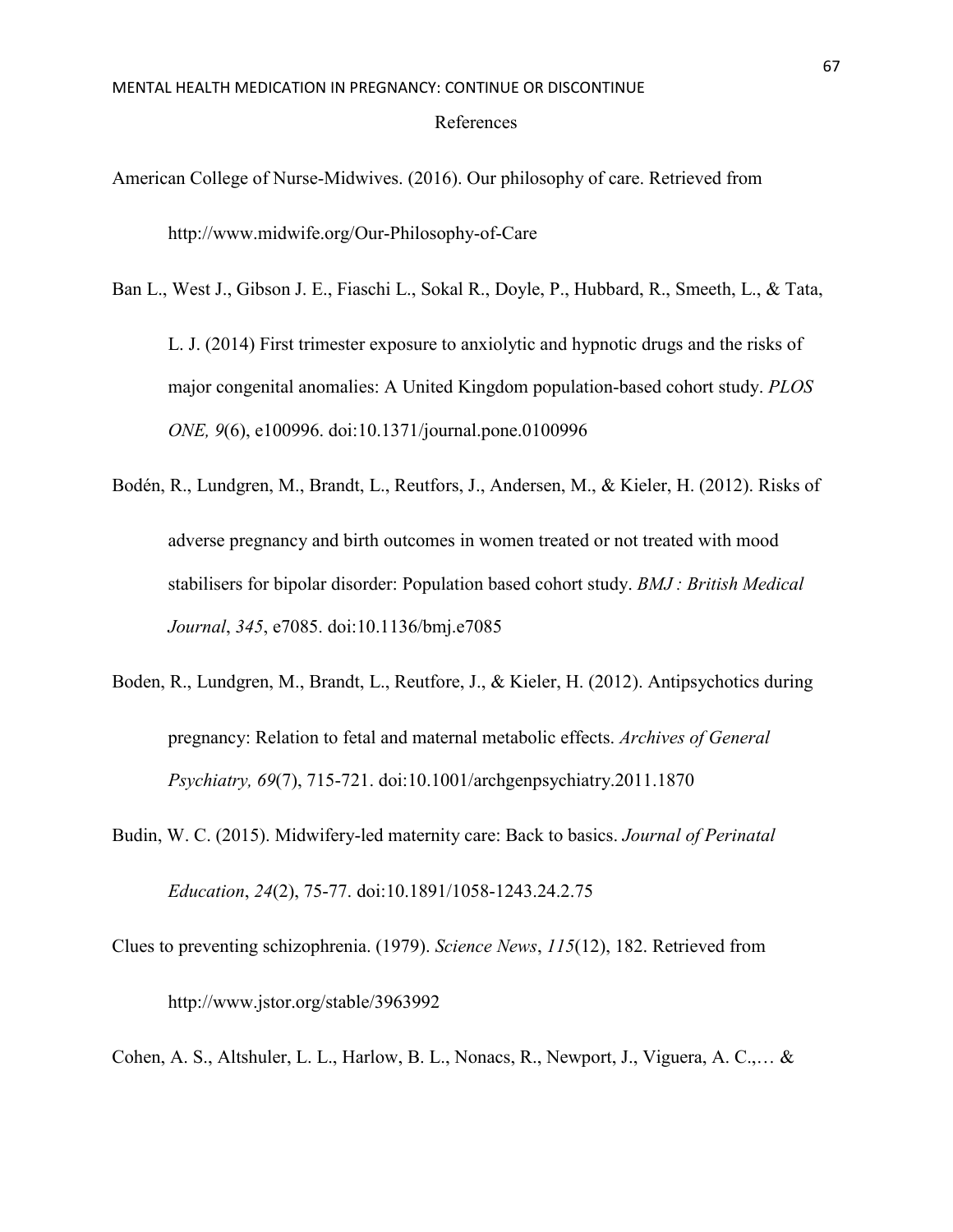Stowe, Z. N. (2006). Relapse of major depression during pregnancy in women who maintain or discontinue antidepressant treatment. *JAMA: Journal of the American Medical Association, 295*(5), 499–507. doi: 10.1001/jama.295.5.499

Evidence-based review assesses safety of antipsychotics during pregnancy. (2009). *Brown* 

*University Child & Adolescent Psychopharmacology Update*, *11*(8), 1-6.

- Dearholt, S., & Dang, D. (2009). *Johns Hopkins nursing evidence-based practice: model and guidelines* (2<sup>nd</sup> ed). Indianapolis, IN: Sigma Theta Tau International.
- Galbally, M., Snellen, M., Walker, S., & Permezel, M. (2010). Management of antipsychotic and mood stabilizer medication in pregnancy: recommendations for antenatal care. *Australian & New Zealand Journal of Psychiatry*, *44*(2), 99-108. doi:10.3109/00048670903487217
- Galbally, M., Roberts, M., & Buist, A. (2010). Mood stabilizers in pregnancy: A systematic review. *Australian & New Zealand Journal Of Psychiatry*, *44*(11), 967-977. doi:10.3109/00048674.2010.506637
- Gentile, S. (2010). Antipsychotic therapy during early and late pregnancy. A systematic review. *Schizophrenia Bulletin, 36*(3), 518-544. doi: 10.1093/schbul/sbn107
- Gentile, S. (2010). Neurodevelopmental effects of prenatal exposure to psychotropic medications. *Depression & Anxiety (1091-4269)*, *27*(7), 675-686. doi:10.1002/da.20706
- Hanley, G. E., & Mintzes, B. (2014). Patterns of psychotropic medicine use in pregnancy in the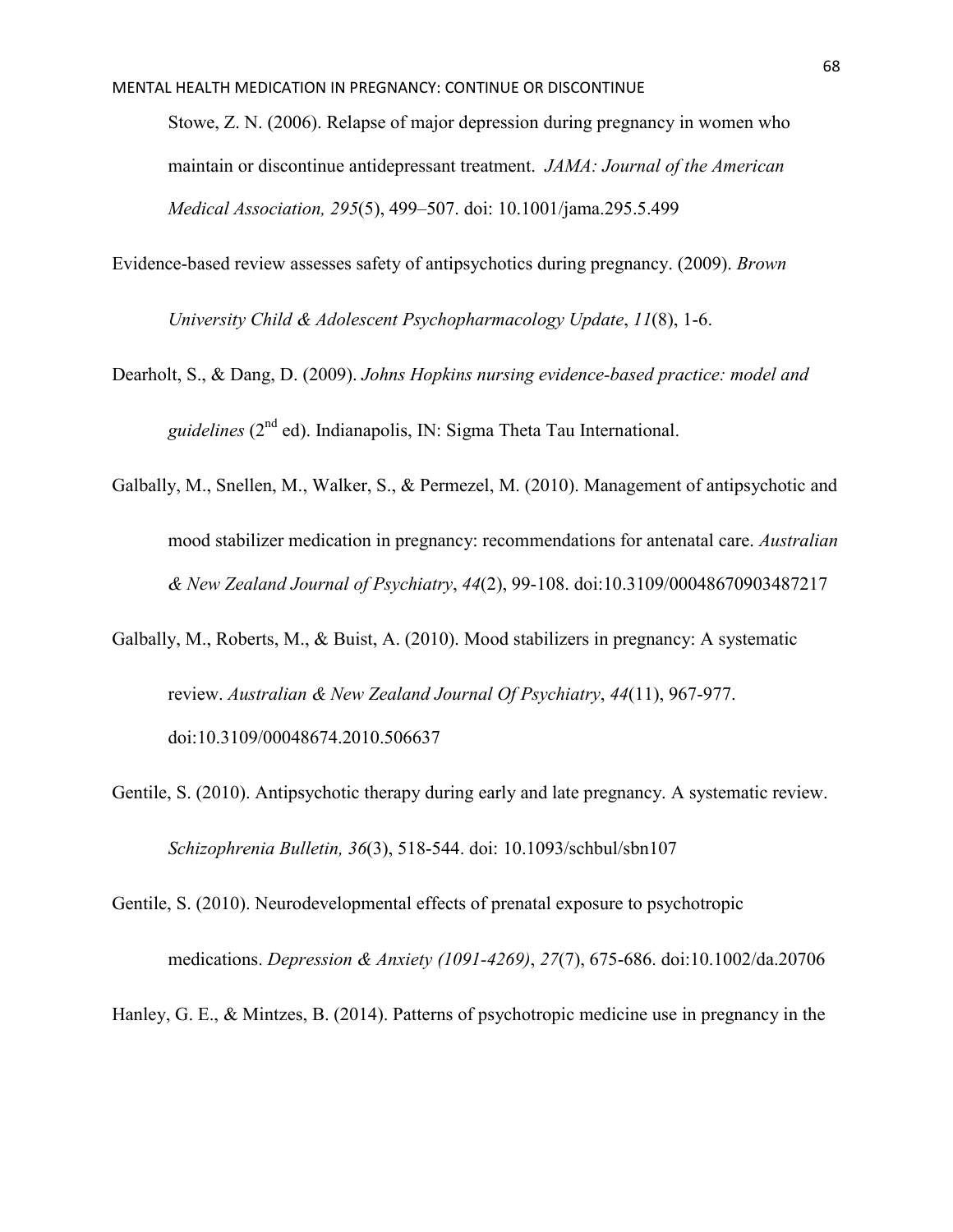United States from 2006 to 2011 among women with private insurance.

*BMC Pregnancy Childbirth, 242(*14), 1-12. doi: 10.1186/1471-2393-14-242.

- Husmillo, M. (2013). Maternal role attainment theory. *International Journal Of Childbirth Education*, *28*(2), 46-48.
- James, L., Paton, C., Lelliott, P., Barnes, T., & Taylor, D. (2009). Mood stabilizers and teratogenicity-prescribing practice and awareness amongst practicing psychiatrists. *Journal Of Mental Health*, *18*(2), 137-143.
- Källén, B., Borg, N., & Reis, M. (2013). The use of central nervous system active drugs during pregnancy. *Pharmaceuticals*, *6*(10), 1221–1286. doi:10.3390/ph6101221
- Kulkarni, J., McCauley-Elsom, K., Marston, N., Gilbert, H., Gurvich, C., de Castella, A., & Fitzgerald, P. (2008). Preliminary findings from the National Register of Antipsychotic

Medication in Pregnancy. *Australian & New Zealand Journal Of Psychiatry*, *42*(1), 38-

44. doi:10.1080/00048670701732723

- Kulkarni, J., Worsley, R., Gilbert, H., Gavrilidis, E., Van Rheenen, T. E., Wang, W., Fitzgerald, P. (2014). A prospective cohort study of antipsychotic medications in pregnancy: The first 147 pregnancies and 100 one year old babies. *PLoS ONE*, *9*(5), e94788. doi:10.1371/journal.pone.0094788
- Louik, C., Lin, A. E., Werler, M. M., Hernandez-Diaz, S., & Mitchell, A. A. (2007). Firsttrimester use of selective serotonin-reuptake inhibitors and the risk of birth defects. *New England Journal of Medicine, 356*(26), 2675-2683.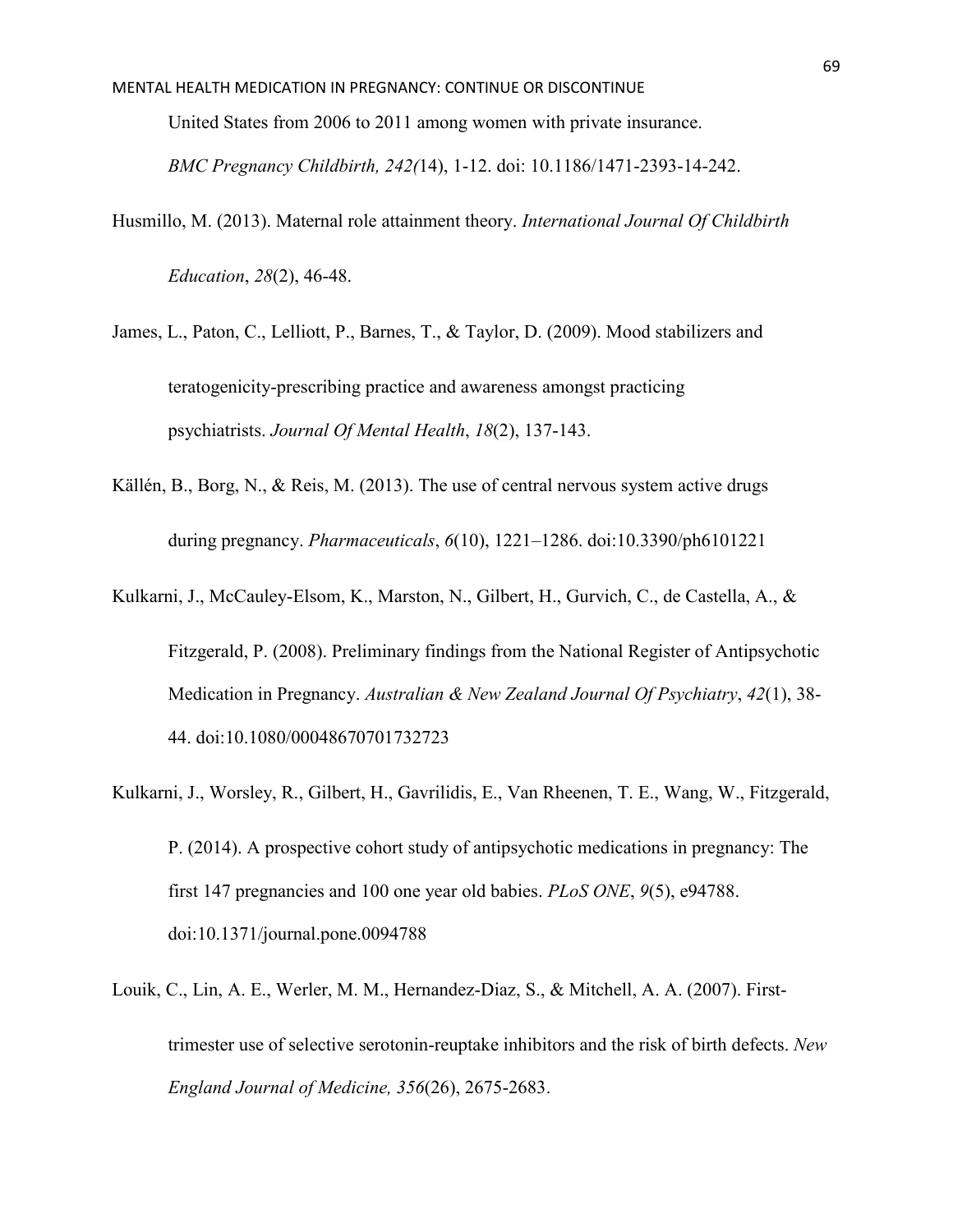pregnancy. *Journal Of Psychiatric & Mental Health Nursing*, *17*(2), 97-104. doi:10.1111/j.1365-2850.2009.01481.x

Midirs. (2014). NICE updates pregnancy mental health guideline. Retrieved from

https://www.midirs.org/nice-updates-pregnancy-mental-health-guideline/

National Alliance of Mental Health. (2015). First episodes of psychosis. Retrieved from http://www2.nami.org/Content/NavigationMenu/First\_Episode/About.htm

Musa, A. B., & Smith, C. S. (1979). Neonatal effects of maternal clomipramine therapy. *Archives of Disease in Childhood, 54*(5), 405–405. doi:10.1136/adc.54.5.405-a

- Peng, M., Gao, K., Ding, Y., Ou, J., Calabrese, J., Wu, R., & Zhao, J. (2013). Effects of prenatal exposure to atypical antipsychotics on postnatal development and growth of infants: A case-controlled, prospective study. *Psychopharmacology*, *228*(4), 577-584. doi:10.1007/s00213-013-3060-6
- Petersen, I., McCrea, R. L., Osborn, D. J. P., Evans, S., Pinfold, V., Cowen, P. J., Gilbert, R., & Nazareth, I. (2014). Discontinuation of antipsychotic medication in pregnancy: A cohort study. *Schizophrenia Research*, *159*(1), 218-225. doi: http://dx.doi.org/10.1016/j.schres.2014.07.034

Reis, M., & Källén, B. (2013). Combined use of selective serotonin reuptake inhibitors and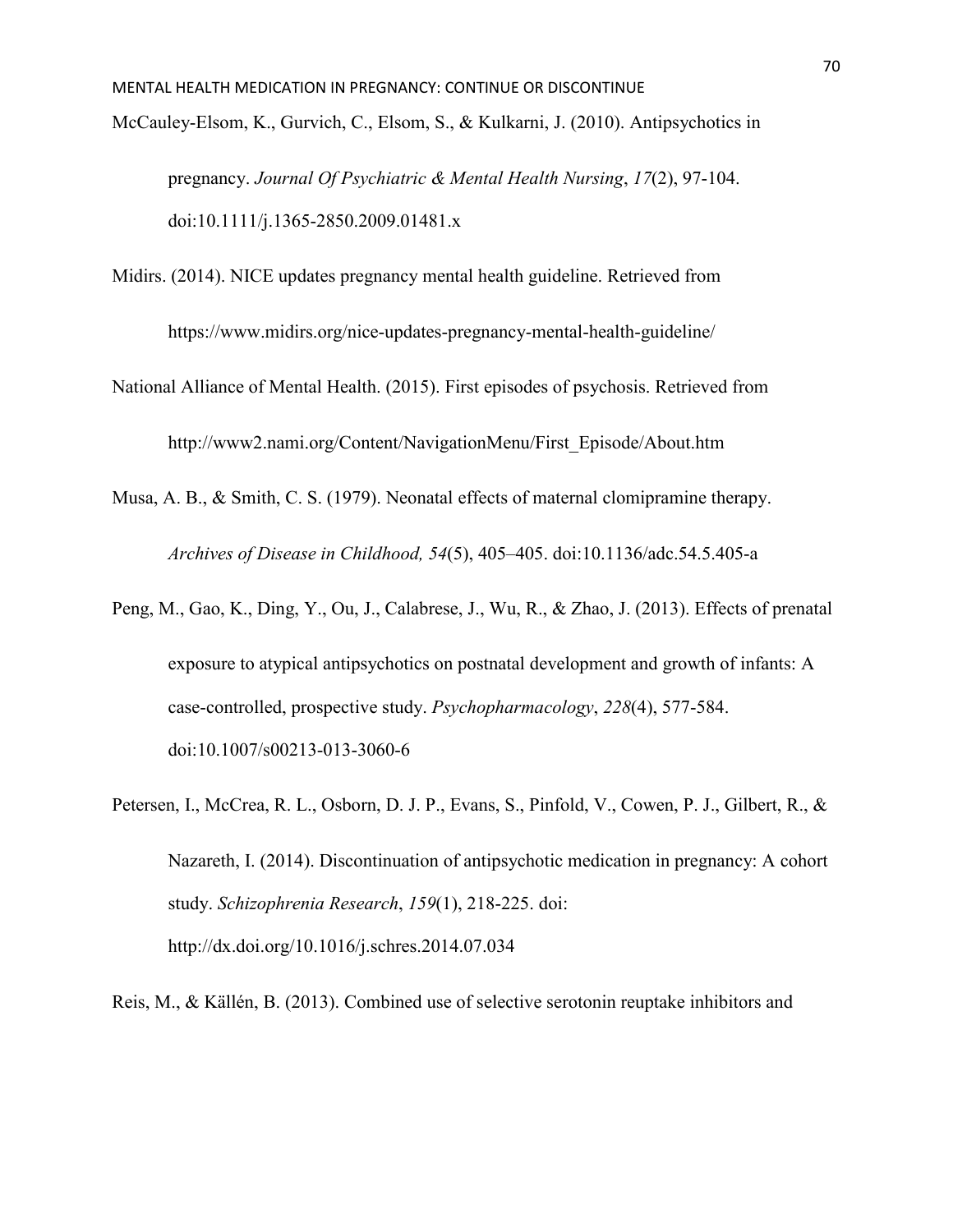- Author Unknown. (2008). Risk of congenital malformations linked to maternal use of antipsychotics. (2008). *Brown University Psychopharmacology Update, 19*(8), 1-7.
- Ross, L. E., Grigoriadis, S., Mamisashvili, L., VonderPorten, E. H., Roerecke, M., Rehm, J,… & Cheung, A. (2013). Selected pregnancy and delivery outcomes after exposure to antidepressants medication. *JAMA Journal of the American Medical Association Psychiatry, 70*(4), 436-443. doi:10.1001/jamapsychiatry.2013.684.
- Sadowski, A., Todorow, M., Yazdani Brojeni, P., Koren, G., & Nulman, I. (2013). Pregnancy outcomes following maternal exposure to second-generation antipsychotics given with other psychotropic drugs: A cohort study. *BMJ Open*, *3*(7), e003062. doi:10.1136/bmjopen-2013-003062
- The New York Times. (2014). Are midwives safer than doctors? Retrieved from http://www.nytimes.com/2014/12/15/opinion/are-midwivessafer-than-doctors.html? r=0
- Toh, S., Li, Q., Cheetham, T., Cooper, W., Davis, R., Dublin, S., ... Andrade, S. (2013).

Prevalence and trends in the use of antipsychotic medications during pregnancy in the U.S., 2001-2007: A population-based study of 585,615 deliveries. *Archives Of Women's Mental Health*, *16*(2), 149-157. doi:10.1007/s00737-013-0330-6

Vigod, S. N., Gomes, T., Wilton, A. S., Taylor, V. H., & Ray, J. G. (2015). Antipsychotic drug